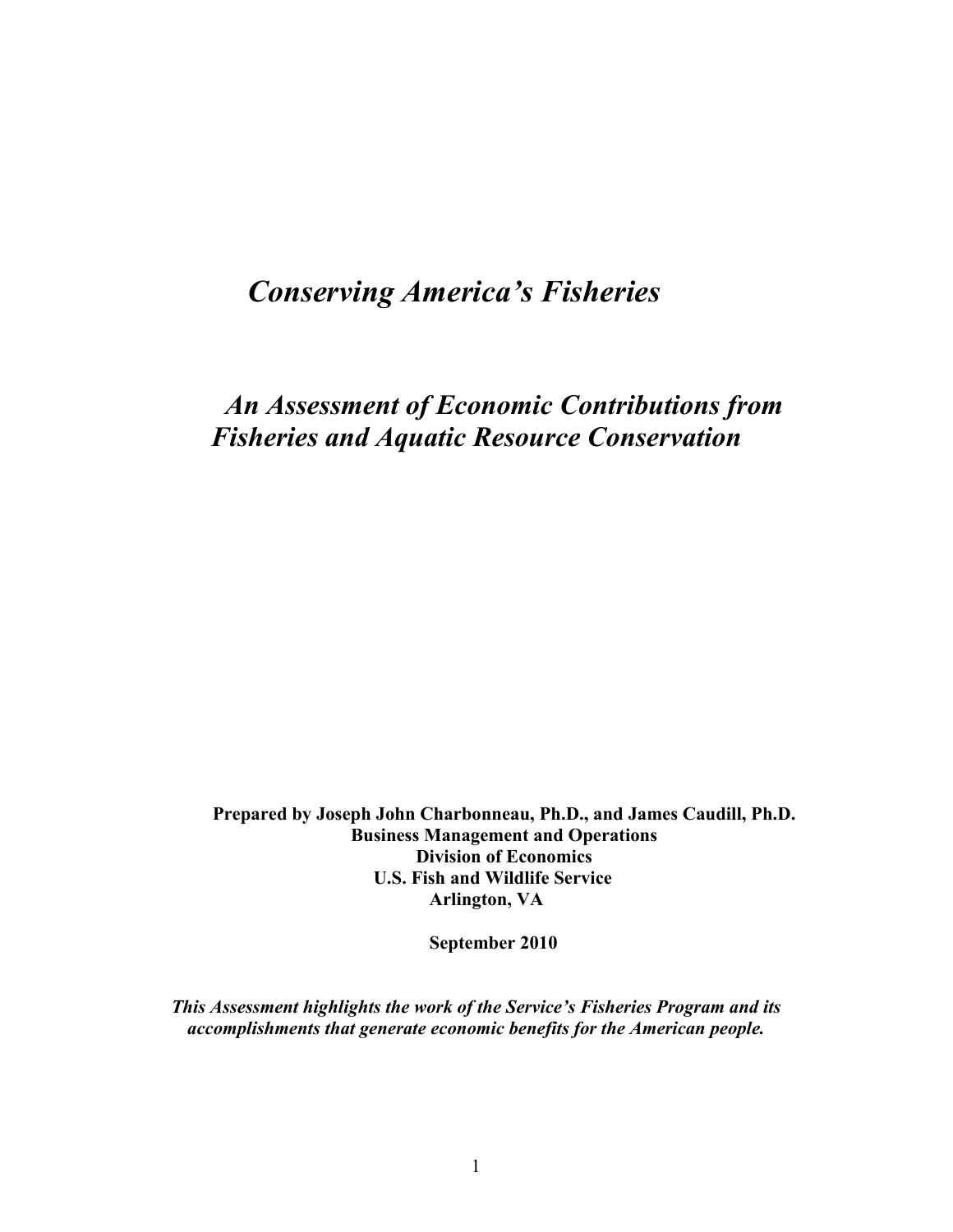# **Table of Contents**

**Page**

| <b>Executive Summary</b>                                                                                                                                                               | $\mathbf{3}$      |
|----------------------------------------------------------------------------------------------------------------------------------------------------------------------------------------|-------------------|
| Introduction                                                                                                                                                                           | 6                 |
| Value of Fish and Aquatic Restoration and Enhancement Projects<br>- Accomplishment database                                                                                            | 7<br>7            |
| <b>Aquatic Habitat Conservation and Management - Working with Partners</b><br>- Types of Activities<br>- Methodology<br>- Examples of Aquatic Habitat and Conservation Accomplishments | 7<br>8<br>8<br>10 |
| <b>Aquatic Species Conservation and Management</b>                                                                                                                                     | 14                |
| - Types of Activities                                                                                                                                                                  | 14                |
| - Methodology                                                                                                                                                                          | 14                |
| - Examples of Aquatic Species Conservation Accomplishments                                                                                                                             | 15                |
| <b>Public Use</b>                                                                                                                                                                      | 19                |
| - Types of Activities                                                                                                                                                                  | 19                |
| - National Fish Hatcheries                                                                                                                                                             | 19                |
| <b>2006 NFH Recreational Stocking and Release</b><br>$\bullet$                                                                                                                         | 20                |
| <b>Economic Impacts of Recreational Stocking</b><br>$\bullet$                                                                                                                          | 20                |
| <b>General Approach</b><br>$\bullet$                                                                                                                                                   | 21                |
| <b>Estimating Recreational Angling Days Associated with</b><br>$\bullet$                                                                                                               |                   |
| <b>NFH Stocking and Release</b>                                                                                                                                                        | 21                |
| <b>Total Economic Impacts of Retail Expenditures</b>                                                                                                                                   | 22                |
| - Examples of Public Use Accomplishments                                                                                                                                               | 23                |
| <b>Cooperation with Native Americans</b>                                                                                                                                               | 24                |
| -Types of Activities                                                                                                                                                                   | 24                |
| -Methodology                                                                                                                                                                           | 24                |
| -Examples of Cooperation with Native Americans Accomplishments                                                                                                                         | 26                |
| <b>Leadership in Science and Technology</b>                                                                                                                                            | 27                |
| -Types of Activities                                                                                                                                                                   | 28                |
| -Methodology                                                                                                                                                                           | 28                |
| -Examples of Leadership in Science and Technology Accomplishments                                                                                                                      | 29                |
| <b>Summary and Conclusions</b>                                                                                                                                                         | 31                |
| Glossary                                                                                                                                                                               | 34                |
| <b>Literature Cited</b>                                                                                                                                                                | 35                |
| <b>Appendix A</b>                                                                                                                                                                      | 37                |
| Acknowledgements                                                                                                                                                                       | 42                |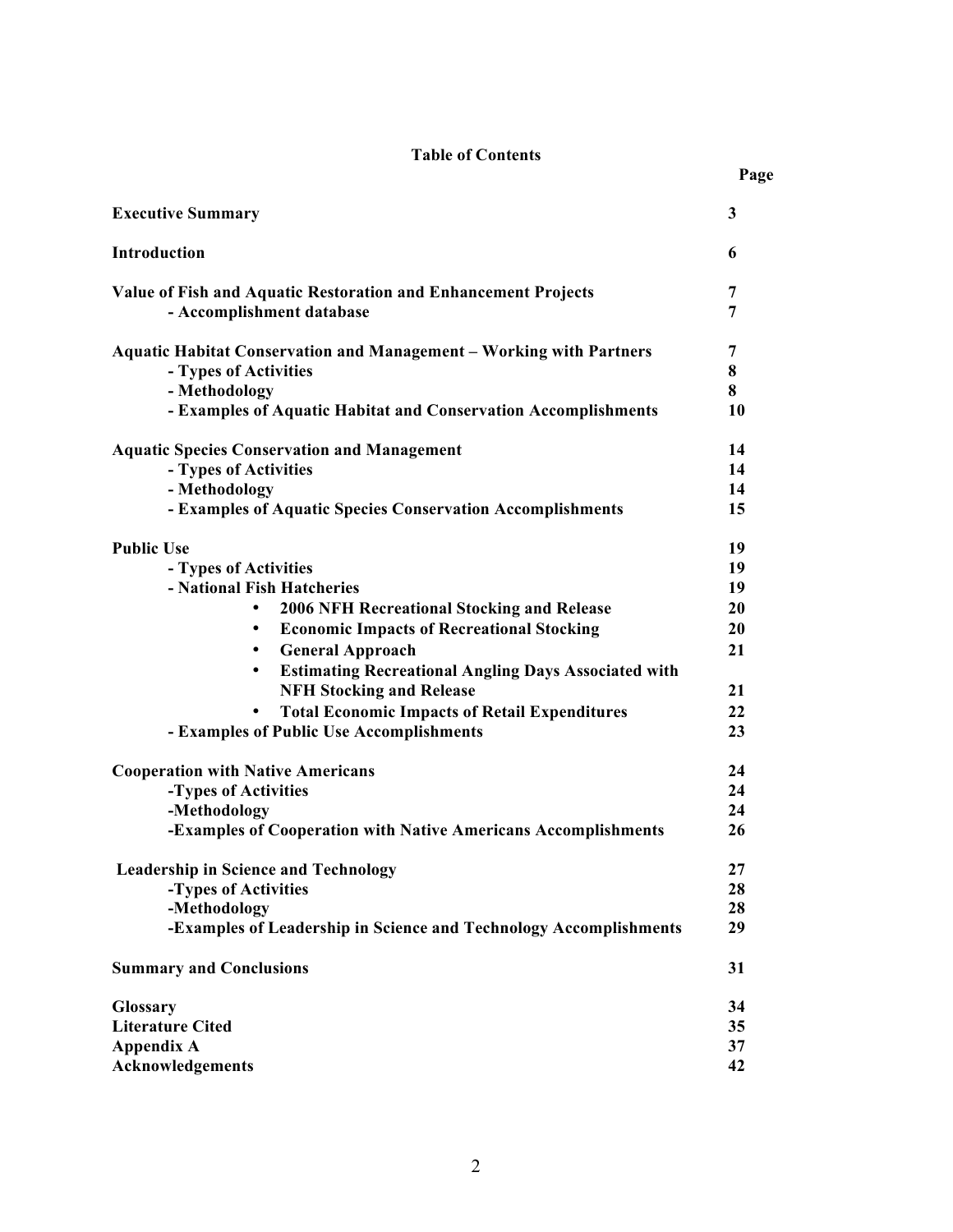# **Executive Summary**

In 2004, working with its many partners in aquatic conservation through the Sport Fishing and Boating Partnership Council's Fisheries Steering Committee, the Fish and Wildlife Service (Service) completed its strategic vision document: "*Conserving America's Fisheries, U.S. Fish and Wildlife Service Fisheries Program Vision for the Future.*" The Vision includes goals, objectives, and action items on a national programmatic scale. The National Fisheries Program Strategic Plan was developed as a logical extension of the Vision, providing strategies to implement the Vision's focus areas and performance measures and targets designed to track progress. The purpose of this report is to estimate, to the extent possible, the annual economic contributions (in 2010 dollars) attributable to five focus areas detailed in the National Fisheries Program Strategic Plan for fiscal years 2004-2008.

No single economic measure is appropriate to value the economic contributions attributable to the Fisheries Program. The multi-faceted nature of the Program requires different economic approaches. Program activities that result in the public use of a resource are best measured in terms of economic impacts (direct, indirect and induced expenditures) or consumer's surplus (the public willingness to pay for an activity over and above the cost of the activity). When dealing with resources that are not used directly by the public but generate a benefit such as sediment control or clean water, then a cost avoidance approach is the appropriate measure. The same is true for invasive wildlife when programs limit damages to valuable resources. When dealing with endangered species the only measure available is consumer surplus for the preservation of the species.

Program activities that result in the public use of a resource are measured in terms of economic impacts or consumer's surplus. Natural resources that provide indirect benefits to the public require more economic assumptions and a more indirect approach such as benefit transfer. Where outcome quantification is not possible, a short description of the expected benefits is provided. The focus areas in the Strategic Plan where quantification was possible are shown in table 1.

|                                     |                | <b>Contributions</b> |                   |                    |
|-------------------------------------|----------------|----------------------|-------------------|--------------------|
| <b>Focus Area</b>                   | Consumer       | Output               | <b>Employment</b> | <b>Value of</b>    |
|                                     | <b>Surplus</b> | $$$ million)         | (iobs)            | <b>Substitutes</b> |
|                                     | (\$ million)   |                      |                   | $$$ million)       |
| <b>Aquatic Habitat Conservation</b> |                | \$1,986              | 45,000            |                    |
| <b>Aquatic Species Conservation</b> |                |                      |                   |                    |
| Refugia                             | \$456          |                      |                   |                    |
| <b>Invasive Species Management</b>  | $---$          | \$556                | 13,200            |                    |
| Subsistence fisheries               | ---            | \$121                | 1,854             | \$301              |
| Public Use                          | ---            | \$903                | 8,003             |                    |
| Total                               | \$456          | \$3,566              | 68,057            | \$301              |

Table 1. Summary of Economic Findings in 2010 Dollars

While each focus area produces both consumer surplus and impacts, only the effects that can be quantified are shown in this table. "Consumer surplus", "economic contributions", and the "value of substitutes" represent different economic concepts so it is not appropriate to add them together even though they are all measured in dollars.

In summary, the total economic contribution (direct, indirect and induced) attributable to the accomplishments of the Fisheries Program and its many partners amounted to \$3.6 billion dollars per year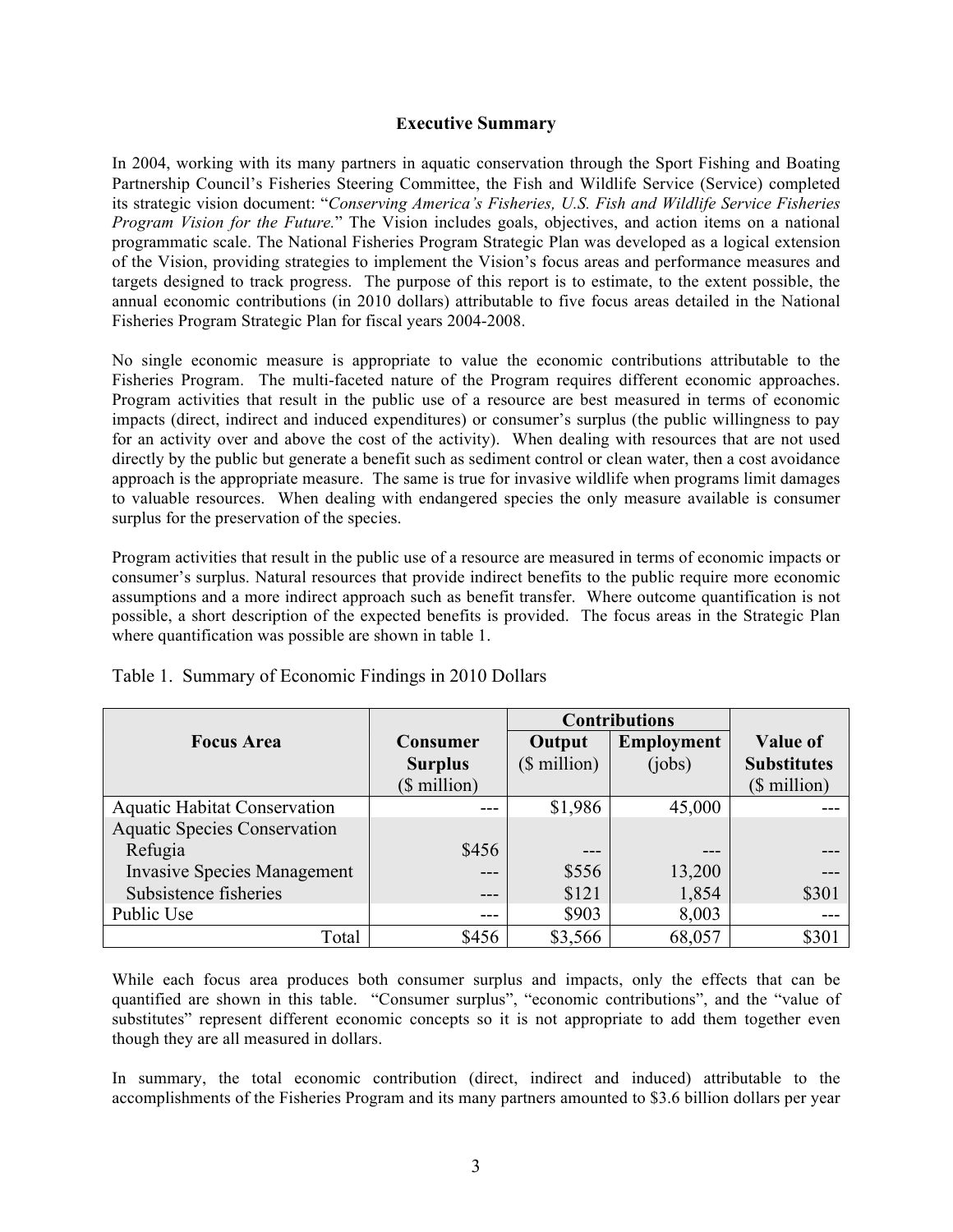with an additional \$456 million dollars in consumer surplus for species held in refugia and \$301million dollars in equivalent value for subsistence activities. The total number of jobs associated with this economic output is over 68 thousand jobs. Each of the focus areas is described in greater detail below.

# **Aquatic Habitat Conservation and Management**

# **Working with Tribal, State and private sector partners, the Fish and Wildlife Service accomplished substantial resource restoration/enhancements under the strategic plan.**

# **Aquatic habitat conservation will have an estimated economic contribution of \$1.99 billion dollars and is associated with 45,000 jobs when projects achieve their full potential.**

- An average of 14,197 acres of wetland habitat restored/enhanced with an estimated economic value of \$109 million dollars annually when in full productivity.
- An average of 5,162 acres of upland habitat restored/enhanced with an estimated economic value of nearly \$1.8 million dollars annually when in full productivity.
- An average of 1,433 in-stream miles restored/enhanced with an estimated economic value of \$778 million dollars annually when in full productivity.
- An average of 961 riparian miles of habitat was restored/enhanced with an estimated economic value of \$522 million dollars annually when in full productivity.
- An average of 10,394 acres of habitat opened to fish passage with an estimated economic value of \$93 million dollars annually when in full productivity.
- An average of 890 miles of river habitat re-opened to fish passage with an economic value of \$483 million dollars when in full productivity.

#### **Aquatic Species Conservation and Management**

## **The economic contribution of aquatic species work are a mixture of economic impact, net economic value, and equivalent value for fish conservation work supporting recreational fisheries.**

- An average of 32 species is held in refugia with an estimated consumer surplus to the public in States where the species originated of \$456 million dollars.
- The value of managing invasive species is exemplified by sea lamprey control which is valued at \$556 million per year and is associated with an estimated 13,200 jobs.
- There is an average of 94 fish populations managed for subsistence with a minimum replacement value of \$301 million dollar value, excluding cultural and social values.

## **Public Use/Cooperation with Native Americans**

## **Stocking of Tribal lands in cooperation with Native Americans, fishery mitigation of Federal water development projects, and providing recreational fishing opportunities on Service lands, military lands, and other lands where the Service has a role.**

- Alaska's subsistence fisheries have a minimum replacement value of \$301 million, excluding cultural and social values. According to an Alaska Fish and Game study on subsistence activity, there is an economic impact from equipment expenditures for those engaged in subsistence activity totaling \$121 million in direct expenditures and creating 1,854 jobs.
- In the year 2006, the estimate of the stocking of 123.1 million fish generated over 13 million angling days, \$554 million dollars in retail sales, \$903 million dollars of industrial output, \$256 million dollars of job income and 8,000 jobs. In addition, over \$37 million dollars of Federal tax income and \$34 million dollars of state and local tax revenue were generated.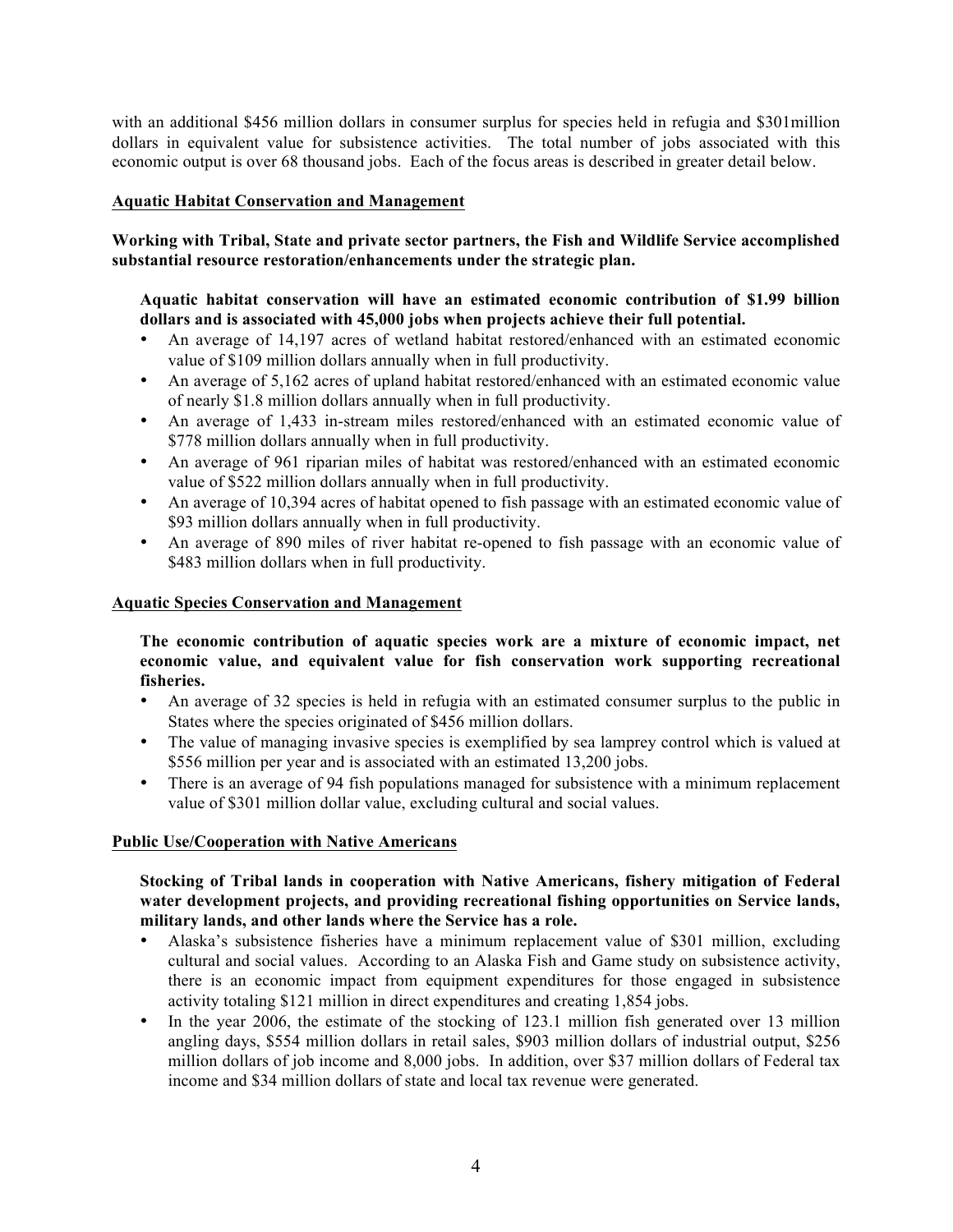#### **Leadership in Science and Technology**

• The Fisheries Program has a responsibility to provide leadership in the development and application of state-of-the-art science and technology for the conservation and management of fish and other aquatic species and their habitats. Inadequate or missing data are bottlenecks and lack of cutting edge/modern tools restricts the ability to gather the data to manage effectively. Strategic Habitat Conservation has provided the Fisheries Program with a new approach to aquatic conservation and the challenge to address climate change while maintaining excellence in management and science. Service needs require a concerted and standardized approach to ensue the implementation of biological planning and conservation designs based on sound science. Excellence in science and technology are critical to earning and maintaining the trust and support of our partners, stakeholders, other Service programs, and the public. Increased science capacity in areas such as risk and vulnerability assessments, inventory and monitoring, population and habitat assessment, biological planning and conservation design, management evaluation and research, and conservation genetics contribute to landscape conservation strategies for fish and aquatic resources.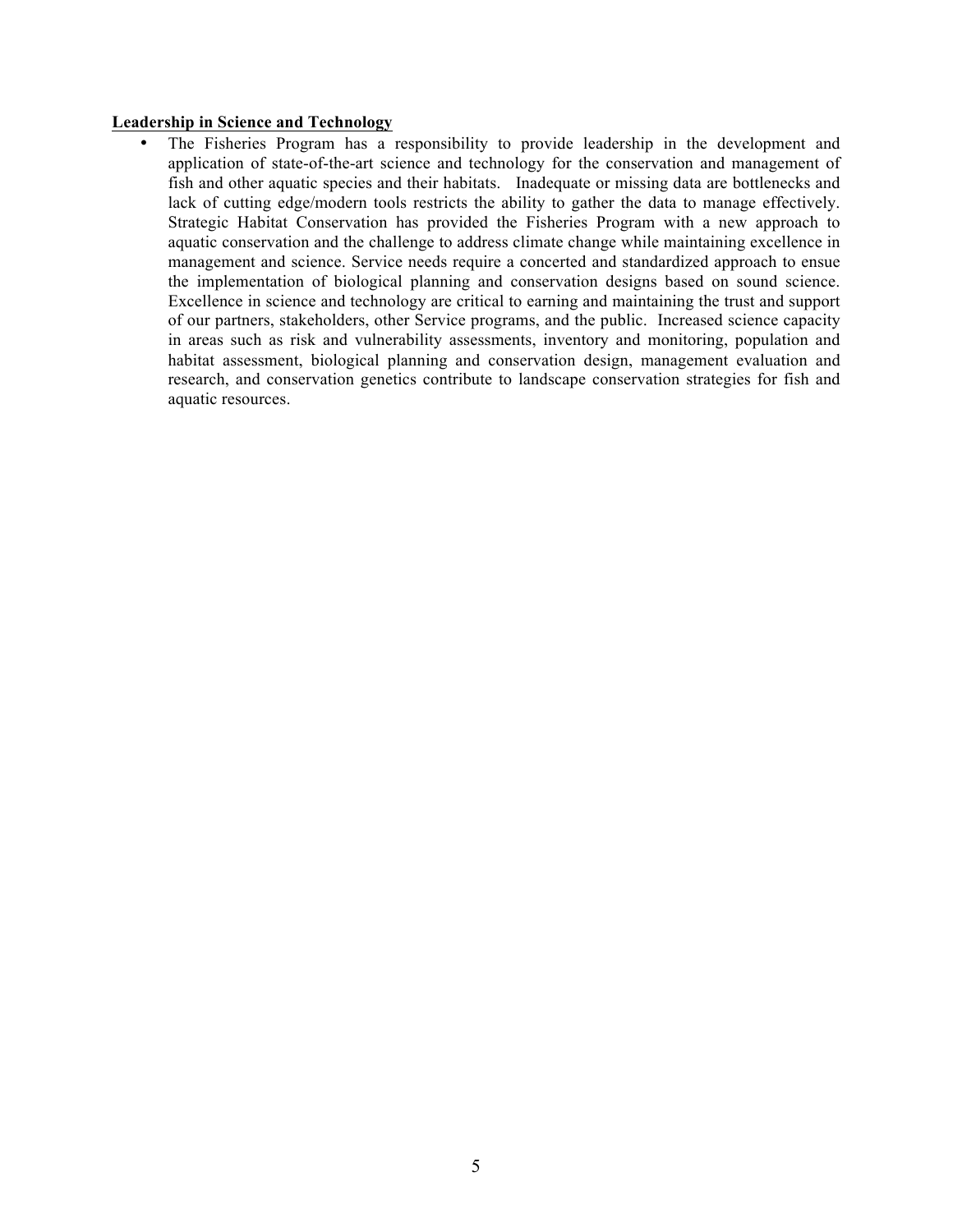# **An Assessment of Economic Contributions from Fisheries and Aquatic Resource Conservation**

#### **Fisheries Program U.S. Fish and Wildlife Service September 2010**

*"Working with others, to conserve, protect, and enhance the fish, wildlife and plants and their habitats for the continuing benefit of the American people." (Mission of the U. S. Fish and Wildlife Service)*

## **Introduction**

The Fisheries Program of the U.S. Fish and Wildlife Service (Service) has played a vital role in conserving and managing fish and other aquatic resources since 1871. The vision of the Service and its Fisheries Program is working with partners to restore and maintain fish and other aquatic resources at self-sustaining levels and support Federal mitigation programs for the benefit of the American public. Today, the Fisheries Program is a critical partner with States, Tribes, other Federal agencies, other Service programs, private organizations, public institutions, and interested citizens in a larger effort to conserve these important resources.

The Fisheries Program is multi-faceted. It has numerous components all working together to preserve America's aquatic resources. The Program components include the National Fish Hatchery System, Fish and Wildlife Conservation Program, Aquatic Invasive Species Program, and the Marine Mammals Program. The Fisheries Program has a network of 64 Fish and Wildlife Conservation Offices (including a Conservation Genetics Laboratory), 70 National Fish Hatcheries, 9 Fish Health Centers, 7 Fish Technology Centers, one Historic National Fish Hatchery, and offices to support the Aquatic Invasive Species Program and Marine Mammals Program. A cadre of over 800 dedicated biologists, technicians, managers, maintenance workers and administrative staff work together to address restoration, recovery, mitigation, fish passage, fish habitat, and assessment and monitoring of fish and other aquatic organisms. These facilities and employees provide a network that is unique in its broad on-the-ground geographic coverage, its array of technical and managerial capabilities, and its ability to work across political boundaries and embrace a national perspective.

In 2004, working with its many partners in aquatic conservation through the Sport Fishing and Boating Partnership Council's Fisheries Steering Committee, the Service completed its strategic vision document: "*Conserving America's Fisheries, U.S. Fish and Wildlife Service Fisheries Program Vision for the Future*" (Fish and Wildlife Service, 2004). The Vision includes goals, objectives, and action items on a national programmatic scale. The National Fisheries Program Strategic Plan was developed as a logical extension of the Vision, providing strategies to implement the Vision's focus areas and performance measures and targets designed to track progress. All Fisheries Program goals are linked to outcome goals in the Department of the Interior's Strategic Plan.

**The purpose of this report is to estimate, to the extent possible, the economic contributions attributable to five focus areas detailed in the National Fisheries Program Strategic Plan for fiscal years 2004-2008.** Where outcome quantification is not possible, a short description of the expected benefits will be provided. The focus areas in the Strategic Plan to be evaluated in this report include:

- Aquatic Habitat Conservation and Management
- Aquatic Species Conservation and Management
- Public Use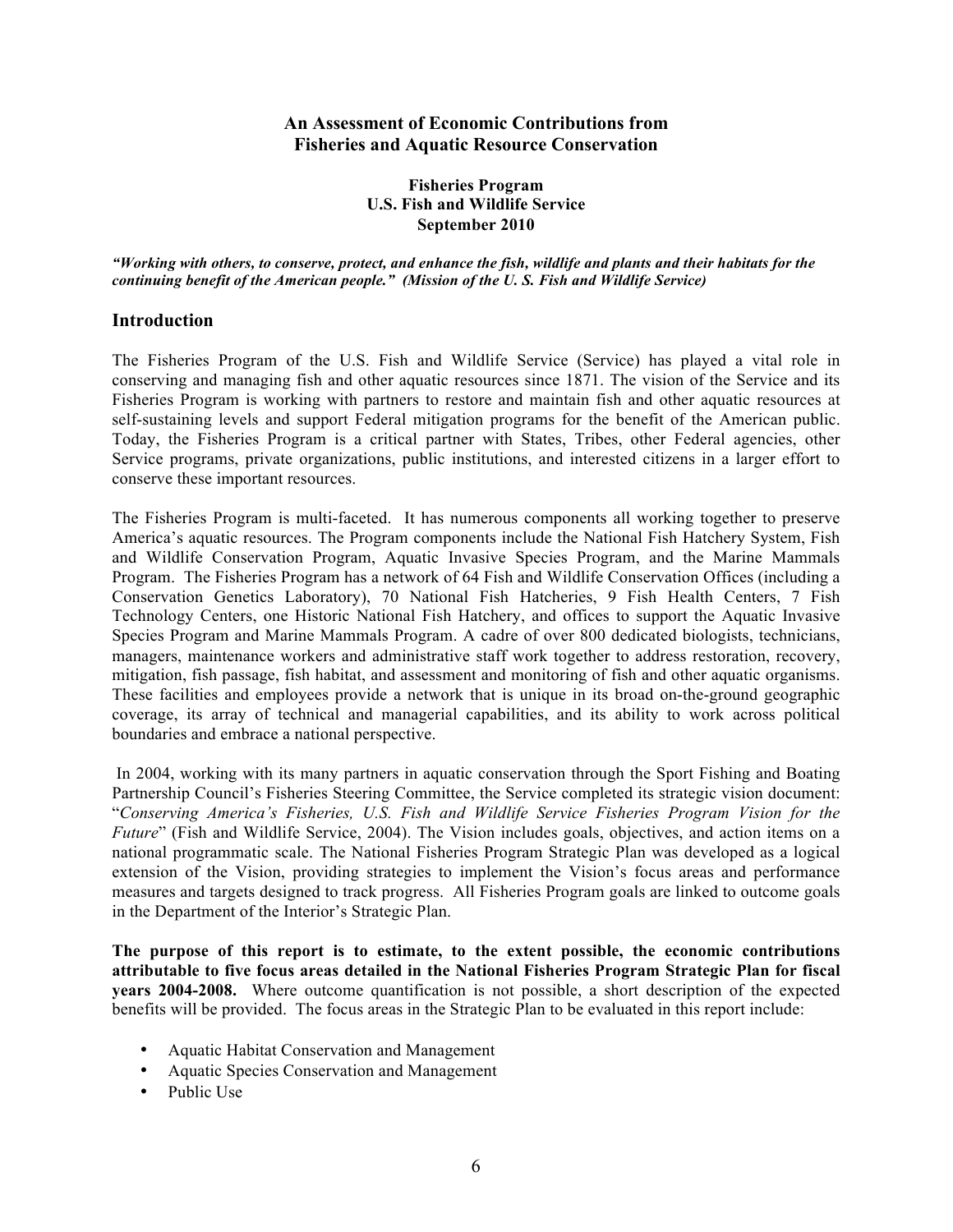- Cooperation with Native Americans
- Leadership in Science and Technology

The biological health and "ecosystem goods and services" of the Nation's aquatic resources are inextricably linked with the economic health of the Nation's human communities. The freshwater and marine environments have provided tremendous economic and aesthetic contributions to the entire Nation. The Fisheries Program and its partners and stakeholders recognize that many responsibilities for managing and conserving fish and other aquatic resources are shared, and overall success is contingent upon the combined knowledge, resources and commitment of each party.

# **Value of Fish and Aquatic Resource Restoration and Enhancement Projects**

The Nation's fish and aquatic resources are among the richest and most diverse in the world. The aquatic resources, and the recreational, commercial, and subsistence opportunities they provide, have helped support the Nation's growth by providing enormous ecological, social, and economic contributions. An example of the magnitude of the economic value associated with fishery restoration was provided by Gates (2009). Gates estimated that the restoration of depleted stocks of four Mid-Atlantic fish species (summer flounder, black sea bass, bluefish and butterfish) would produce an annual economic value of \$536 million (2007 dollars)

Despite the efforts by the Service and others to conserve fish and aquatic species, a growing number keep declining. The number of fish and aquatic species listed in the United States under the Endangered Species Act as either endangered or threatened as of 2009 include 25 amphibian species, 139 fish species, 70 mussel species, and 22 crustacean species. The primary reasons for these declines are linked to habitat loss or alteration in habitat (i.e., habitat destruction/fragmentation, sedimentation and pollution) and impacts from aquatic invasive species.

No single economic measure is appropriate to value the economic contributions of the Fisheries Program. Program activities that result in the public use of a resource are best measured in terms of economic impacts (direct, indirect and induced expenditures) or consumer's surplus (the public willingness to pay for an activity over and above the cost of the activity). When dealing with resources that are not used directly by the public but generate a benefit such as sediment control or clean water, then a cost avoidance approach is the appropriate measure. The same is true for injurious wildlife when programs limit damages to valuable resources. When dealing with endangered species the only measure available is consumer surplus for the preservation of the species.

**Accomplishment database:** The Service's Fisheries Information System – Report Module was used to generate the annual accomplishments for each of the focus areas identified. In order to get a representative value, a three year average for each accomplishment was used. Most of the fisheries projects do not conform to an annual cycle. Many projects start in one year and conclude in another. For that reason using any one year as the sole data point to identify an accomplishment was not representative. Therefore, a three-year average was determined to be more representative and was used to assess program accomplishments. A three year average allowed for accomplishments from the first two years under the plan to be documented and start producing benefits.

# **Aquatic Habitat Conservation and Management – Working with Partners**

Aquatic habitat conservation and management covers a wide range of activities. Some of these activities are intermediate steps that lead to improvements in fishery resources such as population surveys.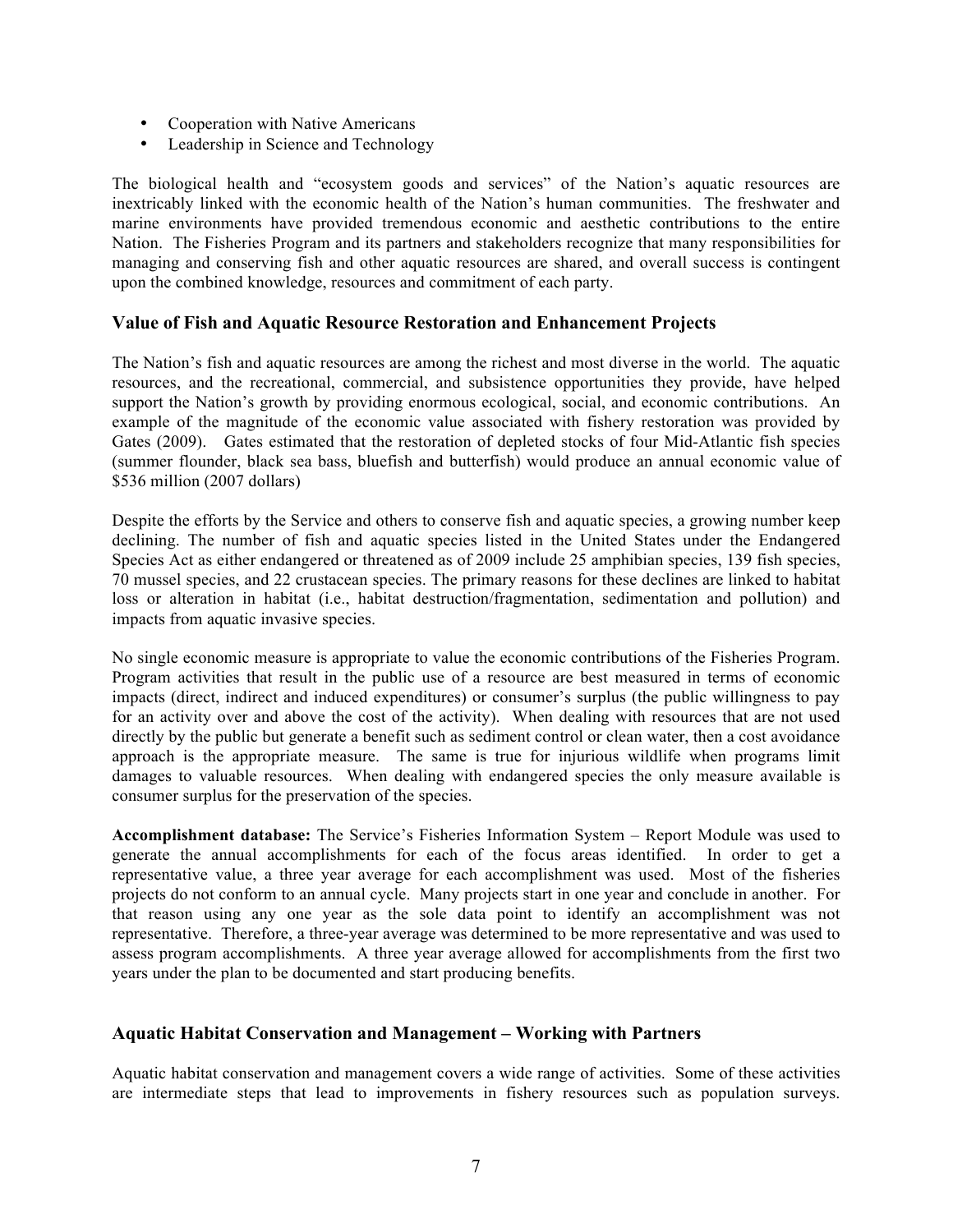Population surveys provide the information that is used to improve habitat and the species that rely on that habitat. As such, the surveys provide economic contributions indirectly through their identification of management actions necessary to restore and enhance habitat. Activities with direct contributions to aquatic habitats include the restoration and enhancement of wetlands and upland habitats, the restoration of in-stream habitat and riparian areas, and the opening of waterways to fish passage.

The Service's Fish Passage Program and National Fish Habitat Action Plan are key components in improving fish habitat and passage. Funding is provided through these programs to focus on the restoration, enhancement, and protection of habitats for Federal trust fish species by designing and evaluating conservation at the landscape level. The National Fish Habitat Action Plan supports geographically-focused, locally-driven, and scientifically-based management efforts "to protect, restore, and enhance the nation's fish and aquatic communities through partnerships that foster fish habitat conservation and improve the quality of life for the American people." The National Fish Passage Program works with local communities and partner agencies on cost-share projects that restore instream flows and fish migration.

# **Types of Activities:**

- Restoration, enhancement and protection of aquatic habitats.
- Restore instream flows and fish migration.
- Population surveys.

**Methodology:** A review of the literature to determine estimated economic contributions for aquatic habitat restoration and enhancement projects, and projects for fish passage, revealed an adequate number of studies for a benefits transfer methodology. However, transferring values from one study to a whole category of projects can be misleading. To provide some indication of the uncertainty surrounding the estimates, a range was used and the mid-point provided as a better measure of actual values. A list of the available research findings is given in Appendix A and summarized below in table 2.

| Study               | Year of | <b>Services</b>           | <b>Comments</b>                | Value in      |
|---------------------|---------|---------------------------|--------------------------------|---------------|
|                     | Study   |                           |                                | \$2010)       |
| NorthStar Economics | 2008    | <b>Stream Restoration</b> | Total Economic Impact          | \$258,401,739 |
|                     |         |                           | Per river mile restored        | \$570,423     |
|                     |         |                           | Per acre restored              | \$9,482       |
|                     |         |                           |                                |               |
|                     |         |                           | Original values generalized    |               |
|                     |         |                           | to represent four State area   |               |
|                     |         |                           |                                |               |
| Richardson and      | 2008    | Meta analysis of          | Used four species in database  | \$23 per      |
| Loomis              |         | species existence         | that resembled fish in refugia | household per |
|                     |         | values                    |                                | year          |
|                     |         |                           |                                |               |
| Robbins and Lewis   | 2008    | River barrier             | Total economic impact          | \$9,782,447   |
|                     |         | removal                   | Impact per river mile          | \$514,866     |
|                     |         |                           | Impact per acre                | \$8,559       |
|                     |         |                           |                                |               |
| Ingraham and Foster | 2008    | Value of ecosystem        |                                |               |
|                     |         | services per acre         | Open water per acre            | \$331         |
|                     |         |                           | Forest per acre                | \$976         |
|                     |         |                           | Shrubland                      | \$634         |
|                     |         |                           | Grassland                      | \$59          |

Table 2. Sources of economic contribution values for benefit transfer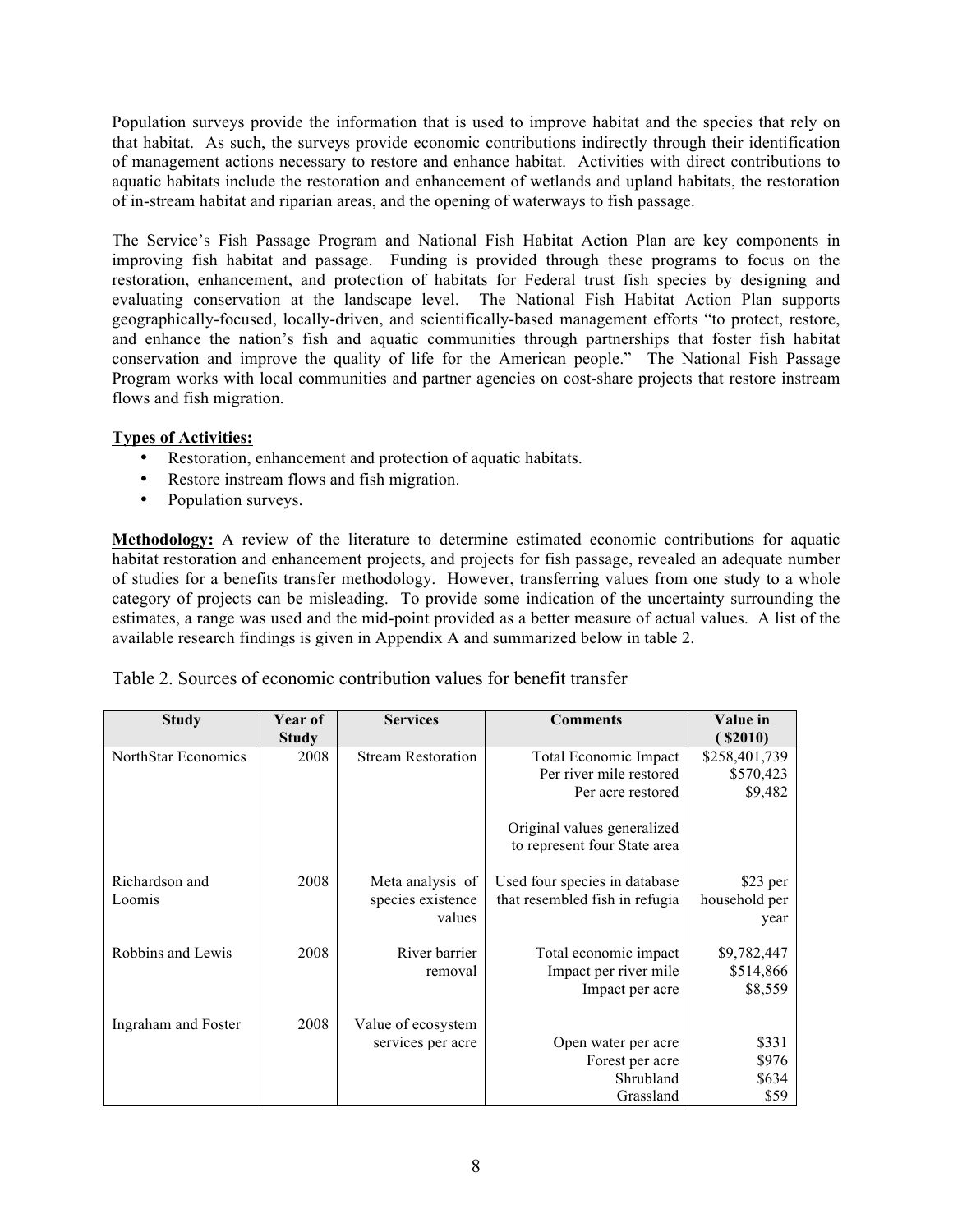|                                                                      |      |                                           | Wetlands                                                                   | \$10,204                        |
|----------------------------------------------------------------------|------|-------------------------------------------|----------------------------------------------------------------------------|---------------------------------|
| Whitehead et al.                                                     | 2006 | Per acre values of<br>freshwater wetlands | The following four values<br>were taken from the<br>Whitehead et al. paper |                                 |
| Woodward and Wui<br>Kazmierczak<br>Kazmierczak<br>Schuyt and Brander |      |                                           | Habitat per acre<br>Species protection<br>Freshwater marsh<br>Refugia      | \$516<br>\$319<br>\$75<br>\$264 |
| Boulanger and<br>Charbonneau                                         | 1989 | Injurious wildlife<br>control benefits    | Total economic impact                                                      | \$556 million                   |
| Prato and Hey                                                        | 2006 | Economic value of<br>wetlands restoration | Economic benefit per acre                                                  | \$5,096                         |
| Fall et al.                                                          | 2007 | Subsistence harvest                       | Replacement value                                                          | \$301 million                   |
| Colt                                                                 | 2001 | Economic impact                           | Direct economic impact of<br>expenditures for subsistence<br>harvest       | \$121 million                   |

The estimates of economic contributions used to quantify aquatic habitat projects in this report were taken from the works of Prato and Hey (2006), Ingraham and Foster (2008), Robbins and Lewis (2008), and Hart at NorthStar Economics, Inc. (2008). All values were converted to 2010 dollars using the consumer price index. The economic approach used to measure the economic contribution appropriate to this type of work is the economic impact of expenditures attributable to restoration projects after completion. This includes the indirect, induced effects and employment generated. A three year average (2006-2008) of the accomplishments reported in the Accomplishments Module of the Fishery Information System database provided a fair representation of the expected annual accomplishments. Since many projects go beyond one year there is no representative year so the average was used to balance out variances in the data. Many of the projects have multiple partners. Therefore, the economic contributions generated (Table 3) are a summary of many local projects attributable to the Service working with State, Tribal and private groups to benefit the aquatic environment. Partners are recognized as contributors to the benefits generated by joint ventures.

Table 3. Aquatic Habitat Conservation Values Attributable to the Service Working with Partners

| <b>Habitat</b>  | <b>Restored/Enhanced</b> | <b>Value Range (in</b> | <b>Mid-Point</b> | <b>Jobs</b> |
|-----------------|--------------------------|------------------------|------------------|-------------|
|                 |                          | millions)              | Value (in        |             |
|                 |                          |                        | millions)        |             |
| Wetland         | 14,197 acres             | $$72.3 - $144.9$       | \$109            | 2,465       |
| Upland          | $5,162$ acres            | $$.3 - $3.3$           | \$1.8            | 41          |
| In-stream       | 1,433 miles              | \$738.2-\$817.6        | \$778            | 17,657      |
| Riparian        | 961 miles                | \$495.2-\$548.6        | \$522            | 11,847      |
| Opened to fish  | 10,394 acres             | \$88.9-\$97.4          | \$93             | 2,115       |
| passage         |                          |                        |                  |             |
| Re-opened river | 890 miles                | \$458-\$507.4          | \$483            | 10,958      |
| habitat         |                          |                        |                  |             |
| Total           |                          | $$1,852.7 - $2,119.3$  | \$1,986          | 45,083      |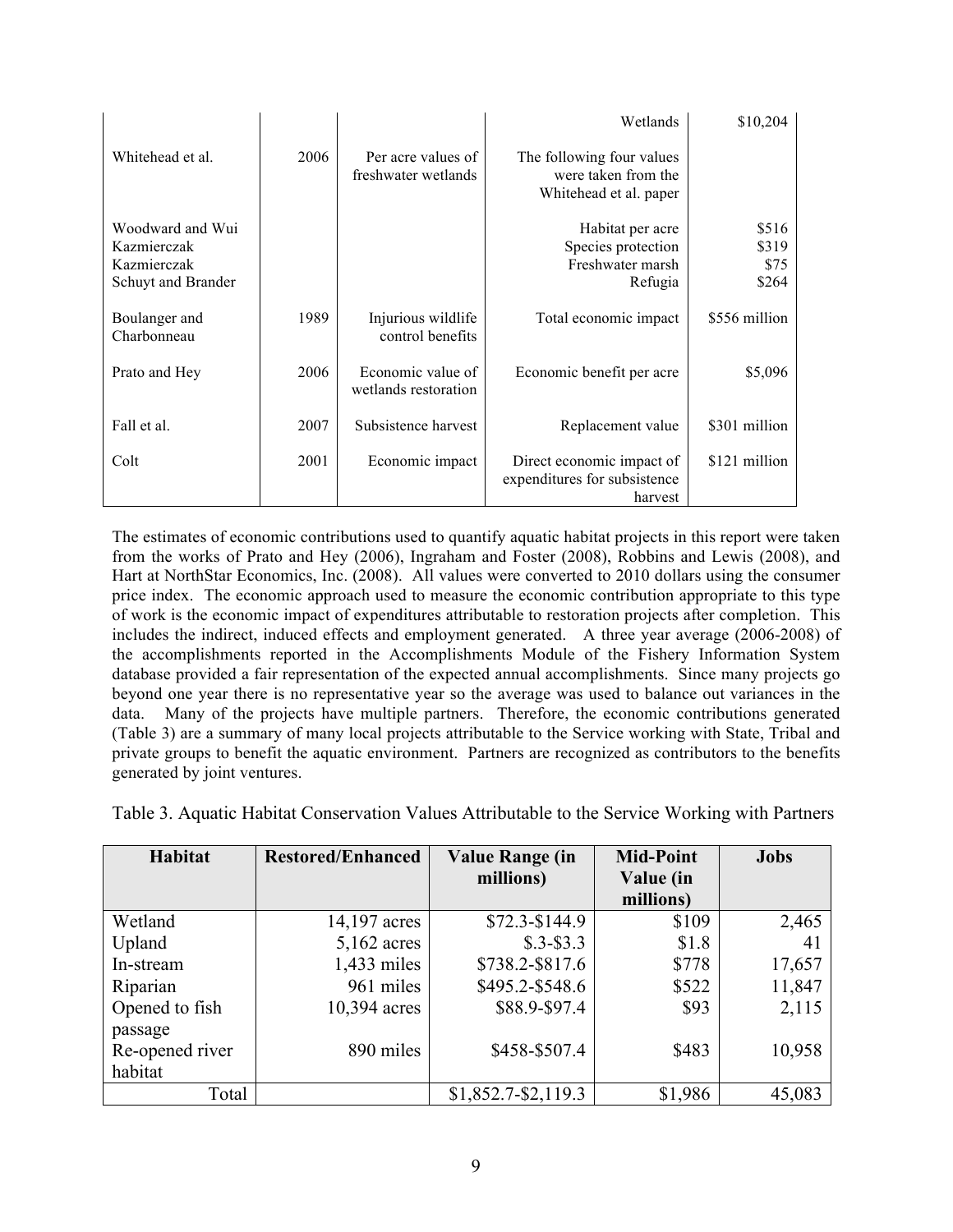The total economic contribution associated with aquatic habitat restoration/enhancement projects ranges from \$1.9 to \$2.1 billion annually with a representative average of \$2 billion. The level of economic activity is associated with between 37 thousand and 53 thousand jobs with an average of 45,000 thousand jobs.

# **Examples of Aquatic Habitat and Conservation Projects that Contributed Directly and Indirectly to Measurable Accomplishments**

*Chipola River Basin, Florida aquatic habitat threats assessment*. The need for aquatic habitat restoration/enhancement is identified by site surveys such as the 1,810 miles of riparian habitat along the Chipola River which was assessed using aerial photography and GIS by the Service's Panama City Fishery Resource Office. The Chipola River supports 6 of 7 listed mussels in the Apalachicola-Chattahoochee-Flint (ACF) River Basin. Reducing impacts to riverine environments is essential to recovery of the species. Non-point source pollution threats can limit habitat for aquatic species. Not knowing where these sites are located can hinder restoration efforts. A threat assessment was conducted using GIS stream data, land cover data, and aerial imagery. The analysis consisted of identifying stream segments that intersected areas with agricultural land cover. A 100-foot buffer zone was applied to estimate encroachment on the riparian buffer. These data were recorded as potential threats to aquatic resources. The analysis identified 140 out of 1,810 stream miles as having potential threats. These included a lack of riparian buffer, potential livestock access, row crop areas and potential bank erosion.

*Southcental Alaska salmon priority habitats*. Additional management is required to safeguard existing healthy fish populations such as those in Southcentral Alaska, home to wild runs of five species of salmon. These salmon runs support thriving commercial, recreational, and subsistence economies. Southcentral Alaska is also the most populous and most highly developed area in the state, with more than 1,000 known fish passage barriers in need of immediate restoration. Such aquatic habitat fragmentation compromises population viability and lead to reductions in sustainable harvests, adversely effecting ecosystem health and local and regional economies. The Service's National Fish Passage Program and National Fish Habitat Action Plan partnerships play a major role in the identification and removal of fish passage barriers (while improving transportation infrastructure) in high priority habitats of Southcentral Alaska. Anglers in Southcentral Alaska spent \$989 millon in 2007, supporting 11,535 area jobs, and creating \$91 million in state and local taxes (Alaska Department of Fish and Game, 2009). Ex-vessel (commercial catch) values for salmon in Upper Cook Inlet averaged \$13.6 million annually from 1999 to 2004 (Kenai River Sportfishing Association, 2006). Sport fishing accounted for \$35.5 million (65%) of the \$54.6 million spent by visitors to the Kenai National Wildlife refuge during 2006 (Carver and Caudill, 2007).

*Merritt Island National Wildlife Refuge, Florida; Restoring fish passage to wetlands.* Restoring passage to artificially impounded wetlands opened up approximately 444 acres of wetlands to the estuary on Merritt Island National Wildlife Refuge. The project enhanced the restoration of aquatic habitat and the restoration/recovery of imperiled and depleted estuarine species. The estuaries are used by a multitude of species, including fish, birds, and amphibians. The inability of these species to utilize historical estuary sites contributes to the overall decline of these species and hinders their ability to maintain adequate population size and structure. This project breached the man-made dikes that closed off the impoundment to the estuary. Ten culverts were placed through breaches in the impoundment levees, allowing this water body to become part of the tidal estuary system, thus creating additional habitat for important aquatic species. Access was restored to a large area of extremely high quality habitat that had been lost for over 50 years. There are a host of species that utilize this habitat, including many depleted fish species,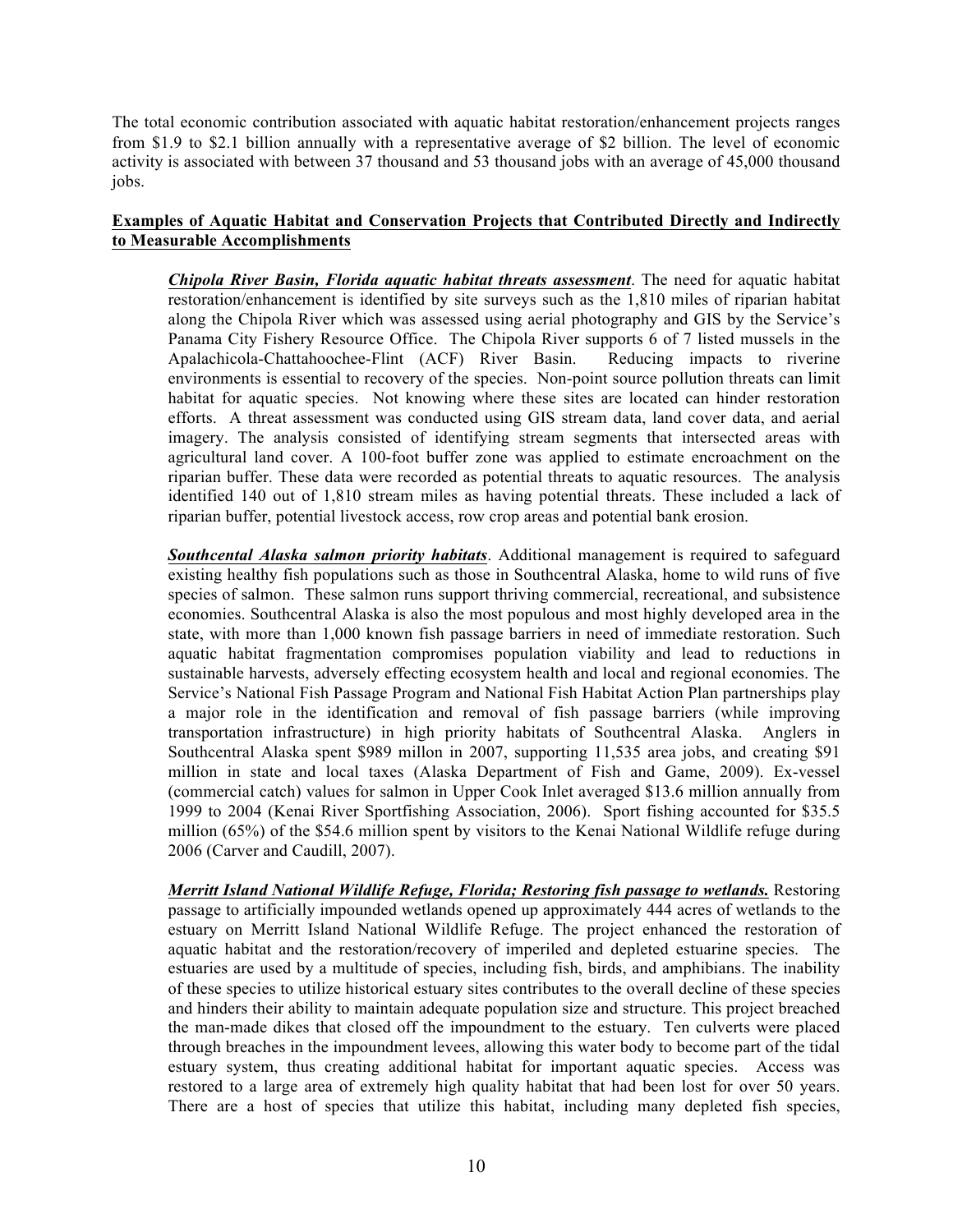crustaceans, amphibians, and wading and diving birds that depend on these species as a food source.

*Lower Mississippi River Fisheries Coordination Office, Mississippi; Restoring fish passage in the Lower Mississippi River.*During the period 2006-2008 a Partnership was formed between the Service, U. S. Army Corps of Engineers (Mississippi Valley Division, Memphis District, & Engineer Research and Development Center), and Wildlife Mississippi to begin implementation of the Lower Mississippi River Conservation Committee's "Restoring America's Greatest River" plan. Using a Decision Support Model developed by the Corps of Engineers, four fish passage projects were selected from a suite of 239 aquatic habitat restoration projects previously identified during a series of state-level planning meetings conducted in Arkansas, Mississippi, and Tennessee. Sedimentation caused rock dikes used to divert flow into the Mississippi River navigation channel had closed access to secondary channels, except during periods of very high flow. The Partners shared fish passage funding, engineering technical expertise, and land management capabilities to construct 16 notches in 14 existing dikes. These notches restored flow through more than 22 miles of degraded secondary channels during all but the lowest flow conditions. Off-channel habitat was provided for the endangered pallid sturgeon and numerous species of recreational, commercial, and non-game fish species. In addition, severing the land bridge likely increased nesting success of the endangered interior least tern and provided extensive areas of shorebird foraging habitat during the critical fall migration period.

*Upper Midwest habitat assessment and fish passage barrier removal***.** In the upper mid-west fish habitat projects and fish passage projects re-opened in-stream miles and restored/enhanced upland/wetland acres. Restoring or repairing wetland acres was accomplished by constructing earthen dikes, repairing eroded stream sites using "soft" bio-engineering techniques, replacing culverts at road crossings with bottomless culverts or bridges. Twenty five habitat assessments were conducted and one fish barrier was removed. In addition three miles of streams were reopened and 23 in-stream miles were enhanced. There were 136 acres of upland habitat restored/enhanced and 73 acres of wetlands restored/enhanced.

*Souhegan River, New Hampshire; Merrimack Village dam removal*.The Merrimack Village Dam (MVD), Souhegan River, New Hampshire was removed in summer 2008. Removal of the MVD, the first dam on the Souhegan River, opened 14.1 miles of river habitat to the next upstream dam, McLane Dam in Milford, NH. Migratory fish within the Merrimack River watershed, such as blueback herring, alewife, American shad, Atlantic salmon, and American eel, can now access this restored habitat from the Atlantic Ocean through previously constructed fish passage facilities at two main stem dams located downstream on the Merrimack River. In addition, migratory and resident fish species have also gained access to approximately 5.0 more miles of tributary habitat. MVD removal also restored 1650 feet of free flowing river conditions to the previously impounded reach immediately upstream of the former dam. Importantly, the Souhegan River is a priority watershed for the Service and its partners to restore self-sustaining populations of Atlantic salmon, American shad, and river herring. The Souhegan River and its tributaries provide the necessary habitat (i.e. cobble/gravel substrate, appropriate water temperatures, oxygen levels and food sources) for excellent growth and survival of Atlantic salmon parr. On average, approximately 100,000 juvenile Atlantic salmon are stocked in the Souhegan River watershed annually and interagency efforts to restore populations of American shad have been supported through similar intermittent stockings of juvenile shad in the lower Souhegan River. The restoration of fish passage in the Souhegan River watershed will also help restore recreational angling areas and offer related economic benefits.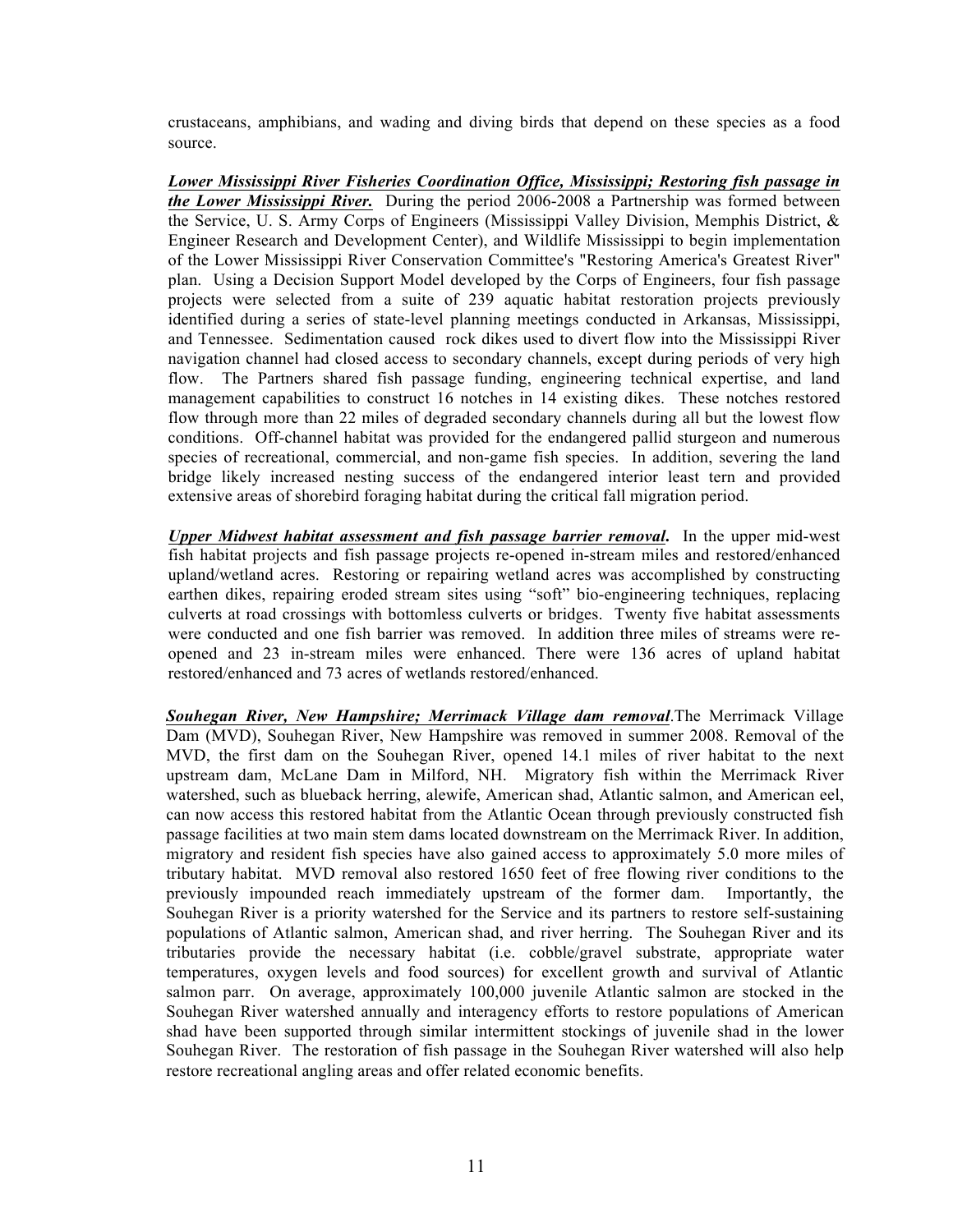*Humboldt Bay, California restoration project.* Humboldt Bay is important habitat for a number of trust species, including several runs of listed salmon and steelhead, along with the tidewater goby, a listed species. This project replaced three old tide gates with state-of-the-art gates and installed a fourth gate to reduce velocities, increase tidal flow, restore scour, and reconnect the estuary with Humboldt Bay. The project improved habitat for gobies and salmonids by providing unimpeded passage for migrating fish all ebb tides, providing seasonal juvenile rearing habitat in the lower reach of Salmon Creek and increasing access to Salmon Creek Estuary.

*Steven County, Washington; Enhancing fish passage by removing impassable culverts*. Fish barrier corrections in Stevens County, Washington were carried out by the Mid-Columbia River Fish and Wildlife Conservation Office to remove impassable culverts. This enhanced salmonid recovery as access was restored to existing habitat and woody debris allowed moving through the system. Two fish species (bull trout and rainbow trout) identified as high priority for recovery by Washington's Department of Fish & Wildlife were blocked from high quality spawning and rearing habitat. Habitat forming large woody debris and stream substrate are blocked from moving downstream. These problems are caused by undersized culverts beneath forest access roads. The removal of existing undersized culverts and replacement with pre-fabricated steel bridges restored streambanks and stream channels within impact zone of culverts.

*Wild Rice River, Wisconsin. Lake sturgeon restoration and recovery.* Sportfish populations below the Heiberg Dam on the Wild Rice River had been disconnected from over 120 miles of prime riverine habitat. This project reconnected the prime habitats above the dam and allowed the lake sturgeon being stocked in White Earth Lake to migrate back to the Red River, thus increasing the chances of restoring this majestic fish to Reservation Waters. By constructing a rock-sloped stretch of rapids, fish can now migrate past the dam. This improved fish diversity above the dam and also increased the probability of success for the lake sturgeon restoration project which is a priority for the partnering agencies. This rock rapids and associated step pools created excellent sturgeon and walleye spawning habitat and allowed fish passage to over 120 miles of river.

*Kelley Branch, Apalachicola Bluffs and Ravines Reserve, Florida; Dam and culvert removal to restore stream habitat*. Dam and culvert removal on Kelley Branch, Apalachicola Bluffs and Ravines Reserve, Florida restored access to over 2 miles of high-quality spawning and rearing habitat for rare endemic aquatic species of Florida's Pandhandle. This was a joint project of the Service's Wadmalaw Island Fish and Wildlife Conservation Office and The Nature Conservancy. The dam removal facilitated the restoration of an additional 19 acres of previously inundated aquatic habitat. The project provided Alabama shad, skipjack, Apalachee shiner, and other rare endemic aquatic species with access to over 2 miles of steephead ravine spawning and rearing habitat blocked for over 40 years by a small dam and a perched culvert. Fish passage was accomplished by removing the 12-foot high dam, perched culvert, and the road fill associated with the culvert in the Apalachicola Bluffs and Ravines Preserve. Removal of these structures also restored 19 acres of aquatic habitat inundated by the lake associated with the dam.

*Neuse Basin, North Carolina; Removal of Crantock Mill dam*. The removal of the Crantock Mill Dam, Neuse Basin, North Carolina restored high-quality habitat for anadromous and riverine fishes. This was a joint project of the Service's Wadmalaw Island Fish and Wildlife Conservation Office and the Raleigh Ecological Service Office. State partners include the North Carolina Division of Marine Fisheries, the North Carolina Wildlife Resources Commission and the North Carolina Division of Water Resources. The project restored access to 29.9 miles of extremely high-quality spawning and nursery habitat for American shad, hickory shad, river herring, and American eel, and other riverine species in Middle Creek of the Neuse River Basin.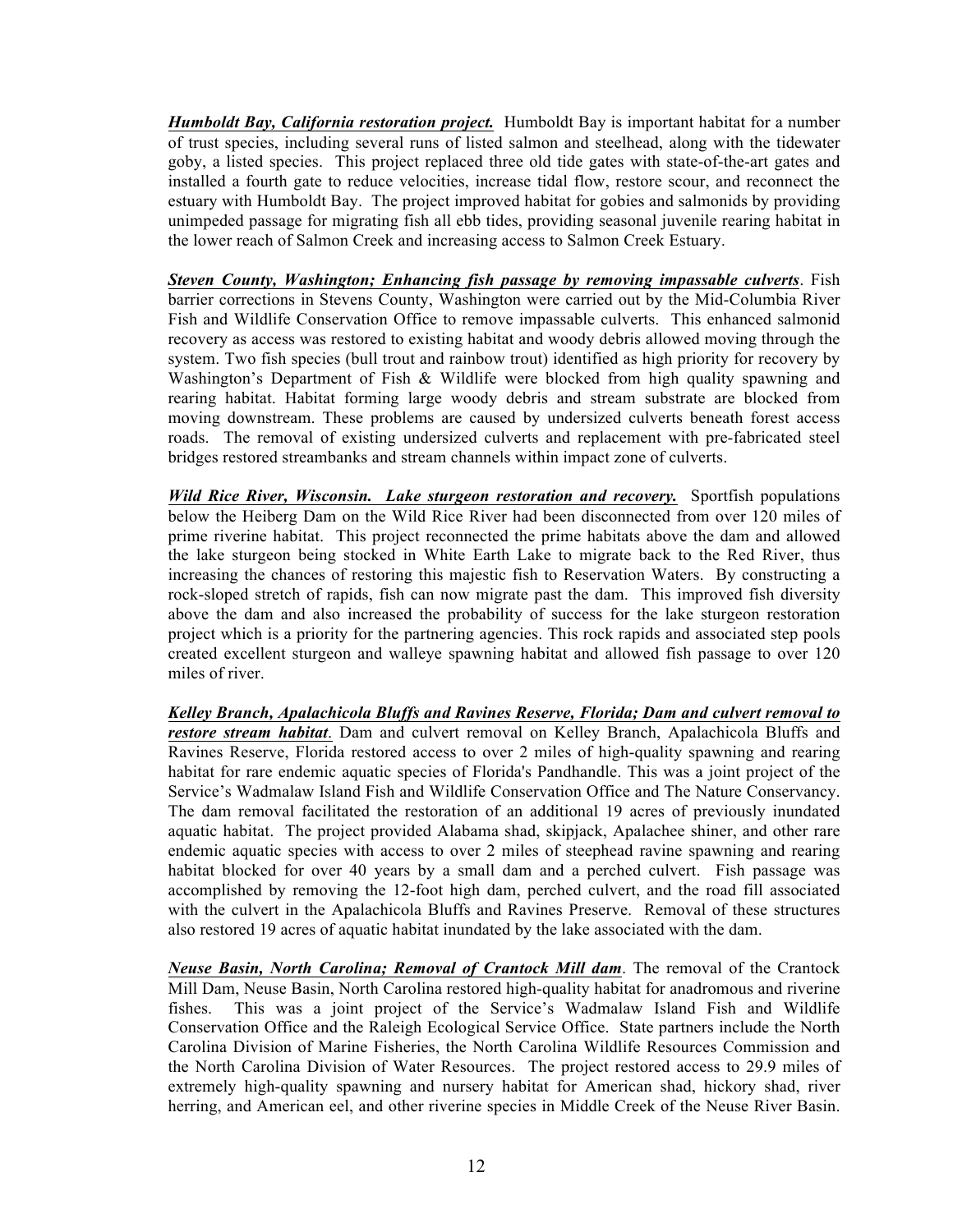The project was accomplished by removal of the ten-foot-high Crantock Mill dam, a barrier that has blocked fish passage for approximately 40 years. The project also entailed removal of a seminatural log jam that has developed immediately upstream of the mill dam. Economic benefits of the dam removal are increased commercial and recreational harvest of American shad, river herring, and striped bass.

*Huron River watershed, Michigan; Removal and stream design of Dexter Dam.* **.** The removal and stream design of Dexter Dam on Mill Creek in the Huron River Watershed at Dexter, MI reconnected 57 miles of natural stream flow through a 22 acre impoundment, provided improved fish habitat and enhanced recreational opportunities and economic benefits to local public. The work involved the removal of the dam and installation of restoration structures to provide for gradual gradient change. Rocks were placed to allow for fish passage and serve to raise the channel to provide grade control for impounded sediment. The expected outcome is for 38 species to re-occupy the watershed with increased recreational and economic benefits to the public.

*Eglin Air Force Base, Florida; Okaloosa darter recovery efforts***.** The Okaloosa darter is a federally endangered species that occurs in only six small watersheds that drain into the north side of Choctawhatchee Bay in northwest Florida. Nearly the entire population of the endangered Okaloosa darter swims in water flowing through Florida's Eglin Air Force Base. One stream, Mill Creek, flows almost entirely on Elgin's manicured golf course. To restore habitat and remove barriers, the Service's Panama City Fishery Resources Office redesigned Mill Creek, taking out six barriers and two ponds that kept darter from moving upstream. The re-design included a 200 foot-long fish passage culvert underneath a fairway, replete with glass skylights to encourage fish to swim through. The National Fish Passage Program and Partners for Fish and Wildlife dollars were matched almost 5:1 with Elgin Air Force Base and the Florida Fish and Wildlife Conservation Commission.

*Idaho Fish and Wildlife Conservation Office; Restoring habitat and passage for native trout species.* The Idaho Fishery Resource Office has been working with Federal, State and Tribal agencies and non-governmental organizations to consolidate Idaho fish passage and barrier inventory data into a statewide database, identify additional barrier surveys, and develop a prioritization process for funding projects. Data from passage and barrier inventory will be added to the Service's Fish Passage Decision Support System, and will enable the Service and its partners to develop a project funding prioritization. Since 2006, the Service has also worked with partners in Idaho to identify and financially support via the Western Native Trout Initiative or National Fish Passage Program at least a dozen projects that restore habitat and/or passage for high-priority native trout species (e.g. Bull trout, Bonneville, Westslope cutthroat trout) and their habitats.

*Walker Basin, Nevada; Lahontan cutthroat trout recover efforts*. The Lahontan National Fish Hatchery funded and guided the completion of a watershed scale Biophysical Assessment in the Walker River, Nevada. This assessment provides the necessary baseline characterization of historic flow, sediment transport, riparian forest inventory, and historic and contemporary channel delineation that is guiding the programs restoration strategy for the Walker River. Through aerial photography and geomorphic measurements there is a comprehensive characterization of the basin. The assessment also provided a full inventory of diversion barriers in the watershed. Connection of the river to the terminal Walker Lake will set the stage for restoration of a selfsustaining Lahontan cutthroat trout population in Walker Lake.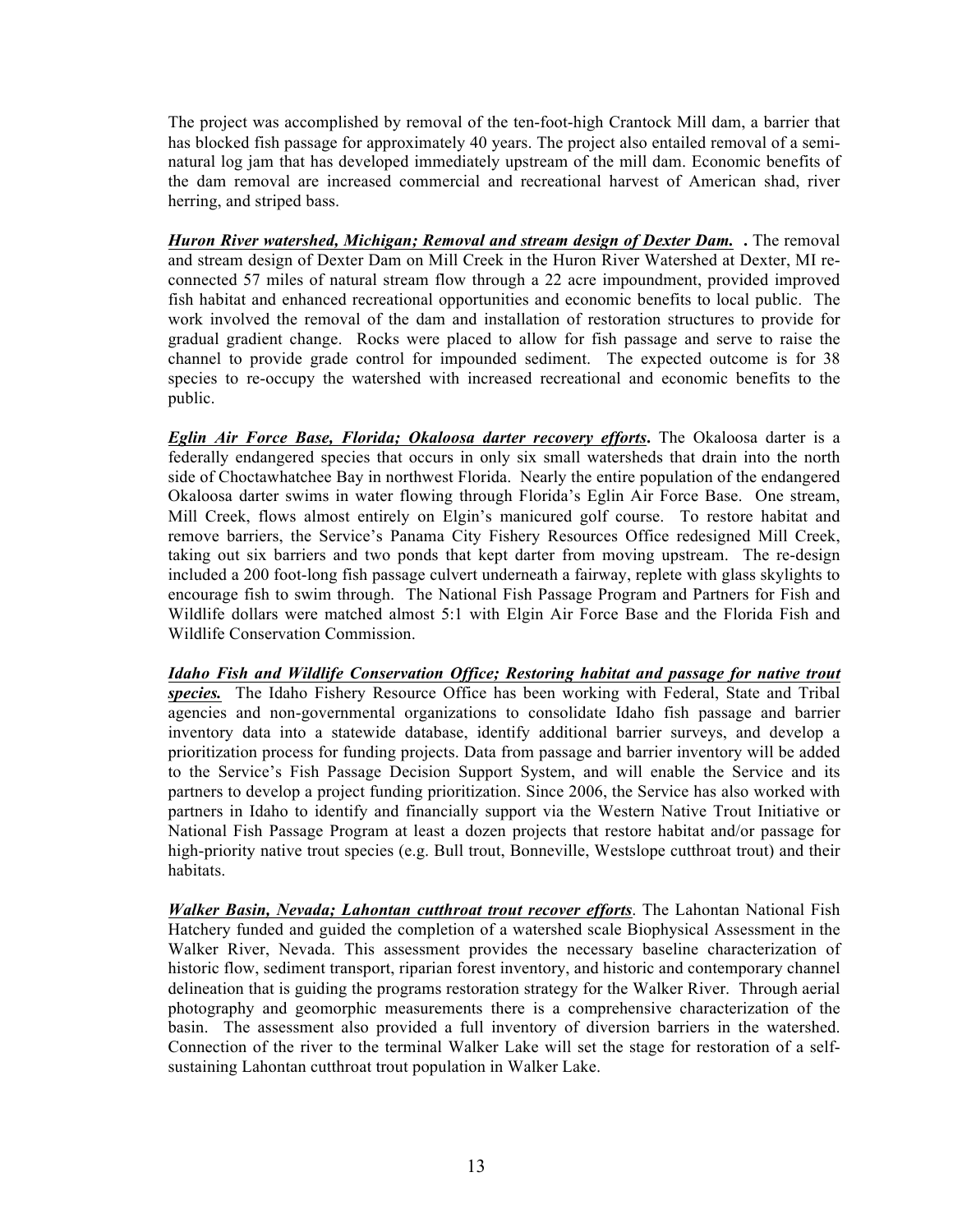# **Aquatic Species Conservation and Management**

The Fisheries Program has a comprehensive set of tools and activities to conserve and manage selfsustaining populations of native fish and other aquatic species. These tools and activities are linked to management and recovery plans that help achieve restoration and recovery goals, provide recreational fishing benefits, and address Federal trust responsibilities. Reversing the decline of fish and other aquatic species populations requires approved management plans and assessment information to identify, prioritize, and evaluate management actions. In dealing with trust species, the Fisheries Program conducts planning and assessment in cooperation with State, Tribal, and Federal agencies with jurisdiction over these fish stocks. The key areas of focus for the Fisheries Program are native species, aquatic nuisance species, and interjurisdictional fisheries.

## **Types of Activities:**

- Recovery of threatened and endangered fishes and aquatic resources.
- Restoration efforts for specific species (i.e. Apache trout, Atlantic salmon, striped bass, etc.)
- Development and implementation of fishery management plans.
- Aquatic nuisances control and prevention.
- Monitoring and assessment of fish and aquatic species populations.

## **Methodology**

A review of the literature that deals with fishery values identified a number of studies that were summarized into a meta-analysis for endangered species by Richardson and Loomis (2008). The authors recommended a reduced form equation for estimating the consumer surplus value for endangered and threatened fish. However, the meta-analysis is heavily weighted toward high value species like salmon and steelhead. For the purposes of this analysis, the species held in refugia by the Service are better represented by species like Rio Grande silvery minnows, striped shiners, Colorado pikeminows, and Riverside fairy shrimp. The range of values for these species from the Richardson and Loomis review of the literature are used in this analysis to illustrate the economic importance the public places on species preservation.

The only study found that estimated the economic benefits of controlling an aquatic nuisance species was done by Boulanger and Charbonneau (1989). The annual economic benefits achieved by controlling the sea lamprey in the Great Lakes was estimated along with the jobs associated with the sustained harvest and angling.

Subsistence fishing in Alaska generates substantial benefits that were estimated by Fall et al (2007) and Colt (2001). The cost of the store bought nutritional equivalent of subsistence catch was estimated by Fall et al and the associated equipment requirements for engaging in subsistence activities was estimated by Colt. Subsistence activities have a greater value to participants than the nutrition received. Cultural and participation benefits are not captured by these economic values. The estimated economic contributions are therefore very conservative and form the minimum value attributable to subsistence activities.

The economic contributions attributable to aquatic species work, shown in table 4, are a mixture of economic contributions, consumer surplus value, and equivalent value for subsistence work. According to the Alaska Fish and Game study on subsistence activity there is an economic contribution from equipment expenditures for those engaged in subsistence activity. The Federal Subsistence Program in Alaska is mandated in Title VIII of ANILCA and provides a subsistence priority for rural Alaska residents which in many areas are predominantly Alaska Natives.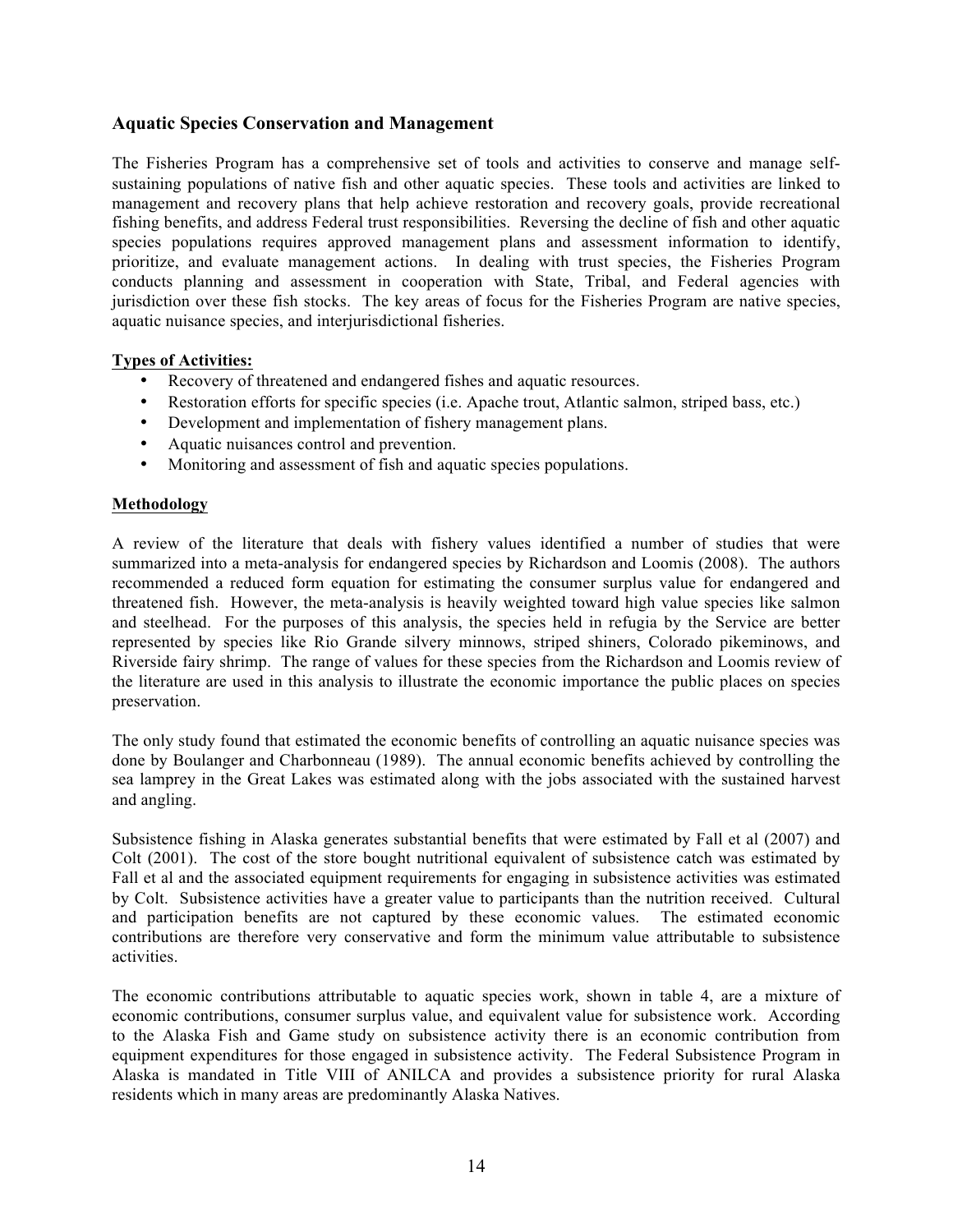| Activity                  | Average | <b>Annual Economic Contributions</b>         |
|---------------------------|---------|----------------------------------------------|
|                           | Number  |                                              |
| Endangered species in     | 32      | \$456 million for households in States where |
| refugia                   |         | species originated                           |
| Sea lamprey control       | N/A     | \$556 million in economic contributions and  |
| benefits                  |         | an associated 13,200 jobs                    |
| Fish populations managed  | 94      | \$301 million replacement value, \$121       |
| for subsistence in Alaska |         | million in direct expenditures and an        |
|                           |         | associated 1,854 jobs                        |

Table 4. Economic Contributions of Aquatic Species Accomplishments

## **Examples of Species Conservation and Management Accomplishments**

*White Mountains, Arizona; Apache trout recovery efforts.* Apache trout was one of the first species listed in 1967 under predecessor to the Endangered Species Act. Due to several decades of recovery efforts, the Apache trout may be the first fish removed from the list of threatened or endangered species due to recovery. The recovery efforts have involved a variety of partners: including Federal, State, and Tribal agencies; fly-fishing groups, private citizens, and other nongovernmental organizations. The Apache trout was restricted to about 30 miles of stream habitat in 1967; but now anglers can fish for Apache trout in over 18 lakes and 10 streams in the White Mountains of Arizona. Additionally, Apache trout are found in 28 recovery populations (Fish and Wildlife Service, 2009). In the last three years, the Service and its partners completed: three reintroductions, seven renovations, restored 57.5 miles of habitat, mechanical removal of nonnative trout in six streams, post-renovation surveys in five streams, swim performance experiments, artificial barrier repair on one stream, genetic sample collection on five streams, attended two recovery team meetings, a long-term grant from the National Fish and Wildlife Foundation, a draft revised recovery plan, and numerous outreach activities with focus on youth.

*South Atlantic and Gulf Coast; Striped bass restoration*. Atlantic and Gulf Coast striped bass have historically been an important commercial and recreational fish along the Atlantic seaboard and in the Gulf Coast region. Angling for striped bass generates billions of dollars in revenue for the American economy. Dam construction and habitat modification/degradation, as well as overfishing, have resulted in poor recruitment of wild populations and augmentation has become necessary. Monitoring efforts have identified survival/recruitment ratios of 55 to 1 in favor of phase II (2 inch to 9 inch fish) stockings. A self-sustaining wild population of Atlantic coast and Gulf striped bass is being developed by augmentation of the population by stocking fish from the Welaka National Fish Hatchery.

*Tchefuncte and Tangipahoa Rivers, Louisiana; Striped bass restoration.* In 2006 and 2007, the Service's Inks Dam National Fish Hatchery produced over 4,000 - 9" Gulf Coast striped bass for the Tchefuncte and Tangipahoa Rivers in Louisiana to aid in restoration and recovery purposes for this important commercial and recreational fishery. These fish provided 3,000 angler days and \$425,000 in revenue to local economies.

*Atlantic Coast Watersheds; Striped bass restoration*. Striped bass have formed the basis of one of the most important fisheries on the Atlantic coast. Striped bass populations have been threatened by habitat loss, blocked access to spawning grounds, and overfishing. Both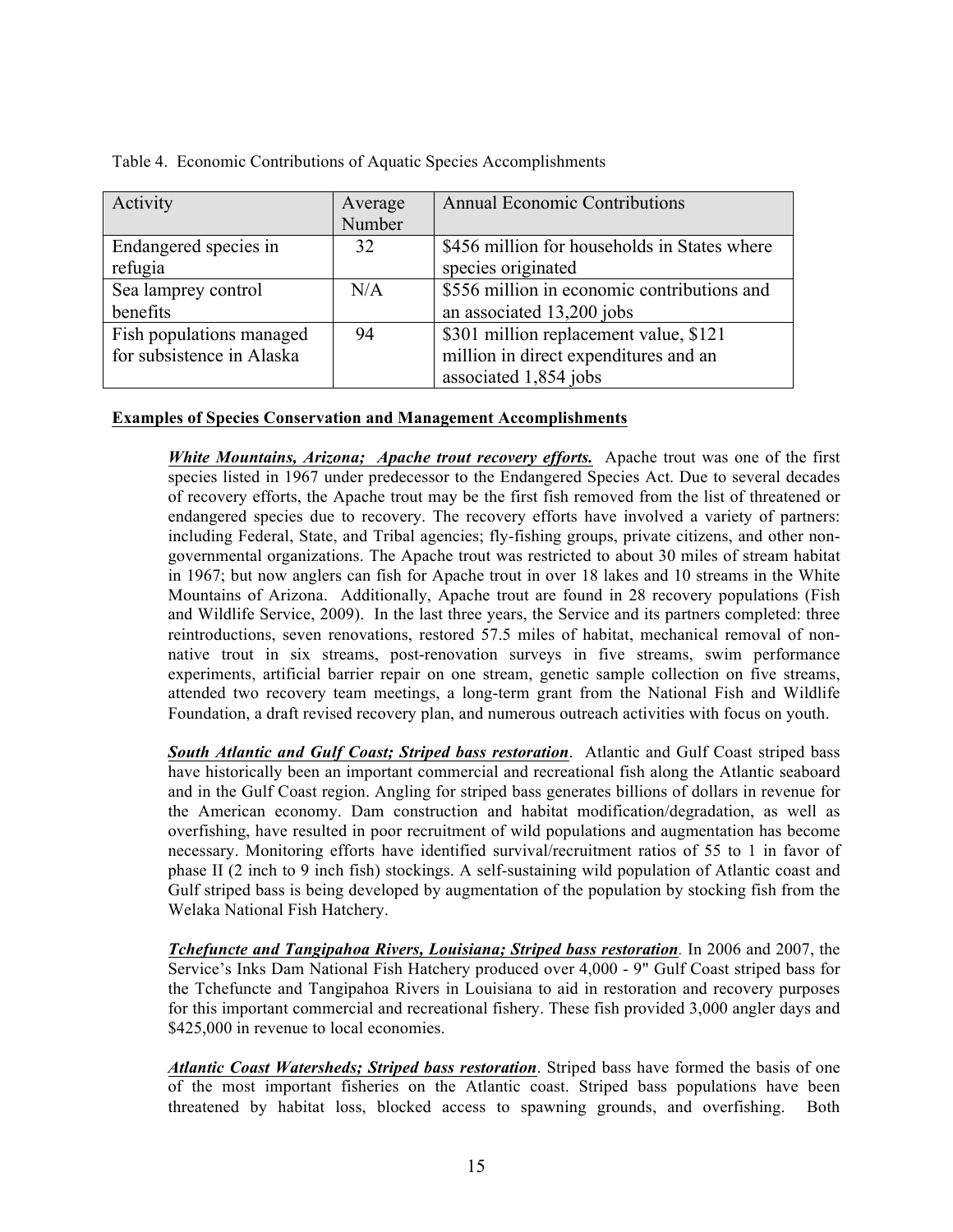commercial and recreational fishermen alike have endured severe harvest restriction and closures. Annual production and stocking of 200,000 striped bass by the Edenton National Fish Hatchery in the Roanoke, Tar/Pamlico, Neuse, and Cape Fear watersheds have helped increase population levels. Spawning biomass of female Atlantic striped bass has been steadily rising, and a significant recreational fishery has grown over the last few years. Commercial lands have also increased from near-zero in the early 1990s.

*Atlantic Coast Cooperative Striped Bass Tagging Program*. Information was collected from over 1400 striped bass recaptured along the Atlantic Coast and tributaries. Information was imported into the striped bass database about 8022 fish tagged and released in 2007 and 2148 fish tagged and released in 2008. This program continues to assist in the restoration of striped bass fisheries along the Atlantic coast, providing increased opportunities for commercial fishermen and recreational anglers.

*Great Lakes lake trout restoration to support Tribal harvest.* A multi-faceted Region-wide program in the Great Lakes region involving Federal, State, Tribal, and international partners in a multi-agency approach, including an international invasive species control program (sea lamprey), assessment of fish stocks and fishery independent surveys, cooperatively establishing and monitoring commercial, tribal, and recreational harvest, analyzing data and recommending appropriate actions to allocate fishery resources among multiple user groups. In turn, substantial economic impacts are derived through commercial, recreational, and tribal harvest of lake trout and at the same time, a native fish is maintained or rehabilitated to self-sustaining levels.

*Tennessee Tombigbee Waterway (Columbus Lake), Mississippi; Paddlefish restoration effort.* Paddlefish serve both an ecological and economic role throughout the historic ranges of the Southeastern United States. Paddlefish are regarded as a key indicator species due to its low tolerance of sub optimal water conditions and its specific requirements for successful annual reproduction. The species shares an equally important role in supporting recreational and commercial fisheries in areas where population levels support a harvest. Columbus Lake is an area of the Tennessee Tombigbee Waterway that still contains adequate spawning habitat, key nursery areas, and a forage base suitable for maintaining a self-sustaining population. Working with the Mississippi Department of Wildlife, Fisheries and Parks, the Service's Private John Allen National Fish Hatchery provides paddlefish fingerlings for this restoration effort. All fish are tagged with binary coded wire tags prior to stocking. Populations are assessed annually. The outcome of this project will be an established, self-sustaining population of paddlefish in the Columbus lake portion of the Tennessee Tombigbee Waterway. Once established, the paddlefish in this lake will be able to support a limited recreational and commercial fishery if managed appropriately. Revenue generated through license, equipment sales and other associated expenditures by anglers will provide an economic boost to many of the small communities located adjacent to the river.

*Yukon River, Alaska; Salmon stock sustainability for subsistence.* The Yukon River stretches more than 2,300 miles across Alaska and deep into Canada. The Alaskan portion of the Yukon River is more than 1,200 miles long, has 42 rural villages and more than 1,500 fishing households. Yukon River salmon are interjurisdictional fisheries subject to international treaty provisions contained within the 2002 U.S./Canada Yukon River Salmon Agreement. Yukon River salmon stocks represent a unique and valuable resource to the many people that depend on them. Chinook, chum and coho salmon provide for important subsistence and commercial fisheries along the entire length of river. The Yukon River retains the largest remaining wild run of Chinook salmon in North America. The sustainability of these salmon resources is predicated on a management system that insures that salmon spawning escapement objectives are the first management priority. Many of the Yukon River's unique qualities: geographic distances between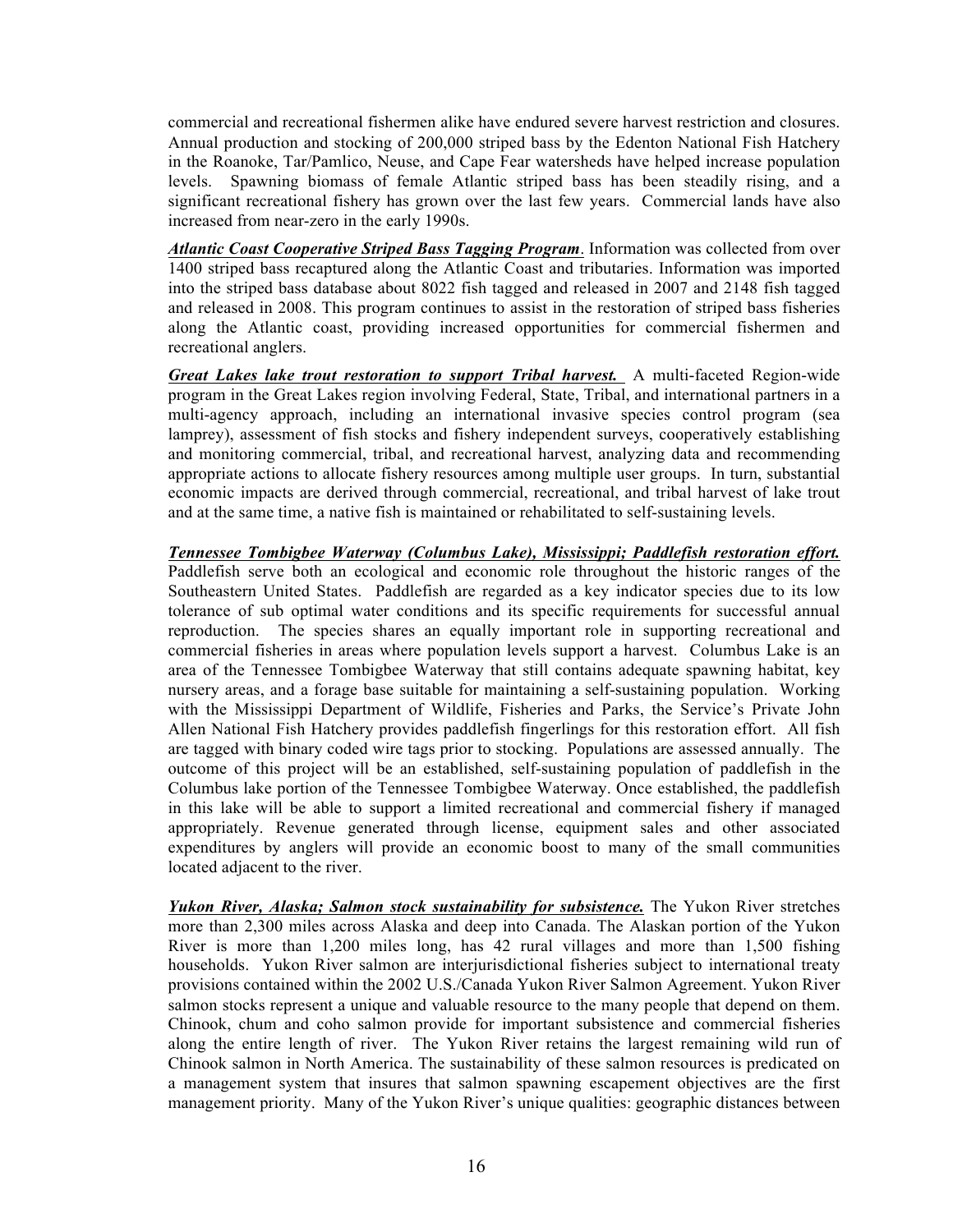villages, limited road access, asynchronous run timing for multispecies, fluctuating stock abundances, broad spawning distributions, and the overall lack of information for many stocks, make management of its salmon resources complex. The Yukon River federal subsistence inseason fisheries management responsibilities were delegated to the Service by the Federal Subsistence Board to manage fisheries for healthy populations and sustained yield, while providing rural residents continued subsistence opportunities using 17 Federal Conservation System Units.

Commercially harvest salmon on the Yukon River provides substantial economic benefits. For example, in 2007 a total of 33,634 Chinook salmon and 198,201 summer chum salmon were commercially harvested for an ex-vessel value of \$2.2 million; approximately 13 percent below the 1997-2006 average of \$2.6 million (Alaska Department of Fish and Game, 2008). The 2007 commercial fall chum and coho salmon was 90,677 fall chum and 44,575 coho salmon with an ex-vessel value of \$290,400 (Alaska Department of Fish and Game, 2008). In 2006 the estimated subsistence salmon harvest in the Alaskan portion of the drainage totaled 47,710 Chinook salmon, 90,922 summer chum, 83,800 fall chum, and 19,371 coho salmon. The annual economic value of the Yukon River subsistence salmon fishery has not been determined since it fails to capture the social, cultural and psychological value of subsistence harvest 400 (Alaska Department of Fish and Game, 2008).

*Alaska recreational fishing economic impact.* According to a 2007 survey by the Alaska Department of Fish and Game, the economic contribution of recreational fishing in Alaska generated \$1.4 billion on licenses and stamps, trip related expenditures, pre-purchase packages, and equipment and real estate used for fishing. An estimated 475,534 resident and nonresident licensed anglers fished 2.5 million days, supported 15,879 Alaskan jobs, provided \$545 million of income, and resulted in \$123 million in state/local tax revenues in 2007. Nonresident anglers spent \$653 million, supporting 9,437 jobs and \$67 million in state/local taxes (Alaska Department of Fish and Game, 2009).

*Kenai Peninsula, Alaska; Sport fishing economic impact.* Sport and personal use fishing in Southcentral Alaska generate direct spending of \$415 million (2003 dollars) and total sales of \$532 million that support some 6,100 "full time equivalent" jobs that produce \$171 million in income (Kenai River Sportfishing Association 2006). Sport fishing accounted for \$35.5 million (65%) of the \$54.6 million spent by visitors to the Kenai National Wildlife refuge during 2006 (Carver and Caudill 2007). The Kenai Peninsula supported 789,609 angler days or 32 percent of the state's total sport fishing effort during 2004 (Jennings et al. 2007). The Kenai River is the most intensively fished river in Alaska and supported 375,370 angler-days or 15 percent of the state's total sport fishing effort in 2004. Kenai Peninsula fish populations also support important commercial, personal use, and federal subsistence fisheries.

*Colorado River System, Colorado, New Mexico, Arizona, Utah; Propagation of the endangered razorback sucker*. Propagation of the endangered razorback sucker supports the goals of the Upper Colorado River and San Juan River Basin endangered fish recovery programs and the Lower Colorado River Multi-Species Conservation Program. This is accomplished by continually upgrading captive brood stock with offspring from paired matings and stocking hatchery reared fish into the Colorado River system to augment wild populations. The original broodstocks have also been supplemental with fresh genetics material from wild stocks in the system. Since 1996, the Service and its partners has stocked over 200,000 razorback suckers (age  $\sim$  1.5 years) into the Colorado River system.

*Wind River Indian Reservation, Wyoming; Propagation of burbot to augment populations.*  Burbot populations on the Wind River Indian Reservation are thought to be depleted. Habitat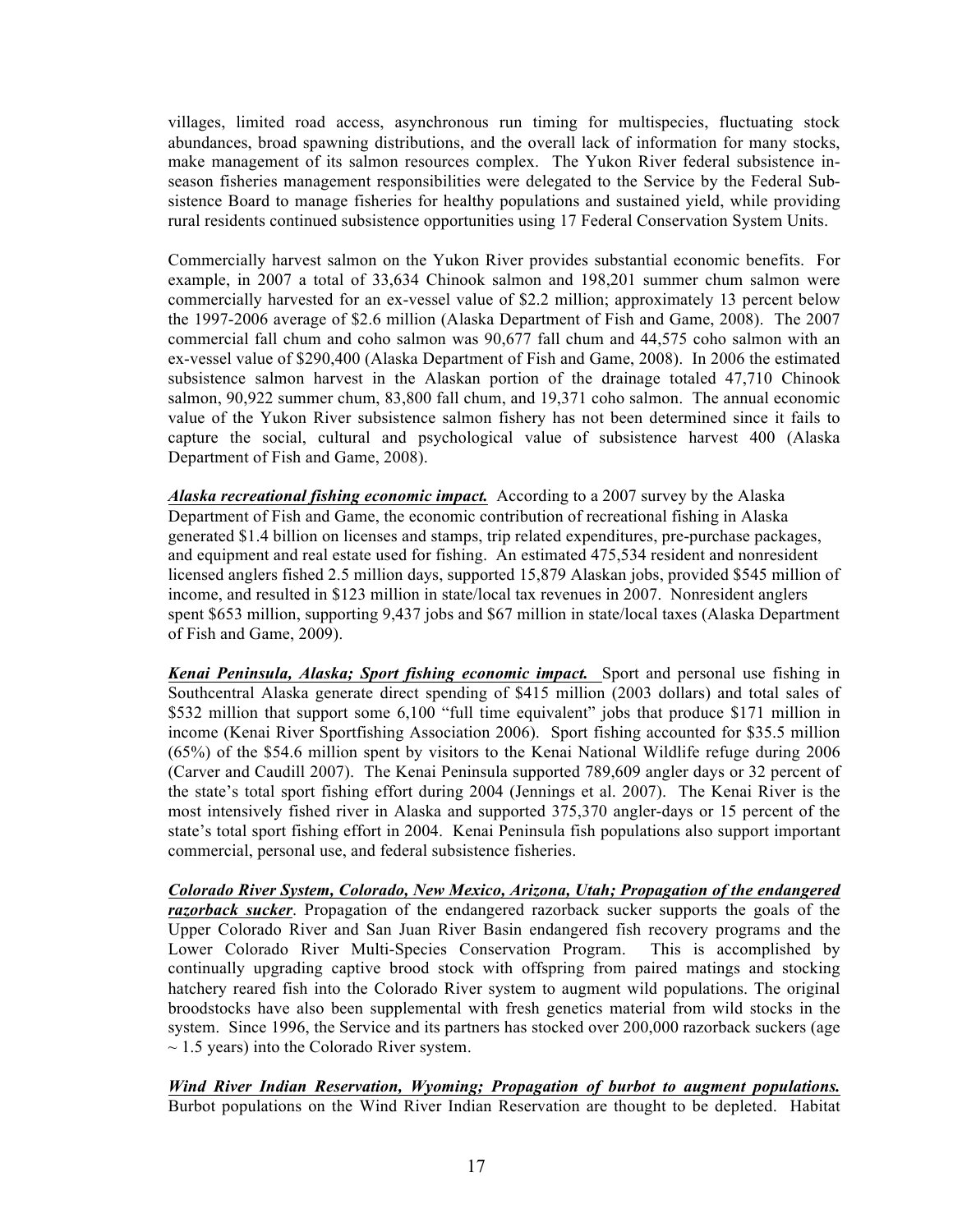fragmentation or competition with introduced species may have contributed to the population decline. Burbot were traditionally an important fishery on the reservation in Wyoming. This project develops culture techniques to successfully spawn and propagate burbot for population augmentation. It will also provide the resources to evaluate the genetics of the populations in the region. Fin clips from burbot captured in the Missouri River, ND will be compared to those captured on the Wind River Indian Reservation to determine if the two are distinct populations. If they are the same, local stocks will be used to develop spawning and propagation techniques utilizing both extensive and intensive culture methods.

*Aquatic Invasive Species Program; Hazard Analysis and Critical Point (HACCP) planning.* The aquatic invasive species (AIS) program believes prevention is the most efficient and costeffective way to reduce the impacts of aquatic invasive species. Hazard Analysis and Critical Control Point (HACCP) planning provides a framework to reduce or eliminate the inadvertent movement or introduction of aquatic invasive species to new waters. Likewise it may help reduce or eliminate the movement away from infested waters. HACCP will help protect our waters from unnecessary introduction of non-target organisms, related control costs, and the loss of economic benefits and ecosystem services from native species. In FY2008, the Service conducted two training workshops (Grand Isle, VT - October 23-24; Rochester, NY - February 5-6). Training was provided to state, Federal, and other agencies and provided information to partners to encourage the adoption of HACCP principles and the use of the HACCP website, (www.HACCP-NRM.org). The economic benefits of invasive species management are the avoided costs of harmful introductions. While data are not available to analyze all the costs of aquatic invasive species, it is well established that certain species have caused significant economic impact when they became established in new waters. Proving that prevention actions, such as HACCP, stopped a specific species from becoming established is difficult to prove, however. There are many factors that can affect whether an introduced species becomes an established one. If it does become established, it may not automatically become a nuisance or be considered invasive. Thus, it is difficult to calculate a direct economic savings from HACCP implementation alone.

*Aquatic Invasive Species Program;100th Meridian Initiative.* The goal of the 100th Meridian Initiative is to prevent zebra mussels and other aquatic nuisance species (ANS) from the eastern U.S., becoming established in the West using education and outreach tools. In FY08, the program focused on the more immediate threat of quagga mussels recently discovered in the Colorado River system, including enhanced detection monitoring. Activities needed to enhance prevention of ANS spread include providing information to boaters, marinas, and similar audiences via written materials, displays, signs, and other media; evaluating boater movement in the region; early detection monitoring; developing rapid response plans and capacity; and training law enforcement officials.

*Lahontan National Fish Hatchery, Nevada; Lahontan cutthroat trout restoration.* Lahontan National Fish Hatchery Complex houses a broodstock of a unique strain of the threatened Lahontan cutthroat trout for use in the programs recovery and recreational fishing programs. Genetic analysis has demonstrated that this particular strain is directly related to the original populations of Lahontan cutthroat trout found in Pyramid Lake and Lake Tahoe before they were extirpated in the 1930's. The Hatchery manages the broodstock under rigorous genetic management practices, regularly infusing the broodstock with gametes from the wild population. Lahontan cutthroat trout produced from this broodstock are now stocked into Pyramid Lake, the Truckee River and Fallen Leaf Lake, and will soon be utilized in a reintroduction program in Lake Tahoe.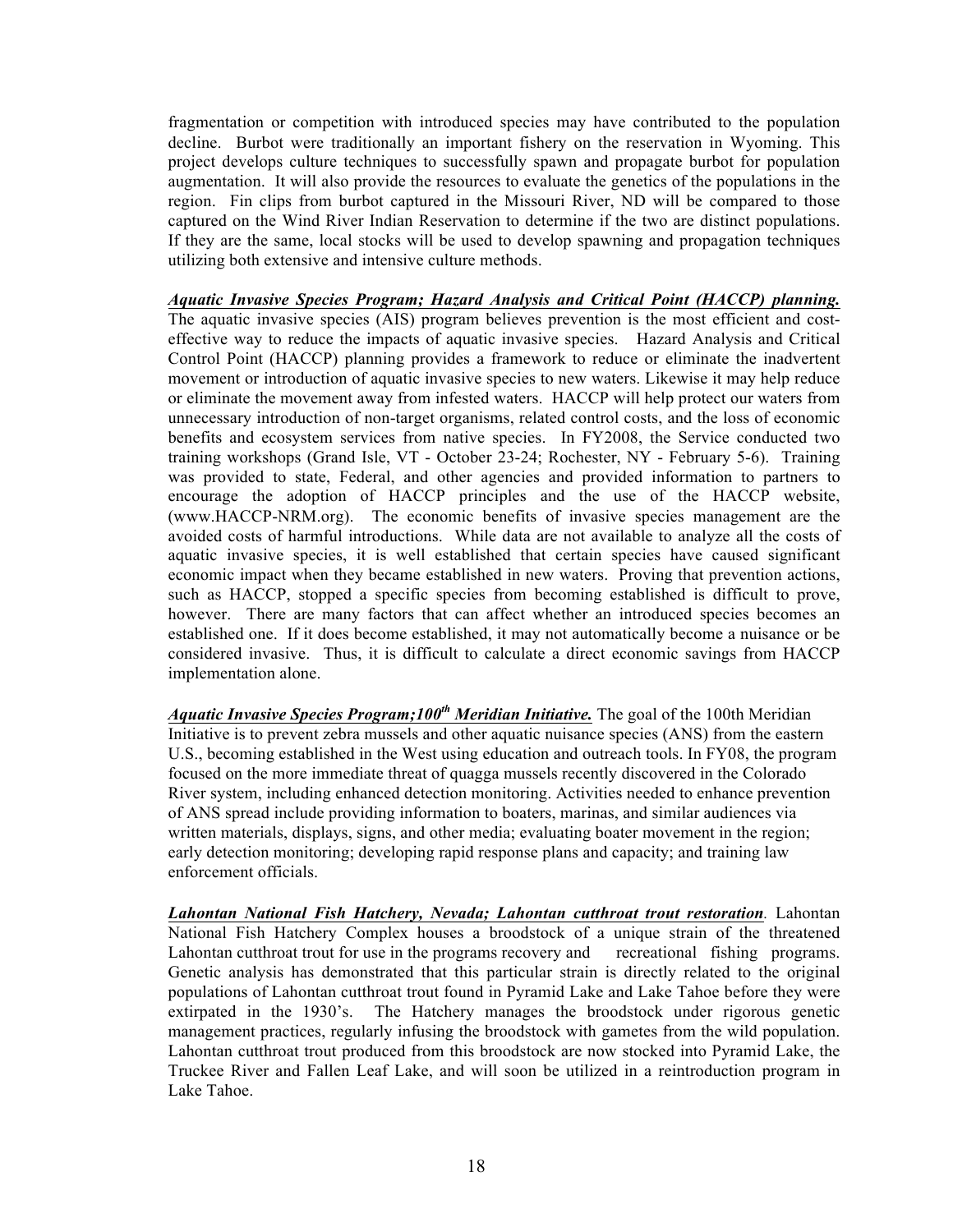# **Public Use**

Successful fishery conservation in the United States has always depended upon the contributions of recreational anglers and commercial fisherman. Recreational fishing and its benefits has always been the cornerstone of the Service's history and its mission. Aquatic conservation would not have succeeded without the support of the fishing public. Fishery conservation is a 3-way partnership between the Service, the States and the fishing public. For example, sportfishing has a significant impact on the U.S. economy. Anglers support slightly over one million jobs with \$45 billion in retail sales injecting over \$125 billion annually into the Nation's economy, with \$7.4 billion generated for state and local taxes. (American Sportfishing Association, 2008). The Service enhances recreational fishing opportunities that in turn provide an enormous economic boost to the economy and creates a positive ripple effect for all Americans. Caudill (2005) reported that for each taxpayer dollar budgeted for rainbow trout production, \$32.20 in retail sales and \$36.88 in consumer surplus are generated. This represents a total annual economic output of over \$325 million from the stocking of 9 million rainbow trout by the Service. In addition, the Service cooperates closely with Native American Tribes and provides hundreds of pounds of salmon to Tribes for ceremonial purposes each year.

Opportunities exist for the Fisheries Program to support quality recreational fishing enjoyment and outreach on Service lands, tribal lands, military lands, and other lands where the Service has a role. Providing recreational fish to support quality fishing in impoundments can serve as a supplement to the primary mission of the National Wildlife Refuge, the tribal government, or the military purpose of the Federal land. Fishery mitigation is a joint Federal/State partnership involving the Service and State resource agencies. Although clearly a Federal responsibility, the combined efforts of the Service and the States have been successful in addressing fishery mitigation responsibilities resulting from construction of Federal water development projects throughout the United States. The Fish and Wildlife Coordination Act of 1934 requires that fish and wildlife be given equal consideration with other project purposes in making decisions about Federal water projects.

## **Types of Activities:**

- Development of recreational fishing opportunities on and off Service lands.
- Fishery mitigation of Federal water development projects.
- Cooperative restoration stocking efforts with State and Tribal partners.

This report provides an estimate of the economic effects of the recreational use of fish produced and stocked by the National Fish Hatchery (NFH) System in 2006. This report shows a summary of the number of fish stocked by major species and summarizes the economic impacts associated with NFH production and stocking.

## **National Fish Hatcheries**

Over the past 120 years, Federal stewardship of the nation's fishery and aquatic resources has been a prime responsibility of the U.S. Fish and Wildlife Service. The Service works with a variety of stakeholders, including Federal agencies, State resource agencies, Tribal governments and private organizations, to improve fishery conservation efforts. The Service focuses its efforts on fulfilling Federal mandates for recovery, restoration, and inter-jurisdictional management of depleted fish stocks. National Fish Hatcheries, Fish and Wildlife Resource Management Offices, Fish Technology Centers and Fish Health Centers focus their efforts to recover aquatic species listed as threatened, endangered or candidates under the Endangered Species Act; restore and maintain depleted anadromous or highly migratory fish stocks and aquatic habitats at productive or self-sustaining levels; and establish, protect or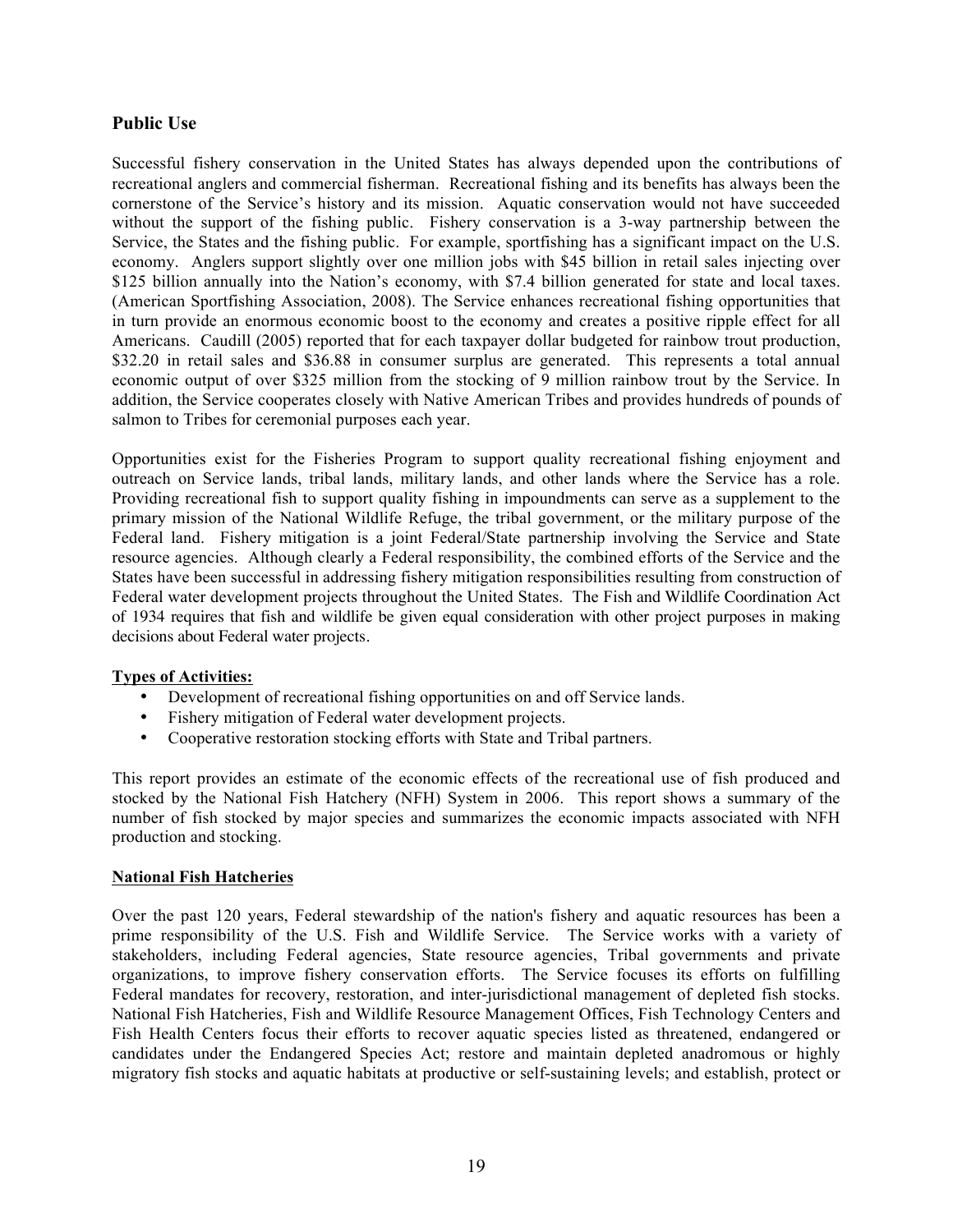restore resources for which Congress has assigned responsibilities to the Service through legislation (i.e., mitigation of Federal water development projects).

In addition to all the biological, ecological and educational benefits from the Service's Fisheries Program, the production, stocking and recreational angling of a wide variety of fish species results in a significant amount of economic activity across the U.S. The next two sections summarize the number and type of species produced and stocked and estimate the economic impacts associated with the recreational angling of these species.

# **2006 NFH Recreational Stocking**

Table 5 shows 2006 stocking of major species. Recreational stocking includes both species stocked specifically for recreational purposes and those species stocked for other purposes but which are subject to recreational angling.

| <b>Species</b>                    | <b>Number Stocked</b>               | <b>Percent of Total</b> |
|-----------------------------------|-------------------------------------|-------------------------|
|                                   | (in millions)                       |                         |
| Chinook                           | 43.1                                | 35.0                    |
| Walleye                           | 20.9                                | 17.0                    |
| Rainbow Trout                     | 11.6                                | 9.4                     |
| American Shad                     | 9.9                                 | 8.1                     |
| Lake Trout                        | 5.6                                 | 4.5                     |
| Steelhead                         | 4.9                                 | 4.0                     |
| Bluegill                          | 4.1                                 | 3.3                     |
| Coho                              | 4.0                                 | 3.3                     |
| Northern Pike                     | 3.1                                 | 2.5                     |
| <b>Yellow Perch</b>               | 2.8                                 | 2.3                     |
| <b>Striped Bass</b>               | 2.5                                 | 2.0                     |
| Sauger                            | 2.1                                 | 1.7                     |
| <b>Cutthroat Trout</b>            | 1.6                                 | 1.3                     |
| Largemouth Bass                   | 1.0                                 | 0.8                     |
| Other Species                     | 5.8                                 | 4.8                     |
| <b>Total Stocked</b>              | 123.1                               | 100                     |
| $\sim$<br>172 L.<br>T e<br>$\sim$ | $\mathbf{R}$ $\mathbf{I}$<br>(2000) |                         |

Table 5: 2006 National Fish Hatchery recreational stocking by major species.

**Source: Fishery Information System Database (2006)**

## **Economic Impacts of Recreational Stocking**

Federal hatcheries provide a variety of environmental and natural resource goods and services. These services can be grouped into four broad categories:

## **Recreation:**

- **-** Replacing lost fishing opportunities
- Creating additional fishing opportunities
- Visitor center and facility tours
- Enhancing visitor experiences
- Expenditures by anglers and their effect on local and regional economies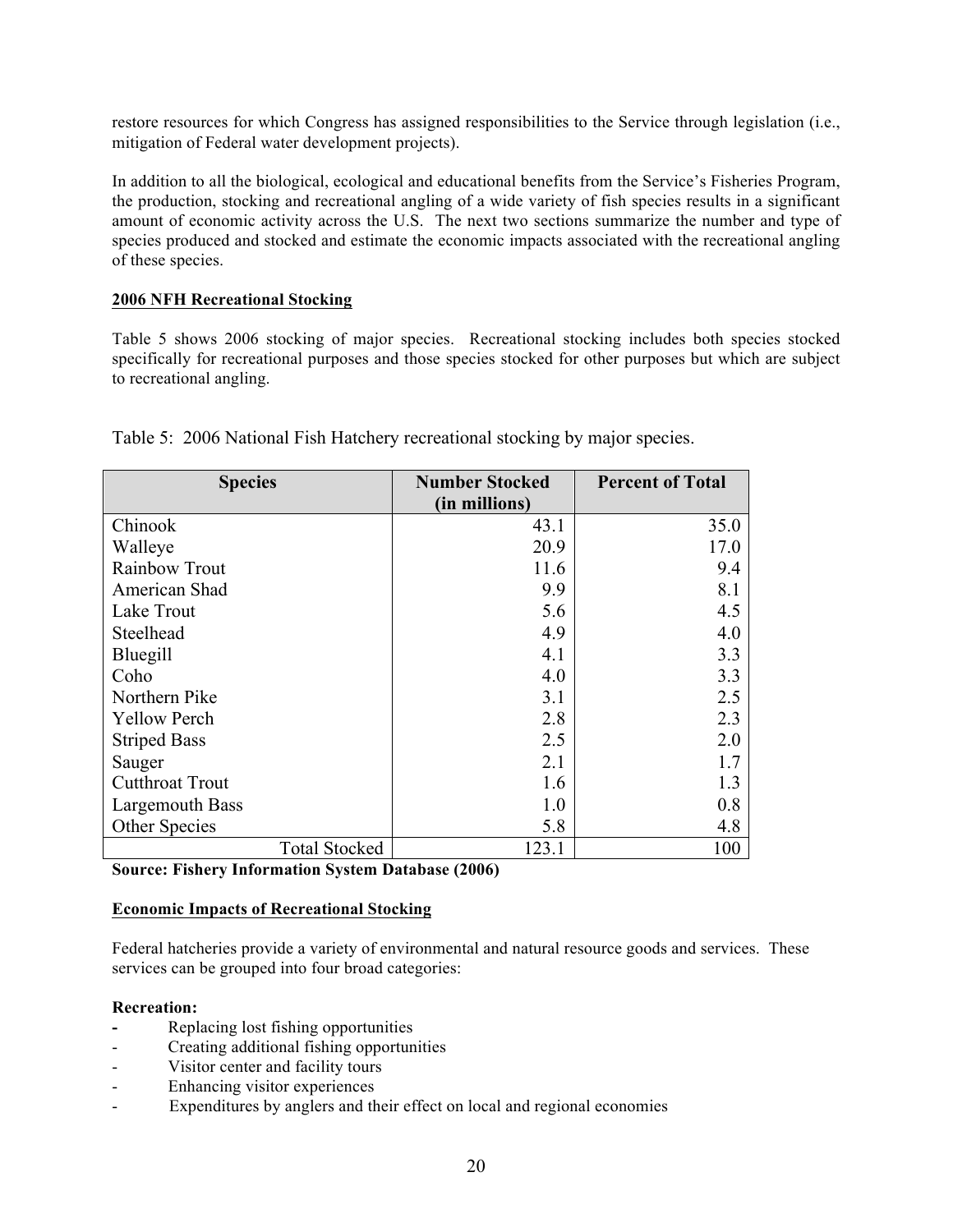# **Information:**

- **-** Environmental and fisheries educational programs
- Fisheries research
- Fish health diagnostics

# **Ecological use:**

**-** Mitigation of environmental damages

# **Federal spending:**

**-** Fisheries budget expenditures and their effect on local and regional economies

While acknowledging the contribution of hatcheries to a wide variety of ecological and biological goods and services, this report focuses on the recreational impacts of fish stocking, more specifically the economic impacts of recreational angling for federally produced and stocked fish. Economic impacts refer to economic output, jobs, job income, and federal and state tax revenue that occur as the result of consumer expenditures (retail sales) on angling - related goods and services.

Spending associated with angling can generate a substantial amount of economic activity in local and regional economies. For example, anglers spend money on a wide variety of goods and services. Triprelated expenditures may include expenses for food, lodging and transportation. Most anglers also buy equipment and angling–related goods and services such as rods, reels, lures, hooks, lines, bait, boats, boat fuel, guide and outfitter services, camping equipment, and memberships in fishing clubs and organizations. Because this spending directly affects towns and communities where these purchases are made, angling can have a significant impact on local economies, especially in small towns and rural areas. These direct expenditures are only part of the total picture, however. Businesses and industries that supply the local retailers where the purchases are made also benefit from angler expenditures. For example, a family may decide to purchase a set of fishing rods for an upcoming vacation. Part of the total purchase price will go to the local retailer, say a sporting goods store. The sporting goods store in turn pays a wholesaler who in turn pays the manufacturer of the rods. The manufacturer then spends a portion of this income to cover manufacturing expenses. In this way, each dollar of local retail expenditures can affect a variety of businesses at the local, regional and national level. Consequently, consumer spending associated with angling can have a significant impact on economic activity, employment, household income and local, county, State and Federal tax revenue.

# **General Approach**

The general approach to estimating economic impacts associated with hatchery stocking is to link stocking information to angler days. Once angler days are determined, total retail sales can be calculated and economic impacts estimated.

## **Estimating Recreational Angling Days Associated with NFH Stocking**

The basic approach is to link the quantity of fish stocked by the hatcheries with an estimate of the number of anglers who fished for these stocked fish. Ideally, the following information would be available to estimate angler days associated with annual NFH stocking: (1) the number of anglers at each stocking site; (2) the total number of angling days at the stocking site; (3) the percent of total stocking at each site comprised of NFH produced fish (accounting for the possibility of wild fish and fish produced by state hatcheries); and (4) the total number of fish stocked at the site by NFH hatcheries. Unfortunately, information on items (1), (2) and (3) are not available for the vast majority of stocking sites. For example, in a recent year, NFH rainbow trout hatcheries stocked 603 different sites across 16 states for a total of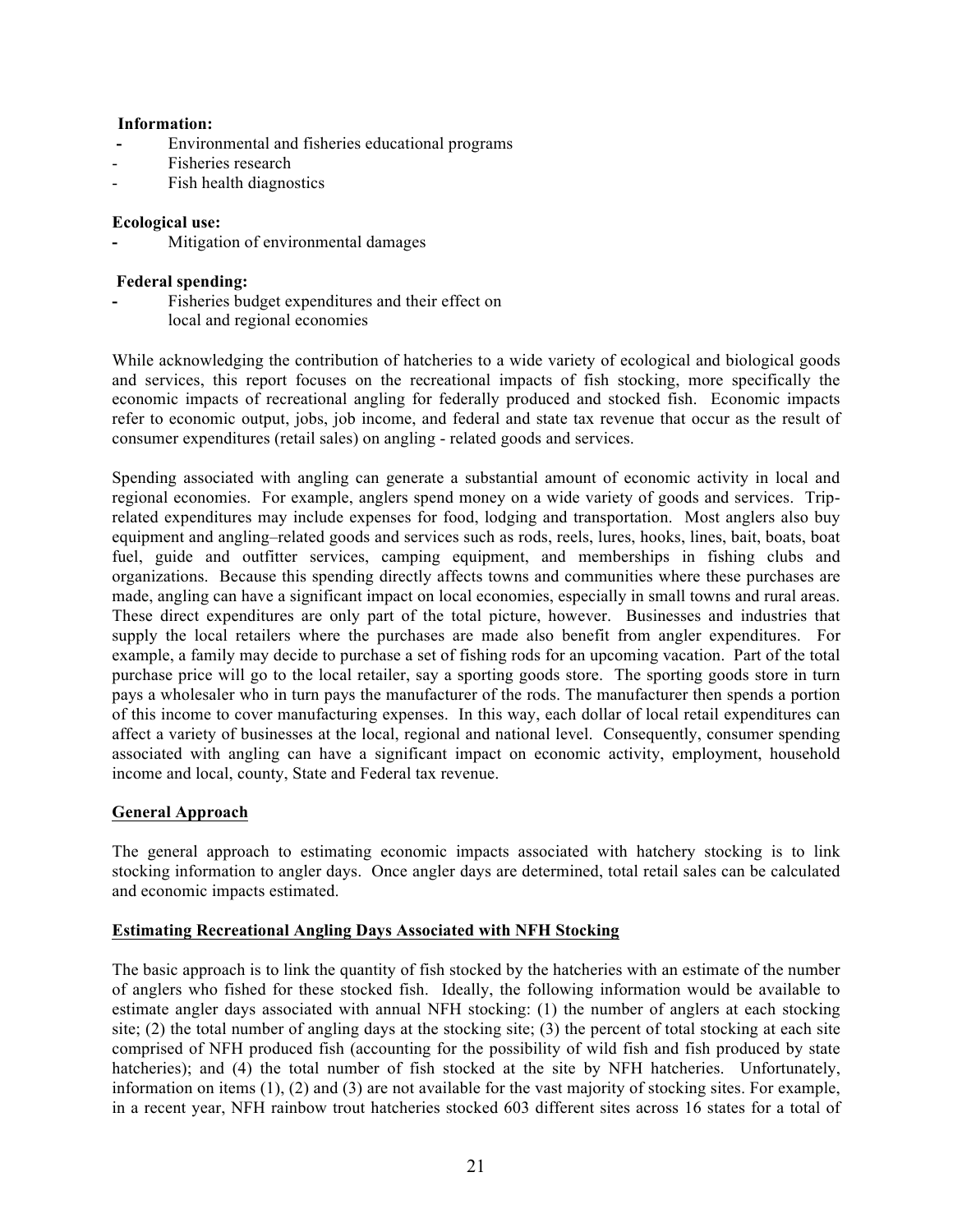1,963 separate stockings (many sites were stocked multiple times). Survey information on the number of anglers and angler days is available for very few sites. Consequently, alternative approaches must be identified which make use of the information which is available (NFH stocking totals) and use this information in conjunction with assumptions about the applicability of information that does exist on anglers and angling days to all the remaining sites where such information is not available.

Previous reports: *The Economic Effects of National Fish Hatchery Production and Distribution in the Southeastern U.S.(Caudill, 2001); The Economic Effects of the Recreational Use of Alchesay-Williams Creek National Fish Hatchery 2004 Stocking (Caudill, 2006); The Economic Impact of Trout Stocking on Tailwaters in the Southeast Aquatic Resource Partnership (Caudill, 2007),* and *The Economic Effects of the Recreational Use of National Fish Hatchery 2004 Stocking in Region 6 (Mountain-Prairie Region)(Caudill, 2005)* provide detailed explanations of how the estimates of angler days were derived. Depending on a variety of factors, most significantly the species and geographical area being considered, information from creel surveys, angler use surveys, coded wire tag data, best professional judgment on mortality rates and seasonal carry-over, and other pertinent information, are all used to derive the estimates of the number of angler days associated with NFH stocking.

# **Total Economic Contributions of Retail Expenditures**

Recreational angling for fish produced and stocked by the various hatcheries result in considerable expenditures for recreation-related goods and services. Table 6 shows total angler expenditures associated with recreational angling for fish produced and stocked by Federal hatcheries along with estimates of total industrial output, job income, jobs, Federal tax revenue and State tax revenue. These estimates were obtained using multipliers from the report*, Sportfishing in America* published by the American Sportfishing Association (2008).

**Retail sales** shows the total 2006 angling expenditures associated with the recreational catch of the specified Regions stocking. The expenditures are based on per day per angler travel-related expenditures (gas, lodging, groceries, etc.) averaged over each Service Region. (Expenditures were obtained from *the 2006 National Survey of Fishing, Hunting, and Wildlife-Associated Recreation*, (Fish and Wildlife Service, 2007).

**Industrial output** shows the total industrial output generated by the angler expenditures. Total output is the production value (alternatively, the value of all sales plus or minus inventory) of all output generated by angling expenditures. Total output includes the direct, indirect and induced effects of angling expenditures. Direct effects are simply the initial effects or impacts of spending money; for example, spending money in a grocery store for a fishing trip or purchasing fishing line, lures or bait are examples of direct effects. The purchase of the fishing line by a sporting goods retailer from the line manufacturer or the purchase of canned goods by a grocery from a food wholesaler would be examples of indirect effects. Finally, induced effects refer to the changes in production associated with changes in household income (and spending) caused by changes in employment related to both direct and indirect effects. More simply, people who are employed by the grocery, by the food wholesaler, and by the line manufacturer spend their income on various goods and services which in turn generate a given level of output. The dollar value of this output is the induced effect of the initial angling expenditures.

**Job income and jobs** includes both full and part-time jobs with associated wages and salaries, with a job defined as one person working for at least part of the calendar year, whether one day or the entire year.

**Taxes** include revenues from sales and motor fuel taxes, state income taxes (where applicable) and federal income tax and other taxes generated by angler expenditures on NFH stocked fish.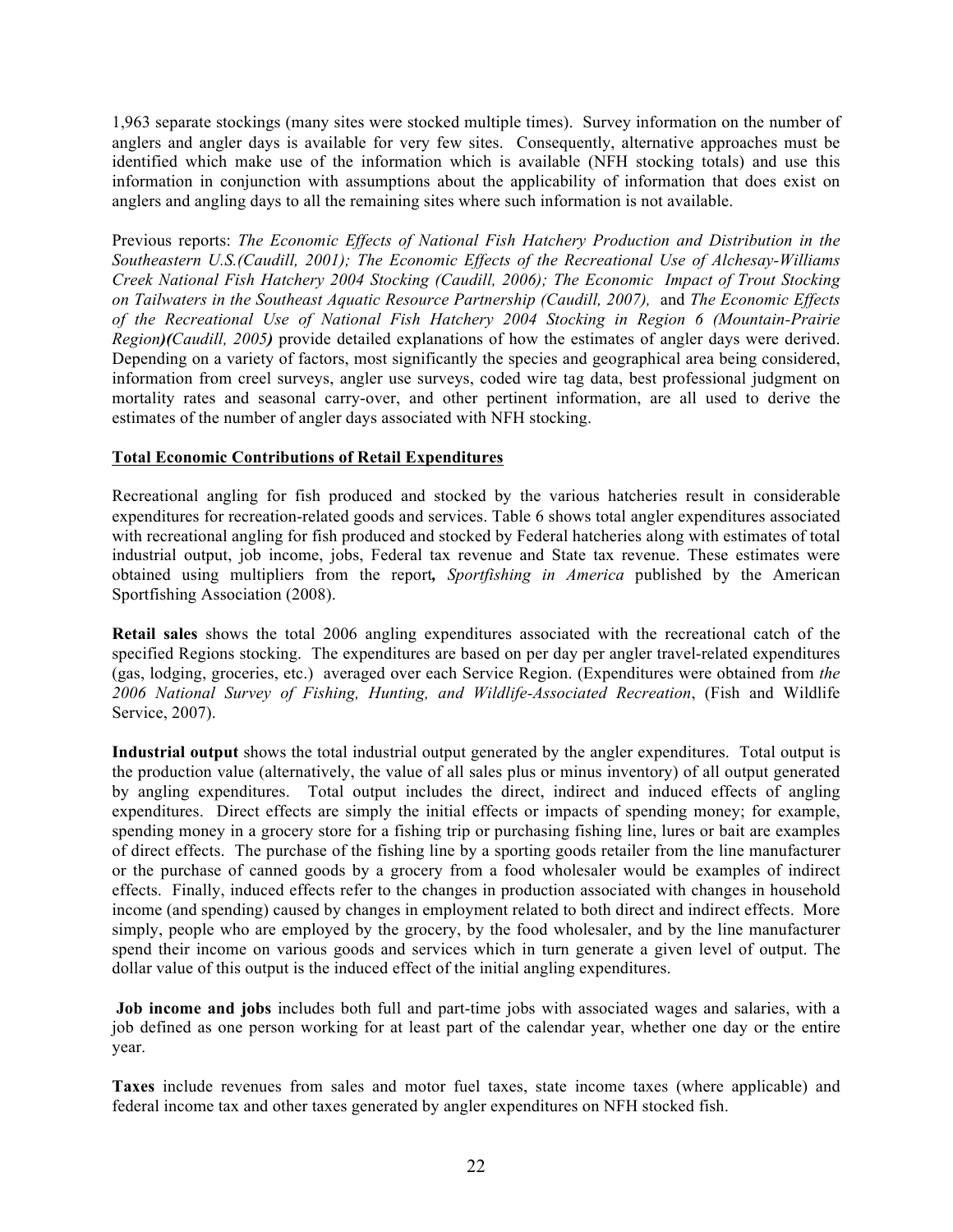Retail sales associated with recreational angling for NFH stocking is estimated to be about \$554 million. These expenditures generated \$903 million in industrial output. Over 8,000 jobs are associated with this economic activity with wage and salary income of over \$256 million. Federal tax revenue is estimated at \$37 million, and state and local tax revenue is estimated at \$35 million (Table 6).

| <b>Item</b>              | Value   | <b>Units</b>         |
|--------------------------|---------|----------------------|
| Fish stocked             | 123.1   | million fish         |
| Angling days             | 13.5    | million days         |
| Angling retail sales     | \$553.9 | million 2010 dollars |
| Industrial output        | \$902.9 | million 2010 dollars |
| Job income               | \$256.2 | million 2010 dollars |
| Employment               | 8,003   | jobs                 |
| Federal income tax       | \$37.1  | million 2010 dollars |
| State & local income tax | \$34.7  | million 2010 dollars |

Table 6. Estimate of 2006 NFH Recreational Stocking Economic Impacts

# **Examples of Public Use Accomplishments**

*Desoto Lake, Iowa; Recreational fishery.* Desoto Lake, a 768 acre oxbow lake on Desoto NWR, is an important Regional fishery in western Iowa and eastern Nebraska due to a lack of public waters in the area. The results from the Service's sampling events and creel survey in 2006 indicate that the DeSoto Lake fishery is robust. Assuming that the 2006 creel survey is representative of each fishing season, DeSoto Lake fish populations receive over 26,000 angling visits and an estimated harvest of more then 75,000 fish during the summer months. Additionally, DeSoto Lake is an important fishery for the region, inputting \$1,337,797 to the local economy each season. Many anglers, 35.24%, were fishing for crappie species and caught more then 111,000 individuals, affirming that crappie are the most highly caught species at DeSoto Lake. It was also found that most of the anglers travel less than 30 miles to reach DeSoto Lake.

## *Chinook salmon production, Coleman National Fish Hatchery, Anderson, California.*

The Fall Chinook Salmon Production Program supports valuable commercial and recreational fisheries in northern California as mitigation for 187 miles spawning habitat lost due to the construction of Shasta Dam in 1942. Each year, the Service rears and releases over 12 million fall and late-fall Chinook salmon juveniles. It is estimated that these fish result in 60,000 adults that contribute to highly valuable commercial and recreational fisheries off the coast of California and Oregon, within the San Francisco Bay-Delta, and in the rivers and streams of California's Central Valley. These fish also result in approximately 10,000 adults that are part of a freshwater recreational fishery. Spending associated with angling can generate a substantial amount of economic activity in local and regional economies. Expenditures include trip-related expenditures (food, lodging, and transportation) and equipment and angling-related goods and services. The Pacific Fisheries Management Council has valued the commercial and recreational ocean fisheries for Sacramento River salmon at over \$100 million annually.

*Recreational use of hatchery-stocked fish generates significant economic effect in the Southeastern United States.* National Fish Hatcheries in Arkansas, Florida, Georgia, Kentucky, Mississippi, North Carolina, South Carolina, Tennessee, and Louisiana annually stock a total of 22.3 million fish of 15 game species in 12 States. In 2005, this generated over 3.2 million angler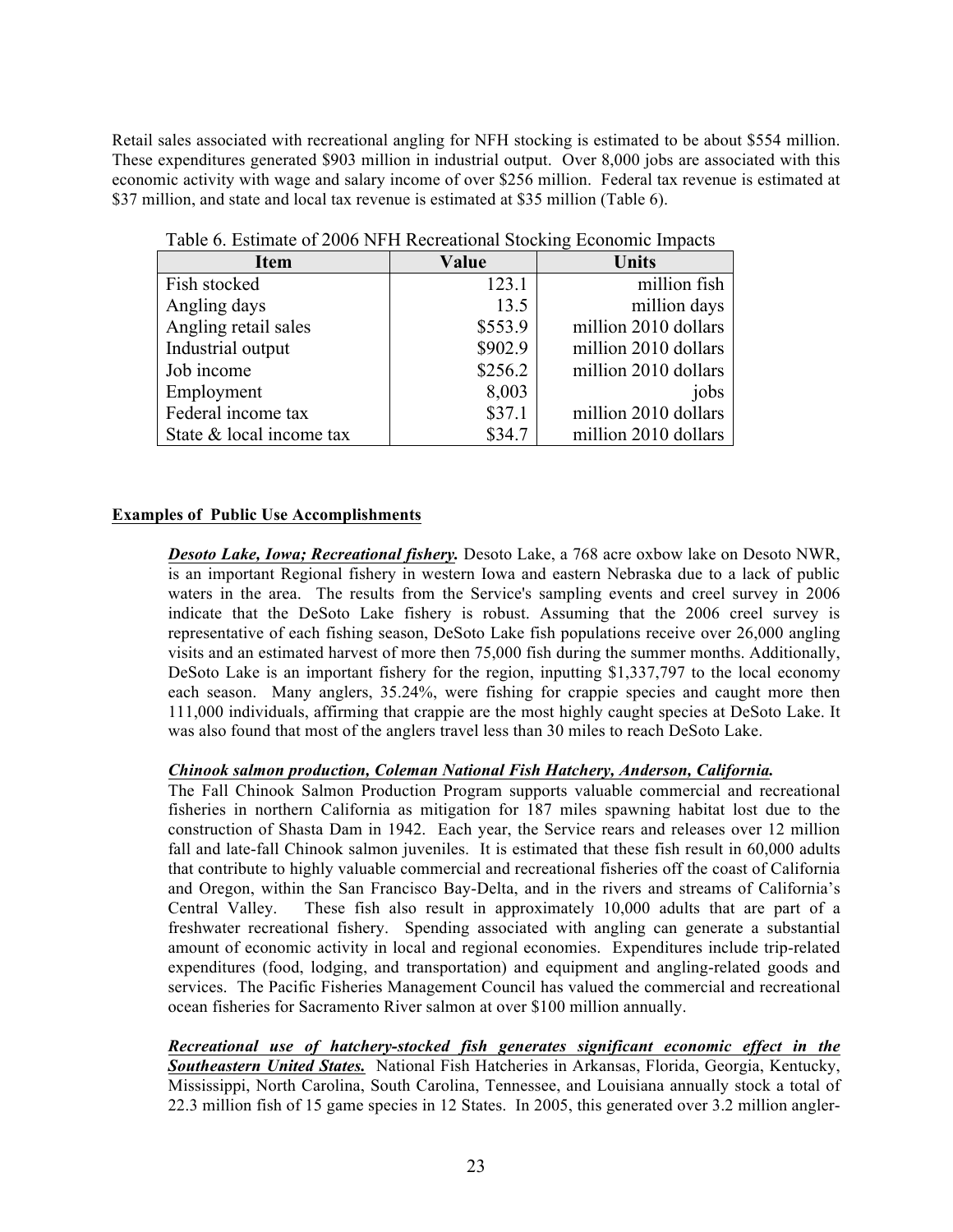days of fishing, \$239 million in total economic output, and 3,100 jobs with incomes totaling \$63 million, and \$14 million in state and federal taxes. This economic fuel was generated by spending less than \$5 million in budget allocations to produce and stock these fish. This translates to an economic benefit of \$48 for every \$1 of taxpayer money spent on NFH recreational fish production in the Southeast.

# **Cooperation with Native Americans**

Assistance that is provided to the Tribes by the Service results in the management, protection, and conservation of their statutorily defined trust natural resources which helps Tribes develop their own capabilities. The Fisheries Program plays an important role in providing support to the Tribes as they exercise their sovereignty in the management of fish and wildlife resources on more than 55 million acres of Federal Indian trust land and in treaty reserve areas. The Fisheries Program provides technical assistance and fish for stocking on Tribal lands. With the assistance of the Service, tribes have developed and expanded their fish and wildlife management programs that oversee the conservation, protection and preservation of their natural resources. This has increased the economic and social opportunities for many Tribes. Revenues generated through recreational and commercial fishing on Tribal lands have helped support tribal governments and furthered the development of capabilities for the Tribes to manage their fishery resources. Additionally, retail sales related to recreational fishing on tribal lands provides significant revenues to tribes and local economies. For example, every dollar spent raising trout at Alchesay-Williams Creek NFH Complex, Arizona, that are stocked on Tribal lands in the Southwest, generates \$19 dollars in retail sales (Caudill, 2006).

## **Types of Activities**

- Providing technical assistance to tribes
- Providing fish for stocking on Tribal lands
- Providing technical training and job opportunities to Tribal members.

## **Methodology**

The National Fish Hatchery System has a unique responsibility in helping to recover species listed under the Endangered Species Act, restoring native aquatic populations, mitigating for fisheries lost as a result of federal water projects, and providing fish to benefit Tribes and National Wildlife Refuges. This section of the report summarizes NFH stocking which is allocated to Indian tribes (note: this section focuses on stocking only and does not estimate the economic value or impact associated with the distribution and stocking of fish to tribes. The Public Use section of the report does include tribal stocking and an estimate of economic value and impact).

Table 7 shows the number of species stocked by NFH which were allocated to Tribes in 2006. Chinook salmon accounted for over 1.95 million fish, which represented 25.1 percent of total stocked fish allocated to tribes. Coho salmon accounted for 1.77 million fish and 22.8 percent of the total, and rainbow trout and walleye accounted for 1.6 million and 955 thousand stocked fish and 20.6 and 12.3 percent of total tribal stocking respectively. All species of salmon accounted for 3.7 million stocked fish and 47.9 percent of all stocked fish with all species of trout accounting for 2.7 million stocked fish and 34.5 percent of total tribal stockings.

#### **Table 7. 2006 National Fish Hatchery Stocking Allocated to Indian Tribes: By Species**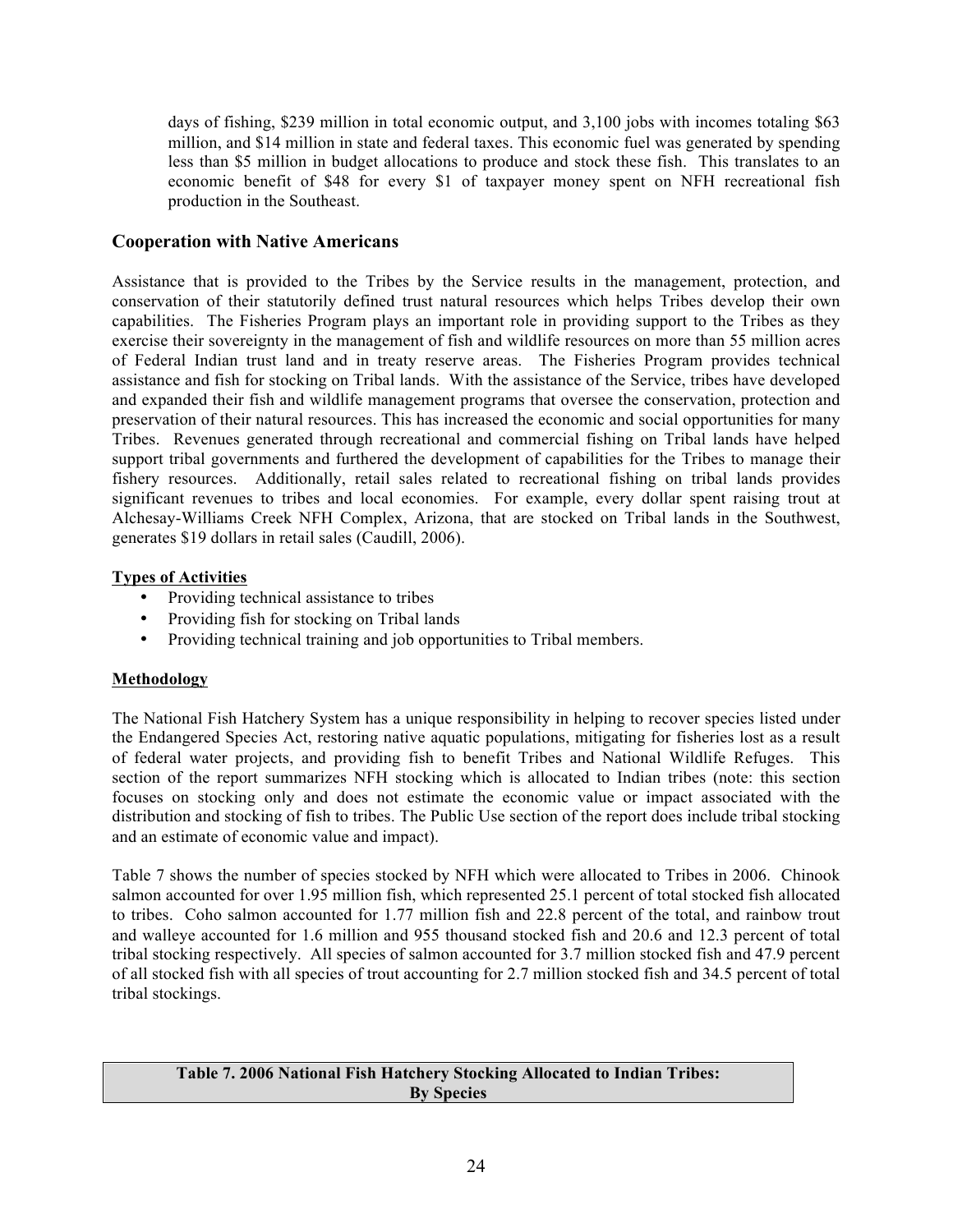|                        |                | Percent of Total Tribal |
|------------------------|----------------|-------------------------|
| Species                | Number Stocked | Stocking                |
| Chinook Salmon         | 1,951,309      | 25.1%                   |
| Coho Salmon            | 1,769,742      | 22.8%                   |
| Rainbow Trout          | 1,603,765      | 20.6%                   |
| Walleye                | 955,021        | 12.3%                   |
| <b>Cutthroat Trout</b> | 540,889        | $7.0\%$                 |
| <b>Brook Trout</b>     | 274,011        | 3.5%                    |
| Channel Catfish        | 180,831        | 2.3%                    |
| Apache Trout           | 174,536        | 2.2%                    |
| Bluegill               | 98,190         | 1.3%                    |
| <b>Largemouth Bass</b> | 85,550         | 1.1%                    |
| <b>Brown Trout</b>     | 71,421         | $0.9\%$                 |
| Lake Sturgeon          | 22,200         | $0.3\%$                 |
| Lake Trout             | 20,643         | $0.3\%$                 |
| Northern Pike          | 19,000         | $0.2\%$                 |
| <b>Black Crappie</b>   | 7,812          | $0.1\%$                 |
| Total                  | 7,774,922      | 100.0%                  |

Table 8 shows 2006 NFH stocking in pounds by species for tribal stocking. Rainbow trout accounted for 197,859 pounds of stocked fish representing 45.2 percent of total pounds allocated to tribes. All trout species accounted for 268,795 pounds and 61.3 percent of total tribal pounds stocked. Both salmon species accounted for 122,221 pounds and 27.9 percent of total tribal pounds stocked.

| Table 8: 2006 National Fish Hatchery Pounds Stocked Allocated to Indian Tribes: By |                |                                |  |
|------------------------------------------------------------------------------------|----------------|--------------------------------|--|
|                                                                                    | <b>Species</b> |                                |  |
|                                                                                    |                | Percent of Total Tribal Pounds |  |
| <b>Species</b>                                                                     | Pounds Stocked | Stocked                        |  |
| Rainbow Trout                                                                      | 197,859        | 45.2%                          |  |
| Coho Salmon                                                                        | 90,709         | 20.7%                          |  |
| Apache Trout                                                                       | 47,061         | 10.7%                          |  |
| Channel Catfish                                                                    | 41,633         | 9.5%                           |  |
| Chinook Salmon                                                                     | 31,512         | 7.2%                           |  |
| <b>Brook Trout</b>                                                                 | 13,679         | $3.1\%$                        |  |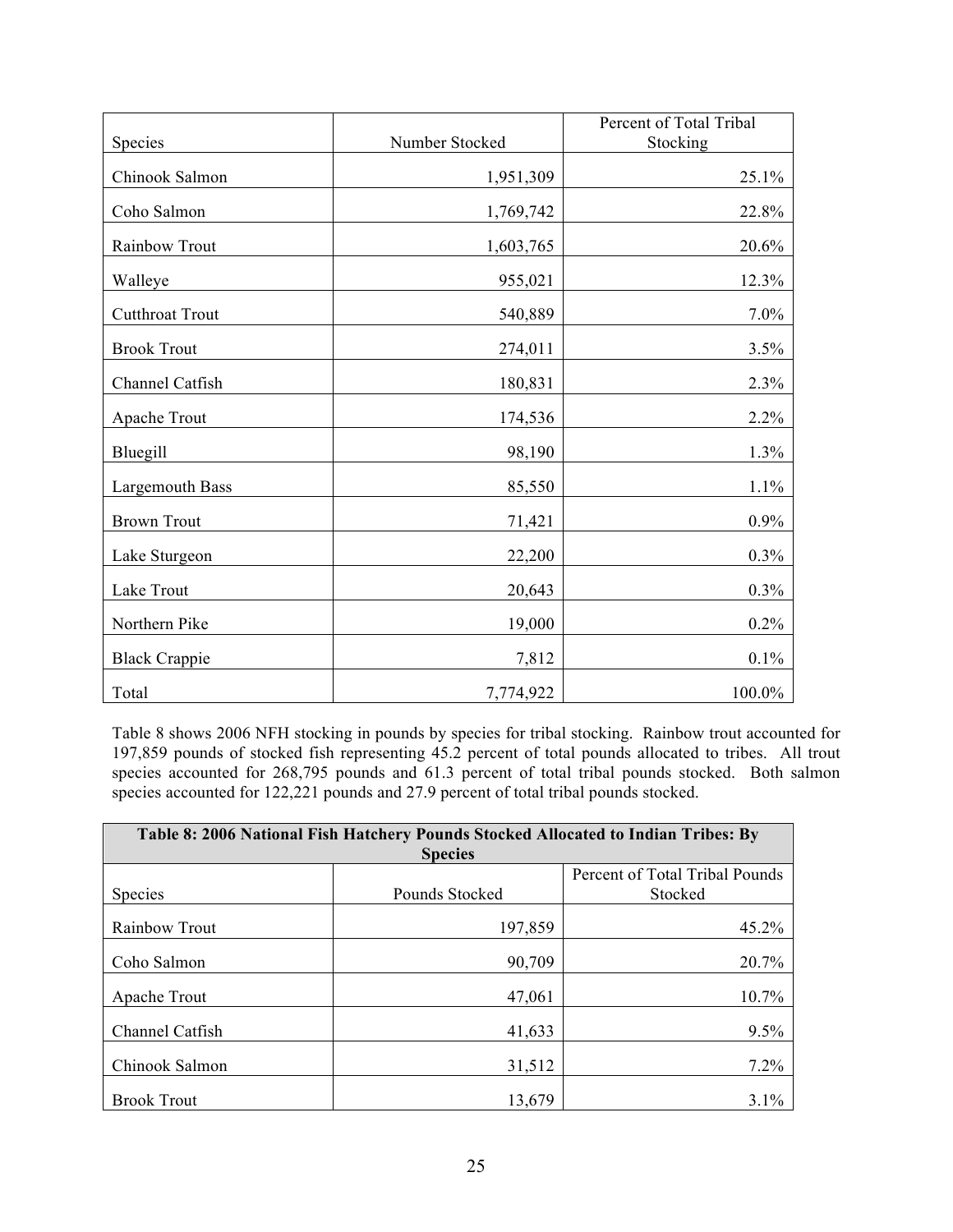| <b>Cutthroat Trout</b> | 4,381   | 1.0%   |
|------------------------|---------|--------|
| <b>Brown Trout</b>     | 4,153   | 0.9%   |
| Walleye                | 2,742   | 0.6%   |
| Lake Trout             | 1,662   | 0.4%   |
| Largemouth Bass        | 1,188   | 0.3%   |
| Lake Sturgeon          | 1,100   | 0.3%   |
| Bluegill               | 153     | 0.03%  |
| <b>Black Crappie</b>   | 125     | 0.03%  |
| Northern Pike          | 16      | 0.004% |
| <b>Grand Total</b>     | 437,973 | 100.0% |

Table 9 summarizes selected characteristics of NFH tribal stocking in 2006. There were 15 different species stocked distributed by 25 hatcheries. Stocking events totaled 561 at 232 different sites across 19 states.

| Table 9. Selected Characteristics of 2006 NFH Stocking Allocated to Indian Tribes |                   |                  |                      |                       |  |
|-----------------------------------------------------------------------------------|-------------------|------------------|----------------------|-----------------------|--|
| <b>Species</b>                                                                    | <b>Hatcheries</b> | <b>Stockings</b> | <b>Sites Stocked</b> | <b>States Stocked</b> |  |
|                                                                                   |                   | 56 I             | າາາ                  | 19                    |  |

## **Examples of Cooperation with Native Americans Accomplishments**

*Tribal assistance in conducting fish health inspections.* Fish health inspections are conducted each year at Tribal fish hatcheries by fish health biologists from the LaCrosse Fish Health Center through reimbursable agreements. Fish health biologists collected 915 fish tissue and fluid samples from brook trout, rainbow trout, lake trout, and walleye reared at the tribal hatcheries. The fish were inspected for eight fish pathogens as listed in the Great Lakes Fish Health Policy Guidelines. The Center provided confirmatory or other specialized tests needed to substantiate or refute test results of health inspections. The Center provides fish health laboratory reports, guidance and recommendations to the tribal hatchery manager based on the laboratory findings. The Fish Health Center also inspected wild populations of northern pike and yellow perch in ceded tribal waters in Wisconsin for detection of Viral Hemorrhagic Septicemia virus, in cooperation with the Great Lakes Indian Fish and Wildlife Commission (GLIFWC).

*Tribal assistance in fishery management.* Fishery assessment field work was conducted on Menominee and White Earth Reservations. Data from these surveys will be used to develop management plans, make immediate fishery recommendations, and develop action plans. Topical areas include: Federal Energy Regulatory Commission (FERC) re-licensing, fish passage, sturgeon restoration, and trout management. La Crosse FWCO assisted GLIFWC with spring walleye assessments on Mille Lacs Lake in Central Minnesota. We also obtained and transported lake sturgeon eggs from Rainy River First Nations (Canada) to Genoa NFH for the Red Lake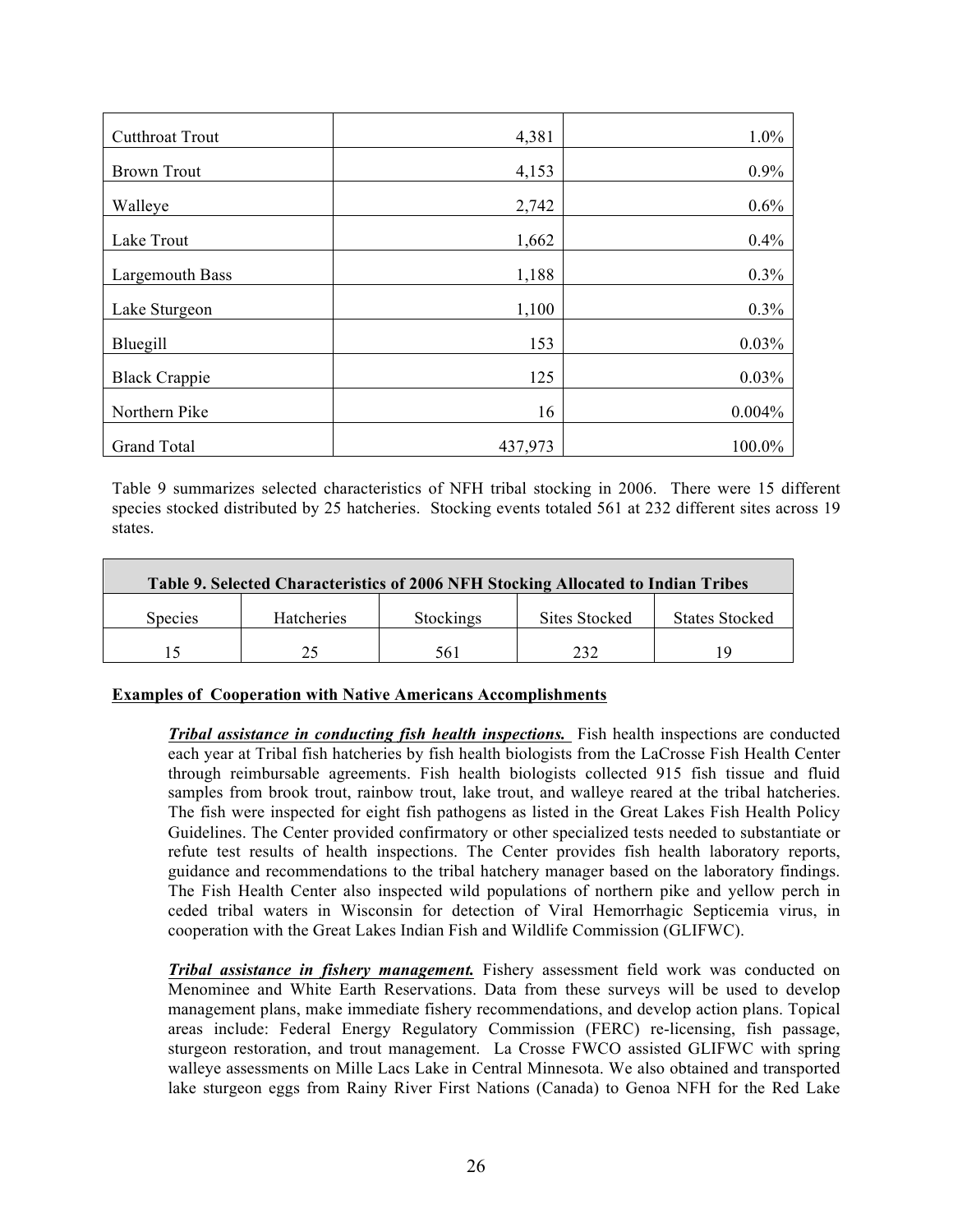Band, and provided technical assistance on fish passage issues and fishery surveys to the White Earth and Menominee tribes.

*Returning Coho Salmon to the Wa'atch River.* Returning adult coho salmon to the Wa'atch River contribute to international and domestic ocean commercial fisheries. In addition, adult returns support important tribal commercial and subsistence fisheries on the Makah Reservation and offer quality sport fishing opportunities to the general public. The coho salmon program was initiated in response to the low returns of adult salmon to the region in the early 1970's, due primarily to overfishing, habitat degradation and poor ocean conditions. As part of an ongoing annual stocking effort, in FY2008, the hatchery transferred 39,871 yearling coho smolts to the Makah Tribal acclimation ponds for release into the Wa'atch after several weeks of imprinting.

*New Mexico Fish and Wildlife Conservation Office, New Mexico; Providing assistance to the Tribes*. There are 22 Native American Tribes and Pueblos within the state of New Mexico. The New Mexico Fish and Wildlife Conservation Office (NMFWCO) provide technical assistance in the management of fisheries on tribal lands for the benefit of recreation and/or native fish conservation. In the last three years, NMFWCO has provided technical assistance to 20 New Mexico Tribes with fishery management actions that adhere to management, recovery, and conservation plans. The office conducts spring lake surveys to evaluate population dynamics, focusing on subcatchable rainbow trout stocked in fall; conducts surveys to monitor post-fire effects to recreational lakes, including water quality and fish growth and survival, and help develop and implement fisheries management plans for five Native American Tribes. In cooperation with Inks Dam National Fish Hatchery, NMFWCO inspects hatchery shipments for non-target organisms prior to each warm water stockings to avoid the stocking of non-target organisms commonly associated with warm water hatcheries. This is standard operating procedures for all National Fish Hatcheries in the Southwest. Avoidance of negative interactions between recreational and native fisheries programs is very important to many tribes as well as to Service biologists. The office also assists with mechanical removal of nonnative species that threaten native fish populations or invaded sacred water bodies. In collaboration with tribal partners, NMFWCO conducts surveys to evaluate native trout streams to assess the impacts on nonnative salmonids on native Rio Grande cutthroat trout populations on tribal lands. The NMFWCO also oversees the Youth Conservation Corp at the Mescalero Tribal Fish Hatchery for 8-week duration which allows Native American high school students to engage in multiple projects ranging from hatchery operations, trail construction, stream & riparian restoration, and spring renovation. In addition, NMFWCO participates annually in Southwest Region-Native American Fish and Wildlife Society Youth Practicum and Tribal Youth Environmental Summer Camp which provides tribal youth hands on experience and education about environmental issues facing tribal communities.

# **Leadership in Science and Technology**

The Fisheries Program has a responsibility to provide leadership in the development and application of state-of-the-art science and technology for the conservation and management of fish and other aquatic species and their habitats. Inadequate or missing data are bottlenecks and lack of cutting edge/modern tools restricts the ability to gather the data to manage effectively. Consequently, there is a need to expand technology and information necessary to promote restoration or recovery of these aquatic resources. Likewise, technology and information needs must be addressed for those populations currently not in serious declines or are stable. This will ensure sound scientific technologies and information is applied to the management of aquatic resources resulting in better management decisions and protection to aquatic resources from actions that would result in declining, threatened, or endangered population levels.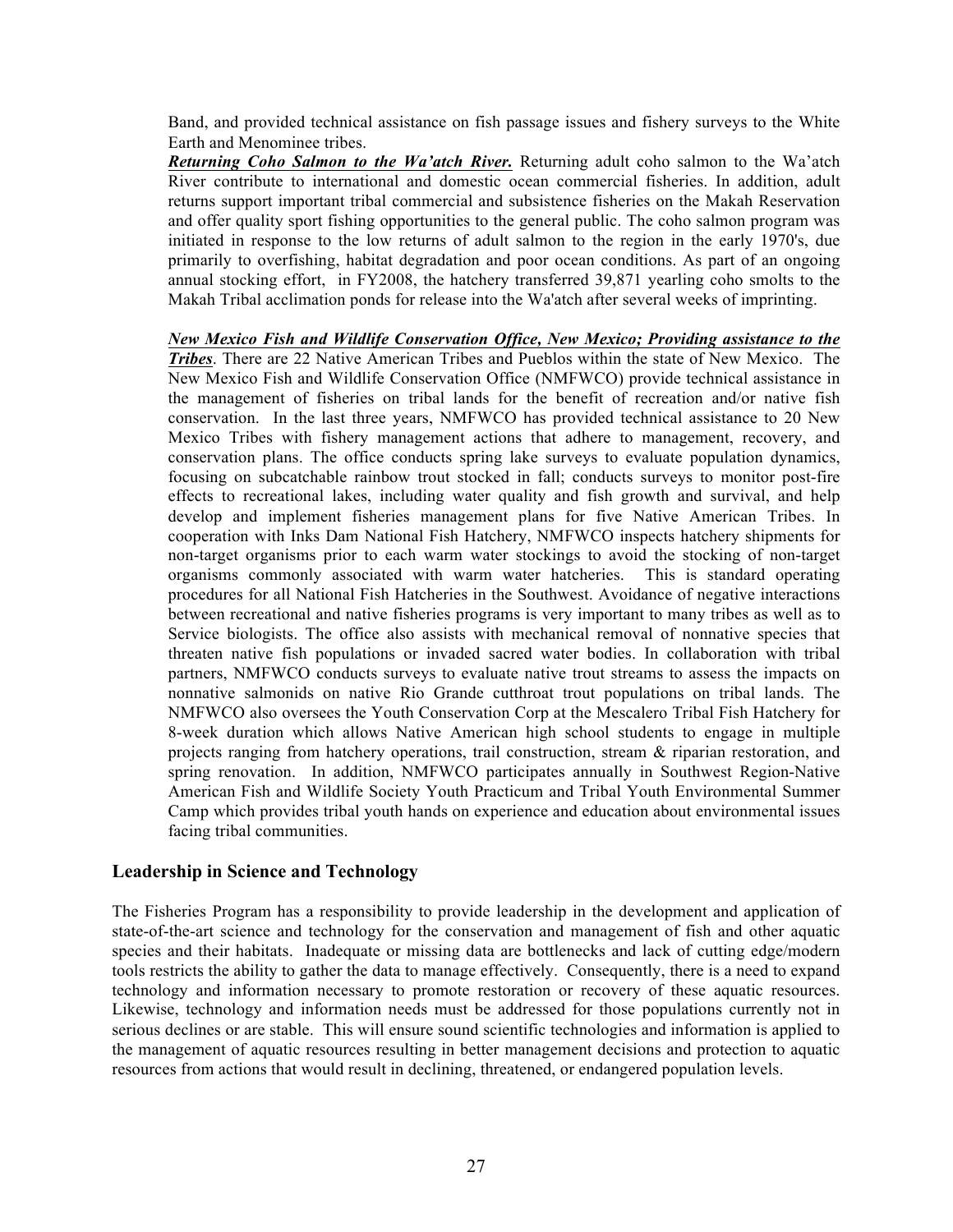Strategic Habitat Conservation and the National fish Habitat Action Plan have provided the Fisheries Program with new strategic approaches to aquatic conservation and the challenge to address climate change while maintaining excellence in management and science. Climate change resiliency ranking of restoration efforts and the eastern Brook Trout Joint Venture is just one promising example. Service needs require a concerted and standardized approach to ensue the implementation of biological planning and conservation designs based on sound science. Excellence in science and technology are critical to earning and maintaining the trust and support of our partners, stakeholders, other Service programs, and the public. Increased science capacity in areas such as risk and vulnerability assessments, inventory and monitoring, population and habitat assessment, biological planning and conservation design, management evaluation and research, and conservation genetics contribute to landscape conservation strategies for fish and aquatic resources. Nationally unique efforts being developed to implement the Chesapeake Bay Executive Order offer another example where all of the aforementioned efforts to build new scientific and management capabilities are being integrated.

# **Types of Activities**

- Wild Fish Health Survey.
- Advancements in fish technology.
- Advancements in fish health diagnostics.
- Native mussel propagation
- Advancements in fish nutrition and diet development.
- Advancements in fish marking techniques.
- Advancements in conservation genetics.
- Grass Carp Inspection Program

## **Methodology**

Leadership in science and technology encompasses numerous achievements in the production, survival, and health of the fishery resources.

- Advances in fish nutrition and diets, health diagnostics, and disease identification and control all lead to increased survival rates and a quality fish that not only survives in the environment but is capable of reproducing. Measures of the economic effects of science and technology are demonstrated in advances in fish diets and survival. Both diets and survival rates lead to a quality product and are seen in production efficiency. The trends in dietary cost per pound of fish produced and the survival rate increases demonstrate the economic efficiency brought about by science and technological innovations.
- Federal fish hatcheries have incorporated the best scientific practices into their operating protocols. Fish Technology Centers and Fish Health Centers provide science support to the national fish hatchery system. Through technical expertise and applied research both of which are focused on increasing the efficiency, effectiveness and overall success of captive propagation programs. Not all science and technology advances produce direct and easy to measure economic benefits. Many of the findings of research eventually find their way into higher quality products produced at the same or lower costs. Much of the science and technology work performed by the Service leads to quality improvements.
- Cryopreservation techniques developed at Fish Technology Centers are now employed to more efficiently manage broodstocks for restoration and recovery. This technology is especially useful with rare species, allowing genetic material to be frozen and stored until needed, thereby greatly increasing the ability to maximize genetic variation and implement genetic management plans.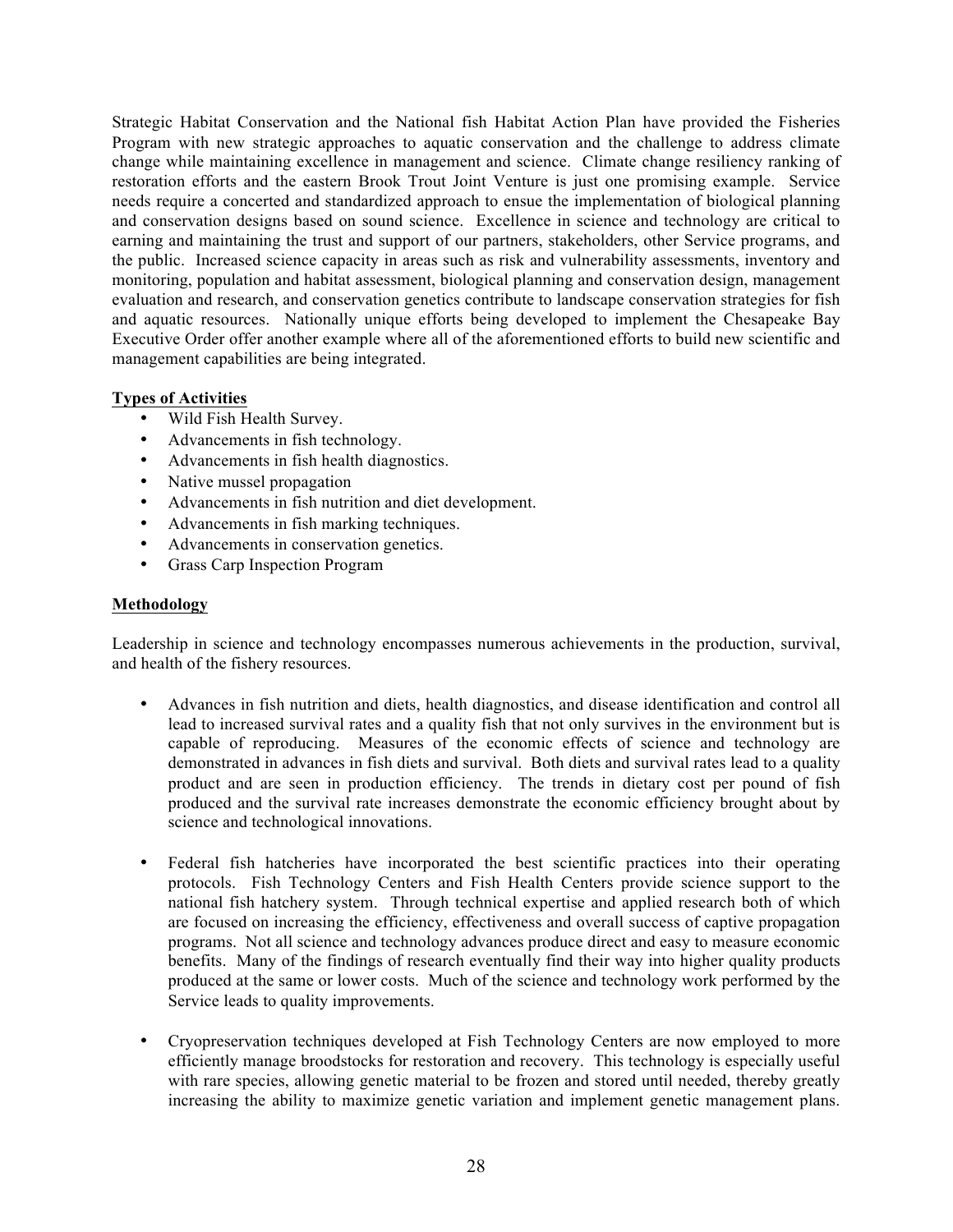Experimental natural rearing systems are being introduced to improve the survival of propagated fish through behavioral and physiological factors associated with reduced human contact, exposure to native fish assemblages, natural diets, and habitat simulation. A Fish Technology Center has implemented a fish feed quality control program to monitor the quality of commercial fish feeds. The industry that produces fish feeds use the analysis of results to improve the quality of feed produced which his crucial to efficient and effective hatchery operations.

Fish Health Centers enhanced their ability to detect pathogens by implementing state-of-the-art molecular techniques which rapidly and effectively detect and quantify viruses, bacteria, and parasite that can infect fish at hatcheries and in the wild. Ultrasound technology is being developed to effectively and efficiently batch-vaccinate larval fish for several diseases that cause substantial fish health problems. This avoids expensive disease treatment. Studies indicate that ultrasound increases the absorption rate of the vaccine.

#### **Examples of Leadership in Science and Technology Accomplishments**

*Lamar Fish Technology Center, Pennsylvania; Patented marking technique*. A new mass marking technique and detection device uses calcein, a substance which binds with bony tissues in fish and is non-lethally detected under ultra violet light. The marking technique is continually being refined, and fishery managers now have an additional tool to help them evaluate both hatchery-reared and wild fish populations for restoration and enhancement programs. A total of 21 calcein experimental studies were conducted at 12 fish culture facilities during 2008 to test the usefulness of this marking technique; including trials at five U.S. Fish and Wildlife Service fish hatcheries, one National Oceanic and Atmospheric Administration facility, four state hatcheries, one private hatchery, and one tribal hatchery. There were 13 species involved in these studies. In 2009 there were an additional 10 trials performed, but results are not yet available. Since 2003, the Aquatic Animal Drug Approval Partnership (AADAP) office at the Fish Technology Center in Bozeman Montana has reported that 112 marking trials have been performed involving over 50 facilities. In addition, there have been numerous international calcein marking trials, including studies in Canada, England, and Australia, which are testimony to the value of this new technique but are not routinely reported via the AADAP program.

Scale and otolith samples from feed-induction marked fish were assessed by the Lamar Fish Technology Center and a technique for quantifying the mark intensity was developed. The Technology Center performed a calcein marking study to apply scale banding patterns to Atlantic salmon smolts which were released at various locations in the Connecticut River to be evaluated for mark longevity as returning adults in 2010. The Service has also provided numerous evaluations of calcein marks for state and federal partners concerning a wide variety of issues ranging from law enforcement to endangered species, including Endangered Rio Grande Silvery Minnows.

*Germplasm Program; Storage of genetic resources fishes and other aquatic organisms***.** A Memorandum of Agreement (MOA) was initiated with the US Department of Agriculture's National Animal Germplasm Program (NAGP) for the archival storage of valuable cryopreserved sperm samples from fish species such as striped bass and sturgeon. The NAGP was designed to securely store genetic resources from agricultural species throughout the United States. The Agreement allows the Service to retain ownership of the samples, while providing a free and secure storage site. The Agreement eliminated the need for multi-million dollar facility and \$60,000 per year operating costs to operate a similar facility by the Service.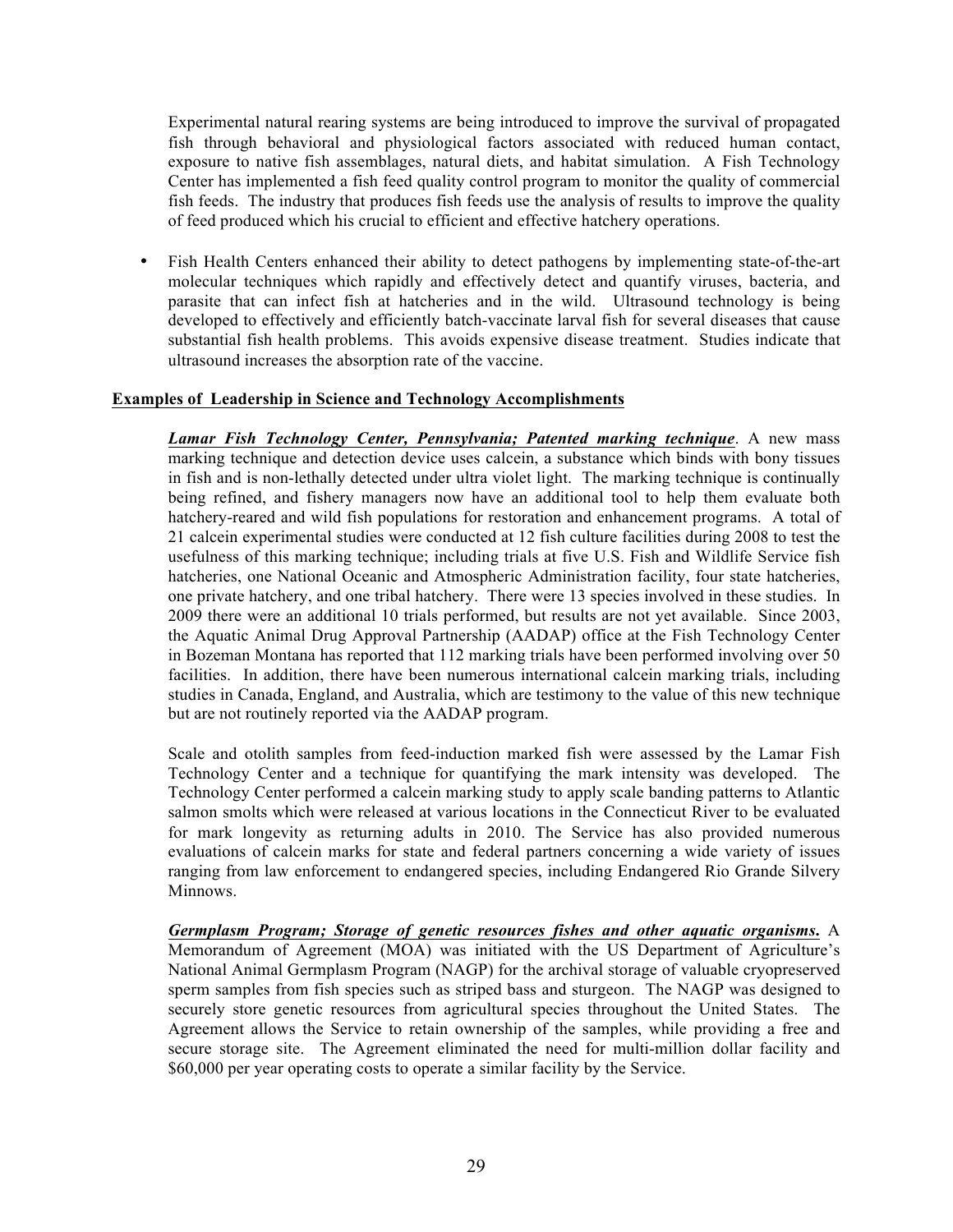*Cryopreservation Laboratory, Georgia; Preservation of genetic diversity*. The Warm Springs Fish Technology Center's Cryopreservation Laboratory assisted the Service in the development of cryopreservation techniques. These techniques allow the preservation of genetic diversity from these species. The conserved valuable genetic resources from candidate and endangered species reduced the need to create a cryopreservation laboratory in each Region – saving at least \$200,000 annually in salary and operating expenses and at least \$100,000 in facility expenses. The Laboratory has collaborated with other Regions of the Service on Atlantic sturgeon and Atlantic salmon sperm cryopreservation research, and on pallid sturgeon and Alabama sturgeon sperm cryopreservation research. This enabled the conservation of valuable genetic diversity from these species.

*National Wild Fish Health Survey.* The National Wild Fish Health Survey (NWFHS) is conducted by the Service's National Fish Health Centers, in cooperation with stakeholders such as Tribes, states, and the aquaculture industry. Pathogens present in wild populations of fish could have detrimental impacts to other listed species of reintroduced or stocked fish, resulting in loss of economic input from fish that are reared and stocked for sport fish. Knowledge gained in the National Wild Fish Health Survey and accessed through a National Wild Fish Health Database provides managers critical information in managing fish populations. Knowledge of distribution of parasites and disease allow managers to make sound decisions about control and containment strategies for areas or species that may already harbor a pathogen as well as identify areas or species where pathogens or parasites have not been detected and which may warrant special protection. Information provided through the National Wild Fish Health Survey will provide additional measures to safeguard these precious resources ensuring the continued economic benefits from angling. Information about the distribution of pathogens in wild stocks also helps the aquaculture industry by strengthening the biological basis for laws and regulations that govern the transport and sale of aquaculture products. Information from the National Wild Fish Health Survey shows that in some places, regulations limiting or prohibiting movement of hatchery fish for commercial purposes can be relaxed for certain pathogens without jeopardizing wild stocks.

*Conservation Genetics; Fish Technology Centers*. Geneticists at the Service's Fish Technology Centers address questions related to population delineation, landscape genetics, population connectivity, and management and conservation of genetic diversity. The Dexter National Hatchery and Technology Center, New Mexico, developed new genetic markers for gambusia and conducted the first genetic screening for several endemic gambusia species. Dexter also developed genetic management and captive propagation plans for the endangered humpback chub and Clear Creek gambusia. The Warm Springs Fish Technology Center, Georgia, determined that the alligator gar in the Mississippi River basin should be treated as several distinct populations. Because of this data, alligator gar management plans were adjusted accordingly. At Warm Springs, genetics work was directed at three imperiled freshwater mussels – the fat threeridge, purple bank climber, and oval pigtoe. Genetics work will help prioritize mussel populations for conservation and risks associated with hatchery restoration, augmentation, and captive refuge programs. The genetics lab in Alaska works on dozens of species – from salmon to sea otters. Genetics research allows managers to integrate genetics into restoration and recovery efforts.

*San Marcos National Fish Hatchery and Technology Center, New Mexico; Refugia for threatened and endangered fish species.* Maintaining refugia populations of threatened and endangered aquatic species (fish, salamanders, invertebrates, and plants) provides a population source if those in the wild are depleted, thus providing some protection for these listed species. Additionally, research with the captive organisms can provide biological information useful for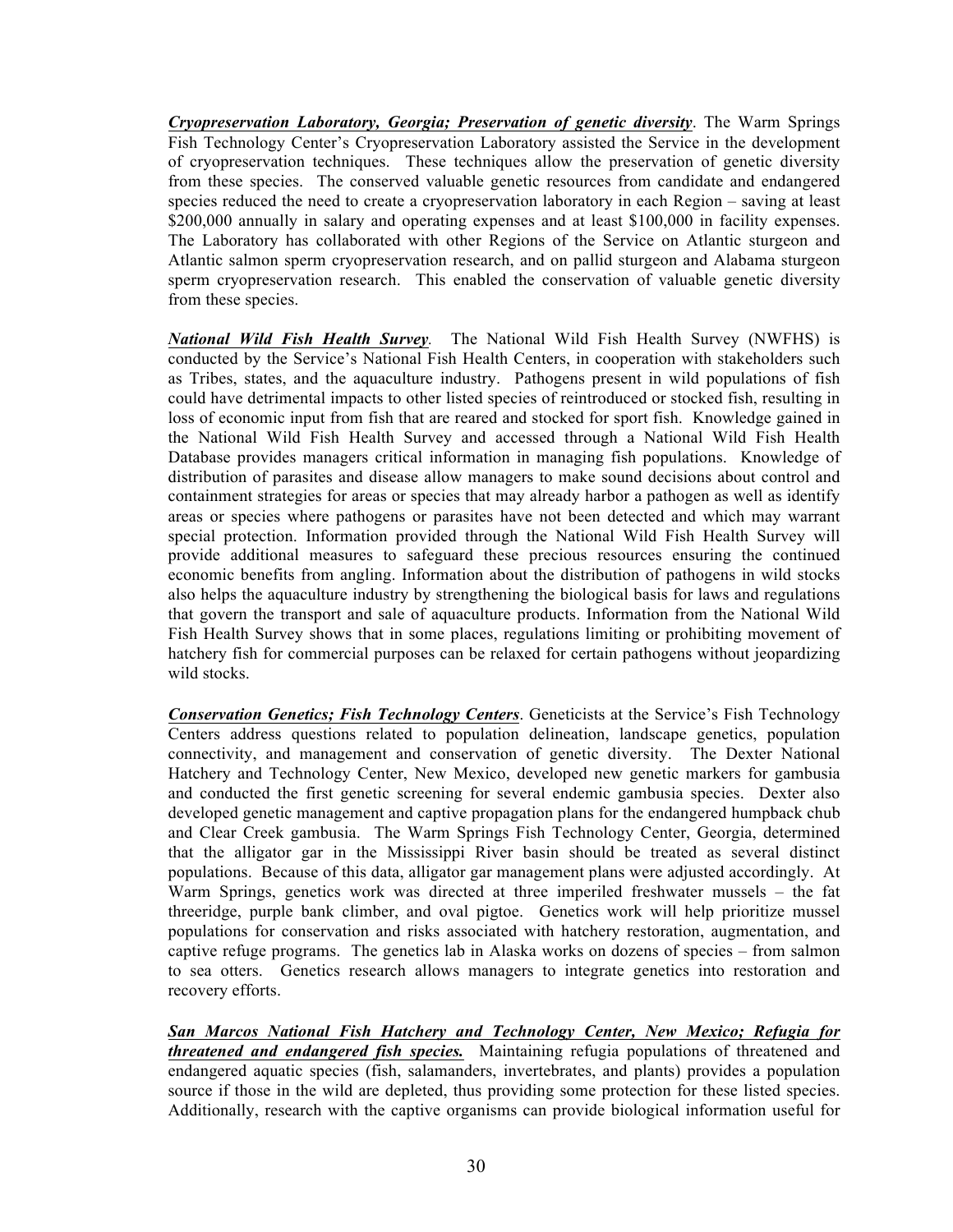management of these species. Droughts, which are a normal component of the regional weather pattern, will decrease the availability of water required by these species. The refugium work at San Marcos Fish National Fish Hatchery and Technology Center provides a backup source of these species and through research provides insight into their biology and environmental requirements. Organisms are monitored, studied, and collected from the wild and maintained and studied in captivity. These projects provide the building, equipment, and expertise needed to expand and establish refugia for listed species as called for in the recovery/contingency plans. Future droughts and human population growth will increase water demand and may trigger lawsuits and additional court involvement in the San Marcos National Fish Hatchery and Technology Center program. Droughts and the increasing demand for water also will accelerate the damage to critical habitats by aquatic nuisance species. The economic benefit from preventing possible extinction during periods of spring flow cessation, establishment of genetic reserves of listed organisms, and accumulation of life history information on listed and nuisance species is substantial. Estimated cost for providing supplemental regional water is over a billion dollars.

## **Summary and Conclusions**

This report is a first attempt at measuring the economic contributions attributable to the five focus areas in the National Fisheries 2004-2008 strategic plan. The measurement of the economic contribution of four of the focus areas was possible with available data (Aquatic Habitat Conservation and Management, Aquatic Species Conservation and Management, Public Use, and Cooperation with Native Americans). The contributions of science and technology underlie the accomplishments of the other four focus areas and are difficult to isolate and measure. A text description of this focus area suffices to explain the role science and technology plays in support of the fisheries and aquatic resource program.

Working with Tribal, State and private sector partners, the Fish and Wildlife Service accomplished substantial resource restoration/enhancements under the strategic plan. Aquatic habitat conservation consisting primarily of wetland habitat, upland habitat, the restoration of in-steam habitat, riparian habitat, and opening rivers to fish passage will have an estimated economic contribution of \$2 billion dollars and is associated with 45,000 jobs when projects achieve their full potential.

Aquatic species conservation and management work consisting of species held in refugia, managing invasive species, and managing for subsistence harvest produced a mixture of economic impact, consumer surplus, and equivalent value. In total, species in refugia were valued by the public at \$456 million dollars. The value of managing invasive species is exemplified by sea lamprey control which is valued at \$556 million per year and is associated with an estimated 13,200 jobs. The average of 94 fish populations managed for subsistence has a minimum replacement value of \$301 million dollars, excluding cultural and social values.

The Service has a role in stocking fish on public lands, Tribal lands in cooperation with Native Americans, fishery mitigation of Federal water development projects, and providing recreational fishing opportunities on Service lands, military lands, and other lands. This activity generates a substantial economic contribution. According to an Alaska Fish and Game study on subsistence activity, there is an economic impact from equipment expenditures for those engaged in subsistence activity totaling \$121 million in direct expenditures and creating 1,854 jobs. The estimate of the stocking of 123.1 million fish in 2006 generated over 13 million angling days, \$554 million dollars in retail sales, \$903 million dollars of industrial output, \$256 million dollars of job income and 8,000 jobs. In addition, over \$37 million dollars of Federal tax income and nearly \$35 million dollars of state and local tax revenue were generated.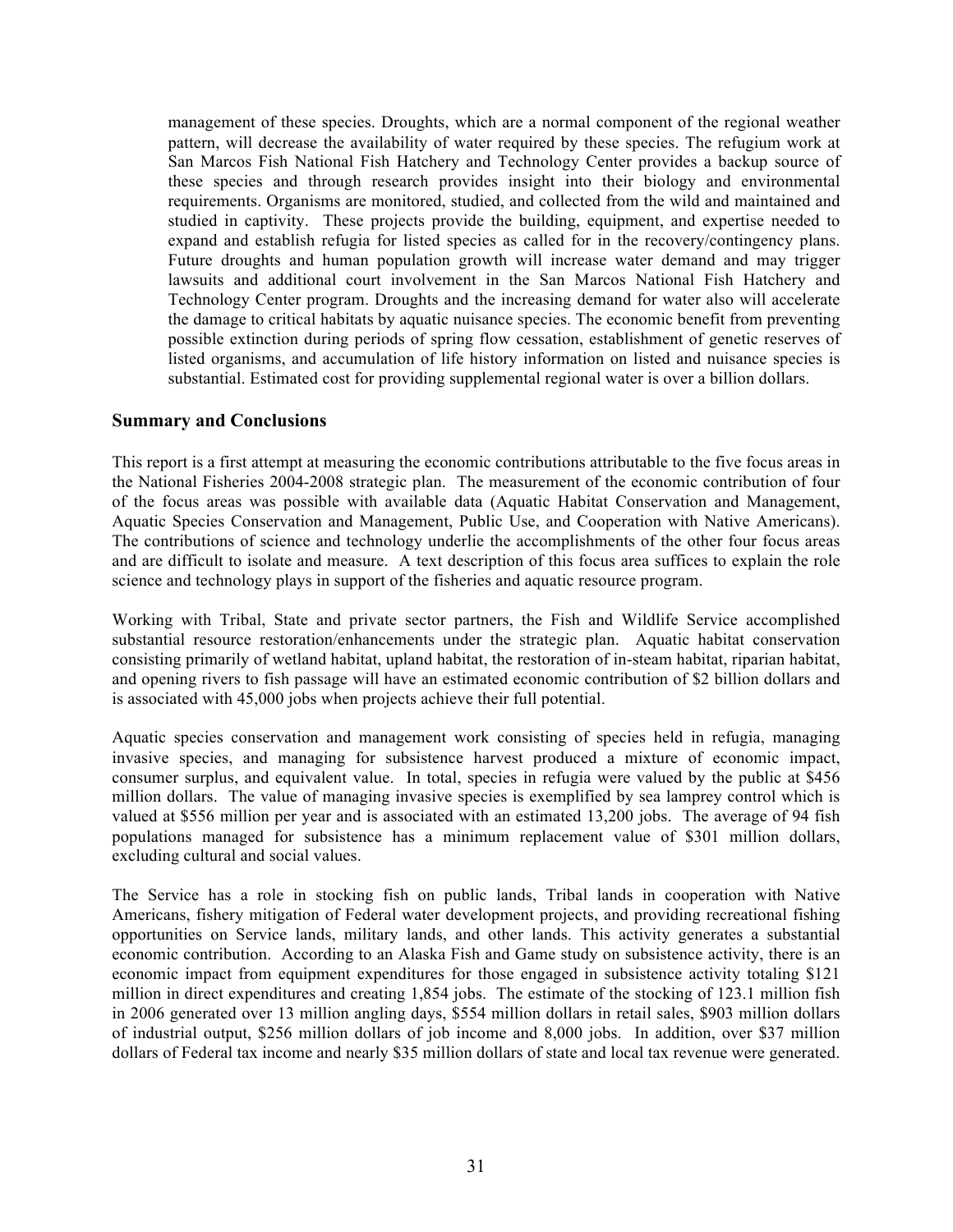The economic contribution of leadership in science and technology underlies accomplishments in the other focus areas. The development and application of state-of-the-art science and technology for the conservation and management of fish and other aquatic species and their habitats is providing the Fisheries Program with a new approach to aquatic conservation and the challenge to address climate change while maintaining excellence in management and science.

Table 10 shows a partial list of the typical expenditures associated with angling as reported in the 2006 National Survey of Fishing, Hunting, and Wildlife Associated Recreation. This pattern of spending generates the economic contribution associated with the operations of the Fisheries Program.

|                            | Expenditures    | Percent  |
|----------------------------|-----------------|----------|
| Item                       | (Thou. Dollars) | of Total |
| Food and Lodging           | \$6,302,524     | 17.2%    |
| Transportation             | \$4,961,830     | 13.5%    |
| Other Trip Costs           | \$3,205,582     | 8.7%     |
| <b>Boating Costs</b>       | \$3,408,623     | $9.3\%$  |
| Equipment                  | \$3,043,829     | 8.3%     |
| Rods, Reels, Etc.          | \$2,288,572     | $6.2\%$  |
| <b>Auxiliary Equipment</b> | \$778,740       | 2.1%     |
| Special Equipment          | \$12,646,229    | 34.5%    |
| Total                      | \$36,635,929    | 100.0%   |

Table 10. Angler Expenditures in 2006

Special equipment includes boats, campers, cabins etc.

Source: 2006 National Survey of Fishing, Hunting, and Wildlife Associated Recreation.

Table 1 illustrates that the Fisheries Program is associated with as much as \$3.6 billion in output and over 68,000 jobs. This is a remarkable impact for a program that spent only \$126.5 million in 2008. In constant 2010 dollars, the annual appropriation for the Fisheries Program has changed little in the 2004-2008 budget years. Table 11 shows that budget increases have not kept pace with inflation. The nominally higher appropriation in 2008 is actually lower than the 2004 budget in constant dollar terms.

Table 11. Annual Appropriations for the Fisheries Program during the Strategic Plan years in unadjusted dollars and constant 2010 dollars.

|      | <b>Annual Appropriation</b><br>(unadjusted dollars, | Appropriation<br>(constant 2010 dollars, |
|------|-----------------------------------------------------|------------------------------------------|
| Year | thousands)                                          | thousands)                               |
| 2004 | \$114,321                                           | \$131,872                                |
| 2005 | \$114,569                                           | \$127,827                                |
| 2006 | \$116,488                                           | \$125,906                                |
| 2007 | \$117,778                                           | \$123,775                                |
| 2008 | \$126,499                                           | \$128,025                                |

Prior chapters demonstrated the contributions generated by Fisheries Program activities but they failed to show how spending by the program for wages and supplies is associated with additional impacts on local economies. The total economic impact of Fisheries Program budget expenditures for the year 2008 is approximately 253 million dollars and associated jobs range from 5,060 to 6,324 annually with a midpoint of 5,692. This is in addition to the impacts shown in Table 1.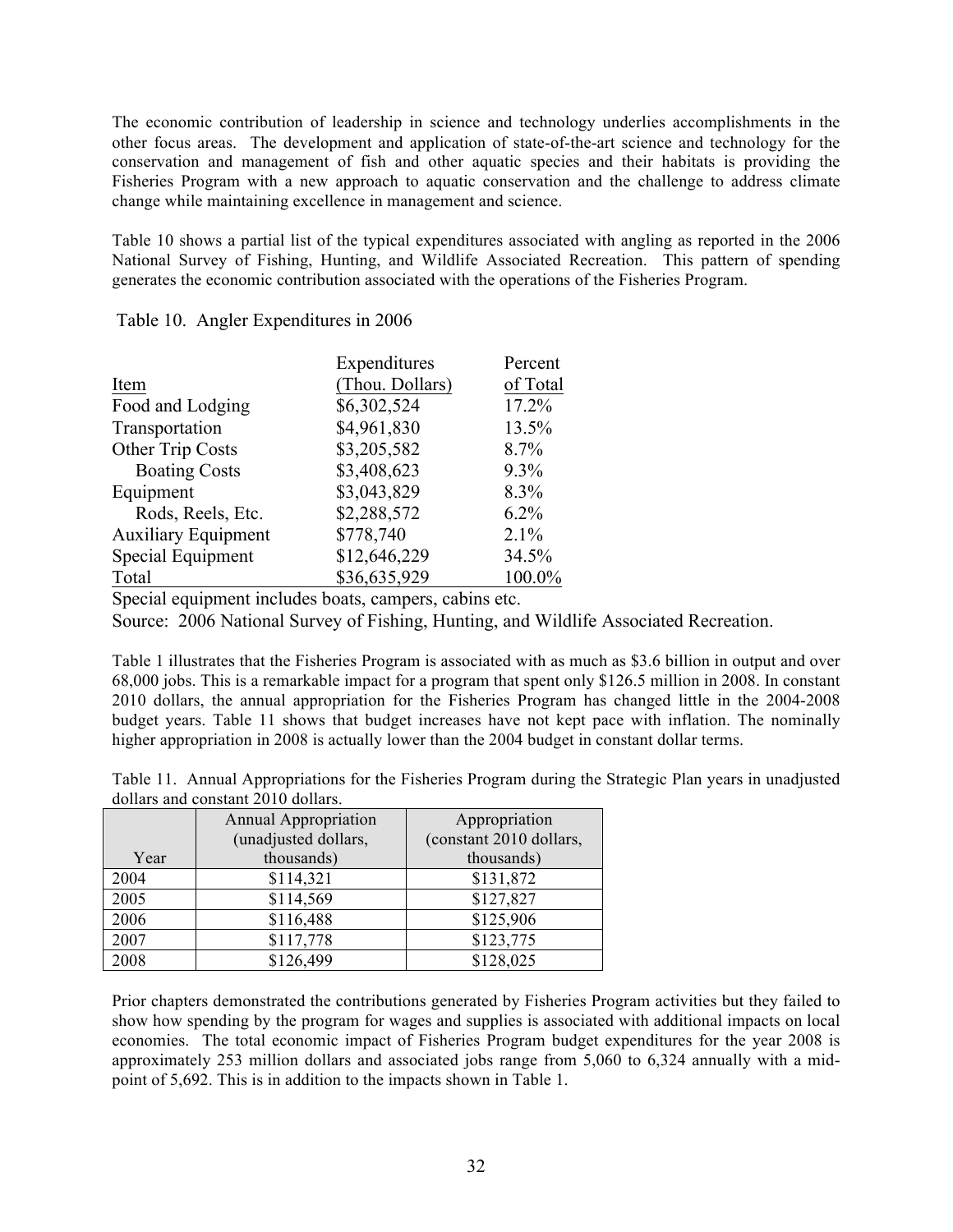This report provides a rough estimate of the level of efficiency and the services provided to the American public by the Fisheries and Aquatic Resources Program. Supported by its research and science capabilities, the Program has achieved substantial economic contributions that benefit all segments of American society.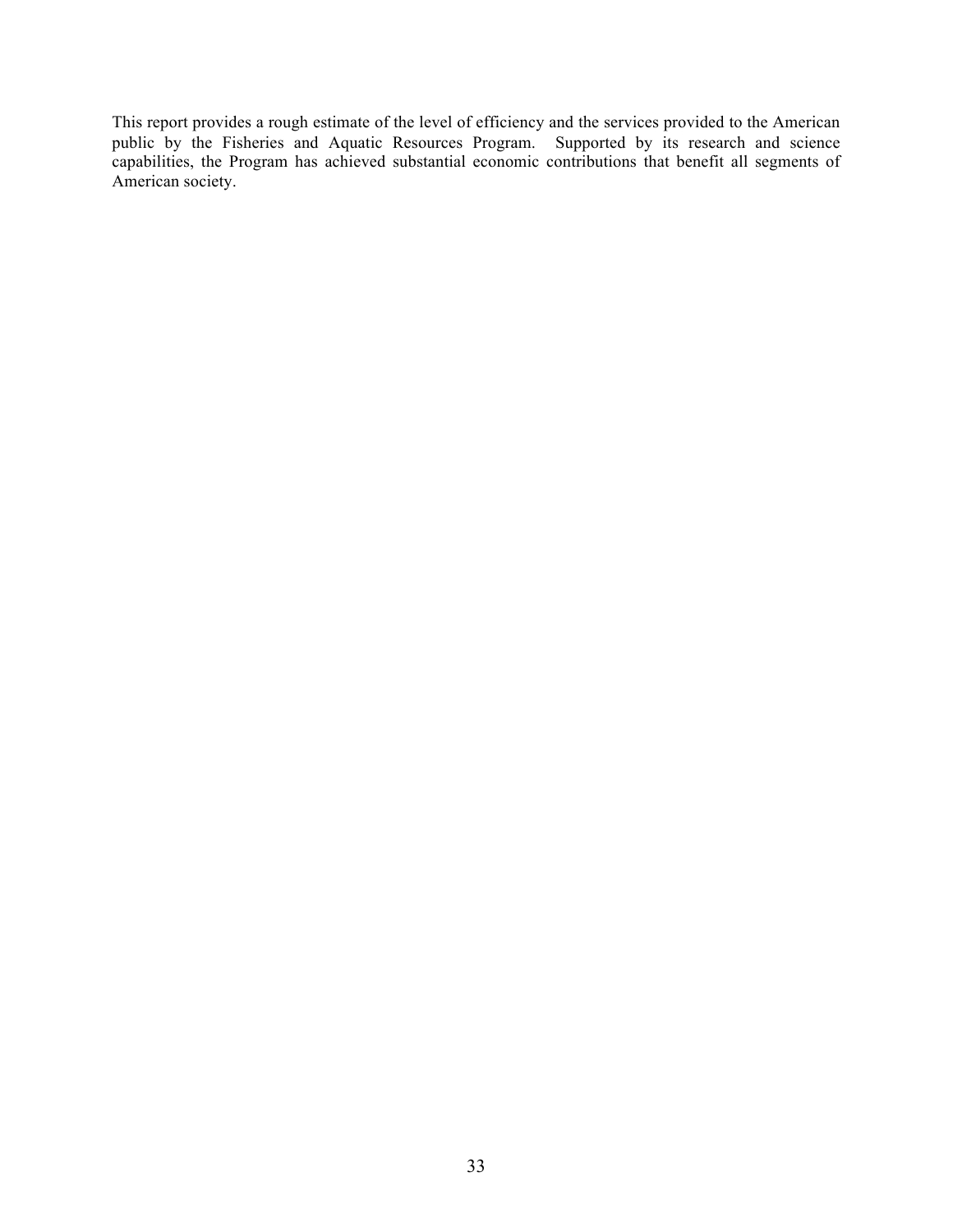# **Glossary**

**Consumer Surplus:** The difference between the total value people receive from the consumption of a particular good and the total amount they pay for the good.

#### **Employment Income (see Job Income)**

Final Demand: The total spending by final consumers on all goods.

**Impacts:** The new economic activity generated in a region as a result of new spending or other changes in the regional economy.

**Indirect and induced:** Secondary impacts of changes in a regional economy. Direct effects refer to the immediate effects of new spending, e.g. income to direct suppliers. Indirect effects occur in the second and later rounds of spending such as when suppliers restock. Induced effects occur as employees spend their income and additional people are employed in the region.

**Job Income:** Income to households from labor including wages and salaries. Job income excludes returns to property and proprietorship income.

**Multiplier:** Multipliers show the total regional economic effects resulting from changes in final demand for a commodity or group of commodities.

**Output:** The production value of all goods generated by industry. Alternatively, output is also the value of all sales plus or minus the change in inventory.

**Substitutes:** Goods are substitutes if they can perform some or all of the same functions as each other.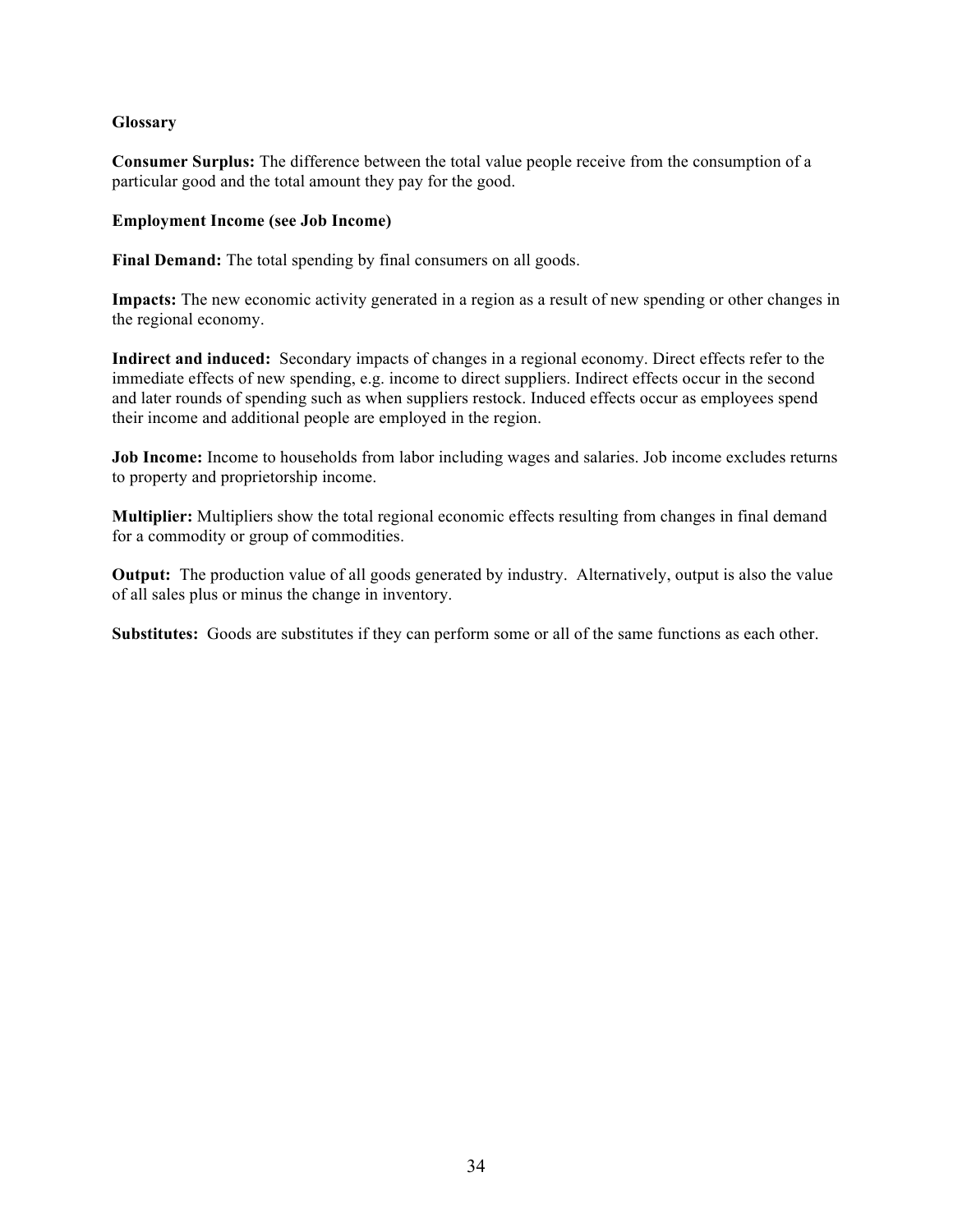# **Literature Cited**

Alaska Department of Fish and Game. 2009. **Report on Angler Expenditures.**

Alaska Department of Fish and Game, 2008. **Joint Technical Committee of the Yukon River US/Canada Panel.** Division of Commercial Fisheries. Regional Information Report No. 3A08-0.

American Sportfishing Association. 2008. **Sportfishing in America** .

- Boulanger, F. and J. Charbonneau. 1989. **An Analysis of the Economic Contributions of the Great Lakes Sea Lamprey Program.** Volume 2 to the Report of the Evaluation of the Great Lakes Fishery Commission by the Bi-National Evaluation Team.
- Carver, Erin and James Caudill. 2007. **Banking on Nature 2006. The Economic Benefits to Local Communities of National Wildlife Refuge Visitation.** Division of Economics, Fish and Wildlife Service, Arlington VA.
- Caudill, James. 2001. **The Economic Effects of National Fish Hatchery Trout Production and Distribution in the Southeastern U.S.** Division of Economics, Fish and Wildlife Service, Arlington, VA.
- Caudill, James. 2005. **The Economic Effects of Rainbow Trout Stocking by Fish and Wildlife Service Hatcheries in FY 2004***.* Division of Economics, Fish and Wildlife Service, Arlington, VA.
- Caudill, James. 2005*.* **The Economic Effects of the Recreational Use of National Fish Hatchery 2004 Stocking in Region 6 (Mountain-Prairie Region).** Division of Economics, Fish and Wildlife Service, Arlington, VA.
- Caudill, James. 2006. **The Economic Effects of the Recreational Use Of Alchesay-Williams Creek National Fish Hatchery 2005***.* Division of Economics, Fish and Wildlife Service, Arlington, VA.
- Caudill, James. 2007. **The Economic Impacts of Trout Stocking on Tailwaters in the Southeast Aquatic Partnership (SARP***).* Division of Economics, Fish and Wildlife Service, Arlington, VA.
- Colt, Steve. 2001. *The* **Economic Importance of Healthy Alaska Ecosystems.**Institute of Social and Economic Research, University of Alaska, January 2001.
- Fall, J.A.D.Caylor, M.Turek, C. Brown, J. Magdanz,, T. Krauthoefer, J. Heltzel, and D. Koster, 2007. **Alaska Subsistence and Salmon Fisheries 2005 Annual Report***.* Alaska Department of Fish and Game, Division of Subsistence Technical Paper NO. 318, Juneau, Alaska.
- Fish and Wildlife Service. 2004. **Conserving America's Fisheries: Fisheries Program Vision for the Future.** 24pp.
- Fish and Wildlife Service. 2007. **The 2006 National Survey of Fishing, Hunting, and Wildlife-Associated Recreation.** Washington, DC.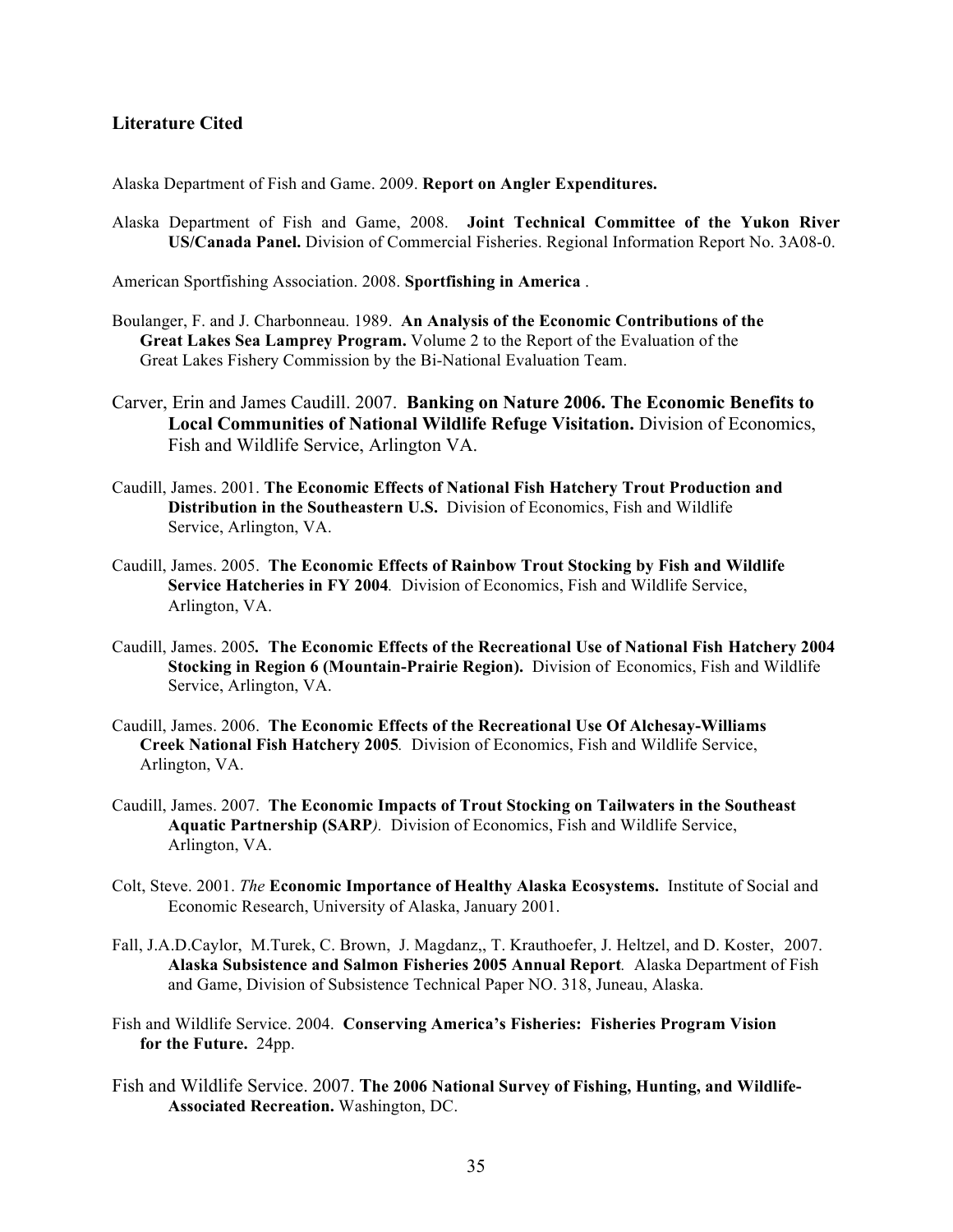- Fish and Wildlife Service, 2009. **Apache Trout Recovery Plan**. Second revision, Albuquerque, New Mexico.
- Gates, J.M. 2009. **Investing in our Future: The Economic Case for Rebuilding Mid-Atlantic Fish Populations.** Pew Environment Group, Washington, DC.
- Hart, Alan J. 2008. **The Economic Impact of Recreation Trout Angling in the Driftless Area.** Trout Unlimited Report by North Star Economics, Inc.
- Ingraham, Molly W. and Shonda Foster. 2008. **The Value of Ecosystem Services Provided by the U.S. National Wildlife Refuge System in the Contiguous U.S***.* Ecological Economics.
- Jennings, Gretchen B., Kathrin Sundet, and Allen E. Bingham. 2007. **Participation, catch, and harvest in Alaska sport fisheries during 2004**. Alaska Department of Fish and Game, Division of Sport Fish, Research and Technical Services, June 2007. Fishery Data Series No. 07-40.
- Kazmierczak, R. F. 2001a**. Economic Linkages Between Coastal Wetlands and Habitat Species Protection: A Review of Value Estimates Reported in the Published Literature.** Agricultural Economics and Agribusiness Staff Papers 2001-01.
- Kazmierczak, R. F. 2001b**. Economic Linkages Between Coastal Wetlands and Habitat Species Protection: A Review of Value Estimates Reported in the Published Literature.** Agricultural Economics and Agribusiness Staff Papers 2001-03.
- Prato, Tony and Donald Hey. 2006. E**conomic Analysis of Wetland Restoration Along the Illinois River***.* Journal of the American Water Resources Association, February 2006.
- Richardson, Leslie and John Loomis. 2008*.* **The Total Economic Value of Threatened, Endangered and Rare Species: An Updated Meta-analysis***.* Ecological Economics.
- Robbins, Jesse L. and Lynn.Y. Lewis. 2008. **Demolish It and They Will Come: Estimating the Economic Impacts of Restoring a Recreational Fishery.** Journal of the American Water Resources Association, December, 2008.
- Schuyt, K. and L. Brander. 2004. **The Economic Value of the World's Wetlands***.* World Wildlife Fund, Gland, Switzerland.
- Whitehead, John C., Peter A. Groothuis, Rob Southwick, and Pat Foster-Turley. 2006. **Economic Values of Saginaw Bay Coastal Marches and a Focus on Recreational Values.** March 20, 2006.
- Woodward, R. T. and Y.S. Wui. 2001. **The Economic Value of Wetland Services: A Meta-Analysis.** Ecological Economics 37: 257-270.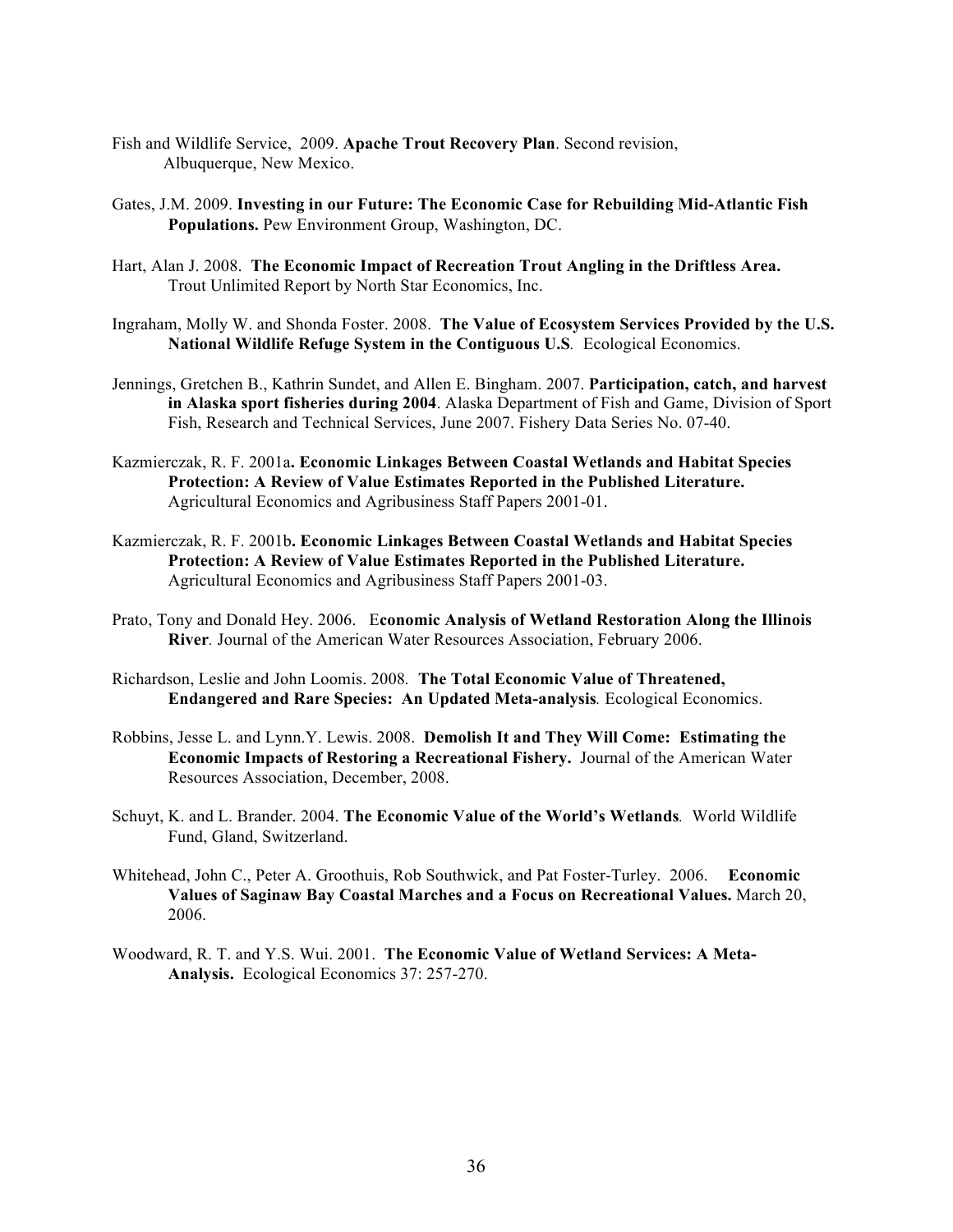# **Appendix A Literature Review**

A short review of the literature used in this report to determine the economic contributions derived from the restoration/enhancement of fish habitat. The original estimates were converted to 2010 dollars using the consumer price index.

# **NorthStar Economics, Inc., Principal Investigator is Alan J. Hart, April 2008 The Economic Impact of Recreational Trout Angling in the Driftless Area**

The NorthStar Economics, Inc. report was based on a survey of trout anglers in the driftless area of the States of Minnesota, Michigan, Iowa, and Wisconsin. A total of 39.1 percent of the anglers lived in the driftless area with the remaining 60.9 percent living outside the area. The total economic impact (direct, indirect, and induced) of \$1.1 billion was attributed to the 155,070 holders of trout stamps. The original economic estimate of angler expenditures was based on an angler survey to determine where anglers lived and total annual spending. As shown below, to determine the direct economic impact of \$647 million dollars the weighted average annual spending of \$4,171.15 was multiplied by the trout stamp holders. The indirect and induced effects were estimated with an inputoutput model.

|                         | Percent               |       |                     |                 |                  |
|-------------------------|-----------------------|-------|---------------------|-----------------|------------------|
| <b>Total Angler</b>     | resident/non resident |       |                     | Weighted        |                  |
| spending/year           | In Driftless area     |       | Total               | Average         |                  |
| \$4,827.18              | 0.391                 |       | \$1,887.43          | \$4,171.15      |                  |
| \$3,749.95              | 0.609                 |       | \$2,283.72          |                 |                  |
| trout stamp sold        | 155,070               |       |                     |                 |                  |
| Indirect/induced impact | \$3,427.30            | 0.391 | \$1,340.07          | \$646,819,673   | direct impact    |
| per angler              | \$2,699.96            | 0.609 | \$1,644.28          | \$464,691,659   | Indirect/induced |
|                         |                       |       | $(2006 \text{ $}0)$ | \$1,111,511,332 | Total Impact     |

In order to generalize the NorthStar Economics results this study used the number of trout anglers and their annual spending on travel and equipment reported in the 2006 National Survey of Fishing, Hunting, and Wildlife Associated Recreation. Using the trout stamps sold and the economic multipliers from the NorthStar report along with the State supplements to the National Survey produced an estimated \$258 million (2010 dollars) in total economic impact for trout angling. This translated into an estimated \$570 thousand dollars per river mile restored or \$9.4 thousand dollars per acre.

Combining the NorthStar coefficients with the 2006 National Survey of Fishing, Hunting and Wildlife Associated Recreation state supplement results serves to generalize the Northstar findings for use in this report.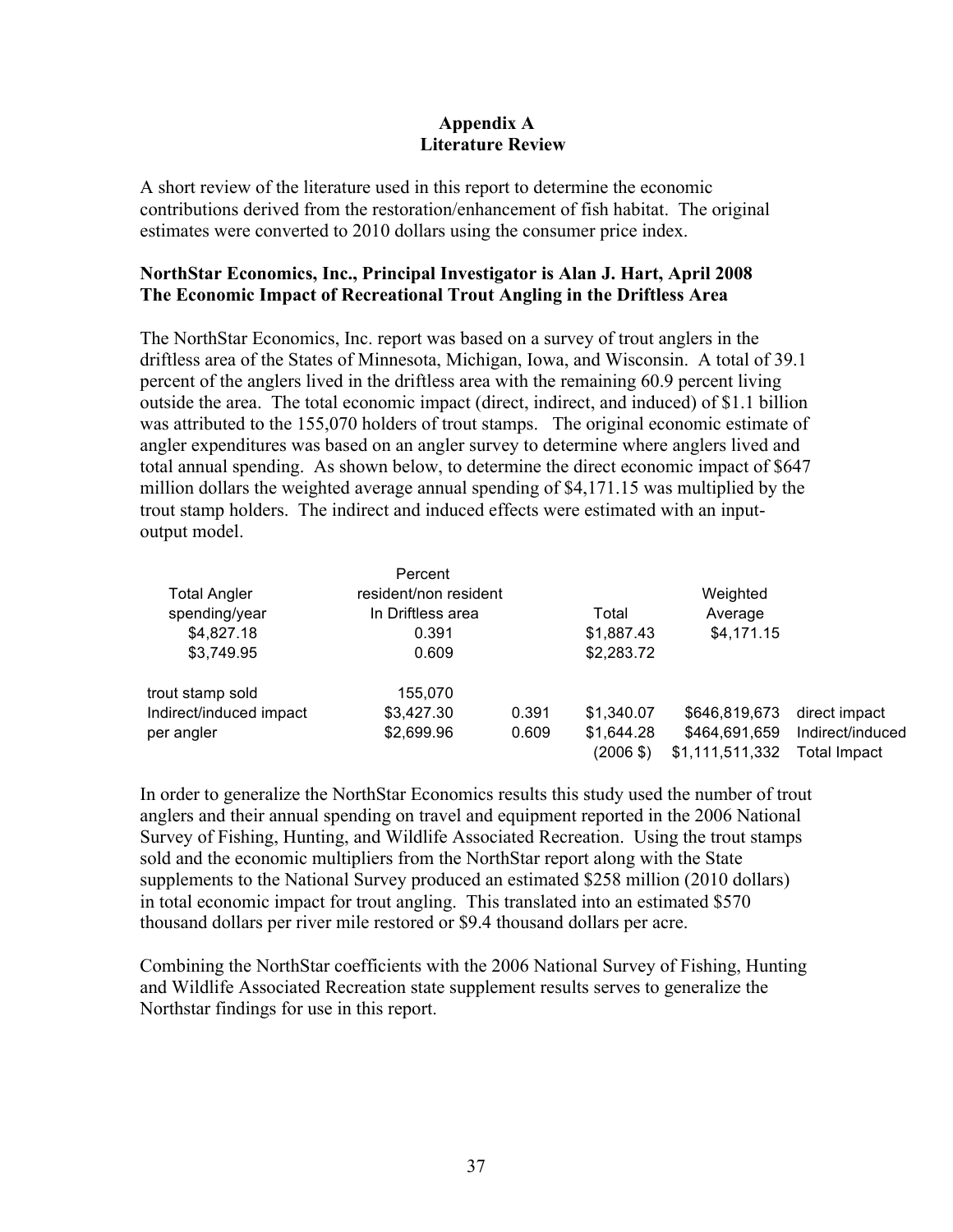| <b>State</b>          | Trout<br><b>Anglers</b>    | Annual Ave.<br>Spending |          | <b>Total Spending</b> |                          |  |
|-----------------------|----------------------------|-------------------------|----------|-----------------------|--------------------------|--|
|                       |                            |                         |          |                       |                          |  |
| Minnesota             | 27,000                     | \$1,142                 |          | \$30,834,000          |                          |  |
| Michigan              | 157,000                    | \$843                   |          | \$132,351,000         |                          |  |
| Iowa                  | 34,000                     | \$673                   |          | \$22,882,000          |                          |  |
| Wisconsin             | 90,000                     | \$1,018                 |          | \$277,687,000         |                          |  |
| Total                 | 308,000                    |                         | \$901.58 |                       | Weighted Average         |  |
| Adjusted 2010 Dollars |                            |                         |          |                       |                          |  |
|                       |                            | Direct Impact           |          |                       | \$151,112,128            |  |
|                       |                            | Indirect/Induced        |          |                       | \$107,289,611            |  |
|                       |                            | <b>Total Impact</b>     |          |                       | \$258,401,739            |  |
|                       | Per restored/enhanced mile |                         |          | \$570,423             | Assuming 60.2 acres/mile |  |
|                       | Per restored/enhanced acre |                         | \$9,369  |                       |                          |  |

The weighted average spending of State trout anglers amounted to \$901.58. This was multiplied by the trout stamp holders to get a direct economic impact of \$151,112,128. The indirect and induced effects used the NorthStar multipliers.

# **Leslie Richardson and John Loomis, Ecological Economics 2008 Total Economic Value of Threatened, Endangered and Rare Species: An updated meta-analysis.**

The authors recommended benefit transfer model in \$2006 dollars is a reduced form equation. This equation was initially used to develop the range of values of how much households would be willing to pay annually to preserve endangered species. However, the inclusion of high value game species like salmon skewed the results and was not representative of the species held in refugia. The per year household values are multiplied by number of households in the state where the species are found to calibrate annual net economic values. The database used in the Richardson and Loomis study contained four species with the following annual values that more closely resembled the species in refugia.

|                        | (2006\$) | $(2010\$ |         |                        |
|------------------------|----------|----------|---------|------------------------|
|                        |          |          |         | per year per household |
| Silvery minnow         | \$37.77  |          | \$40.82 | net                    |
| <b>Striped Shiner</b>  | \$8.32   |          | \$8.99  | economic values        |
| Squawfish              | \$11.65  |          | \$12.59 |                        |
| Riverside fairy shrimp | \$28.38  |          | \$30.67 |                        |
|                        | Total    |          | \$93.08 |                        |
|                        | Average  |          | \$23.27 |                        |

The average annual net economic value for saving endangered species amounted to \$23 per household.

**Jesse Lance Robbins and Lynn Y. Lewis, Journal of the American Water Resources Association, December 2008.**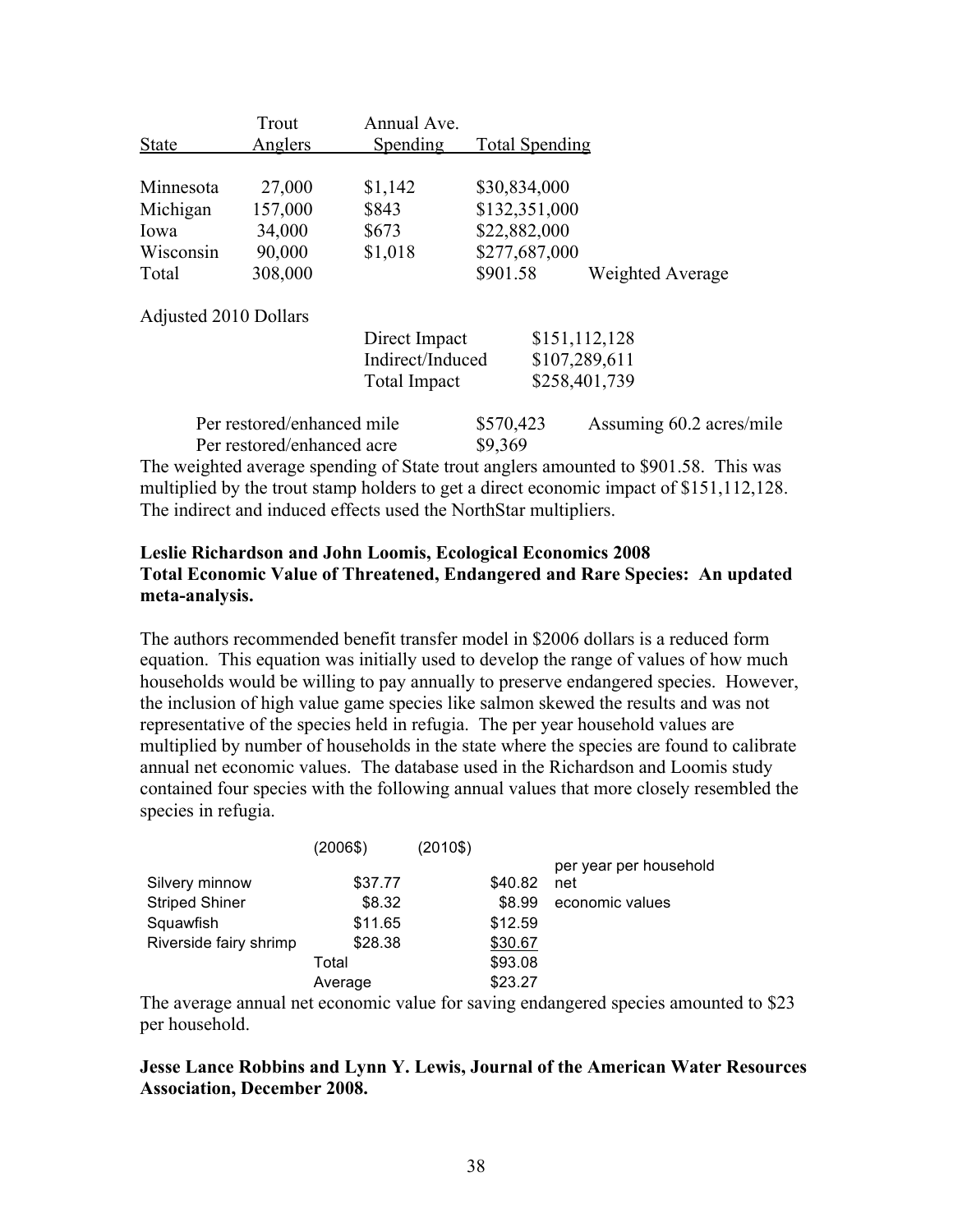# **Demolish it and they will come: Estimating the economic impacts of restoring a recreational fishery.**

The economic value of removing a barrier and letting fish migrate up river.

|                                          |                | $(2005\$  | $(2010\$  |
|------------------------------------------|----------------|-----------|-----------|
| Economic impact per freshwater angler    |                | \$55      | \$61.36   |
| Annual direct economic impact per angler |                | \$342     | \$381.58  |
| Total economic impact per angler         |                | \$588     | \$656.31  |
| 18.54 percent were freshwater anglers    |                |           |           |
| Total Impact was \$8,767,838             |                |           |           |
|                                          | Per river mile | \$461,465 | \$514,866 |
|                                          | Per acre       | \$7,671   | \$8,559   |

A total of 19 river miles (1,143 acres) were opened to fish migration.

# **Molly W. Ingraham and Shonda Foster, Ecological Economics, 2008 The Value of Ecosystem Services Provided by the U.S. National Wildlife Refuge System in the Contiguous U.S.**

| Value of ecosystem services | $(2004\text{S})$            | (2010\$) |
|-----------------------------|-----------------------------|----------|
|                             | (Dollars per acre per year) |          |
| Open water                  | \$287                       | \$331    |
| Forest                      | \$846                       | \$976    |
| Shrubland                   | \$550                       | \$634    |
| Grassland                   | \$51                        | \$59     |
| Wetlands                    | \$8,846                     | \$10,204 |

# **John C. Whitehead, Peter A. Groothuis, Rob Southwick and Pat Foster-Turley March 20, 2006 Economic Values of Saginaw Bay Coastal Marches with a Focus on Recreational Values**

Estimated values of freshwater wetlands per acre from the academic literature.

|                               | $(2005\$ | $(2010\$ |
|-------------------------------|----------|----------|
| 1- Habitat                    | \$462    | \$516    |
| 2- Species/habitat protection | \$286    | \$319    |
| 3- Freshwater marsh           | \$67     | \$75     |
| 4- Habitat/refugia            | \$237    | \$264    |
| 5- Total ecosystem services   | \$10,573 | \$11,797 |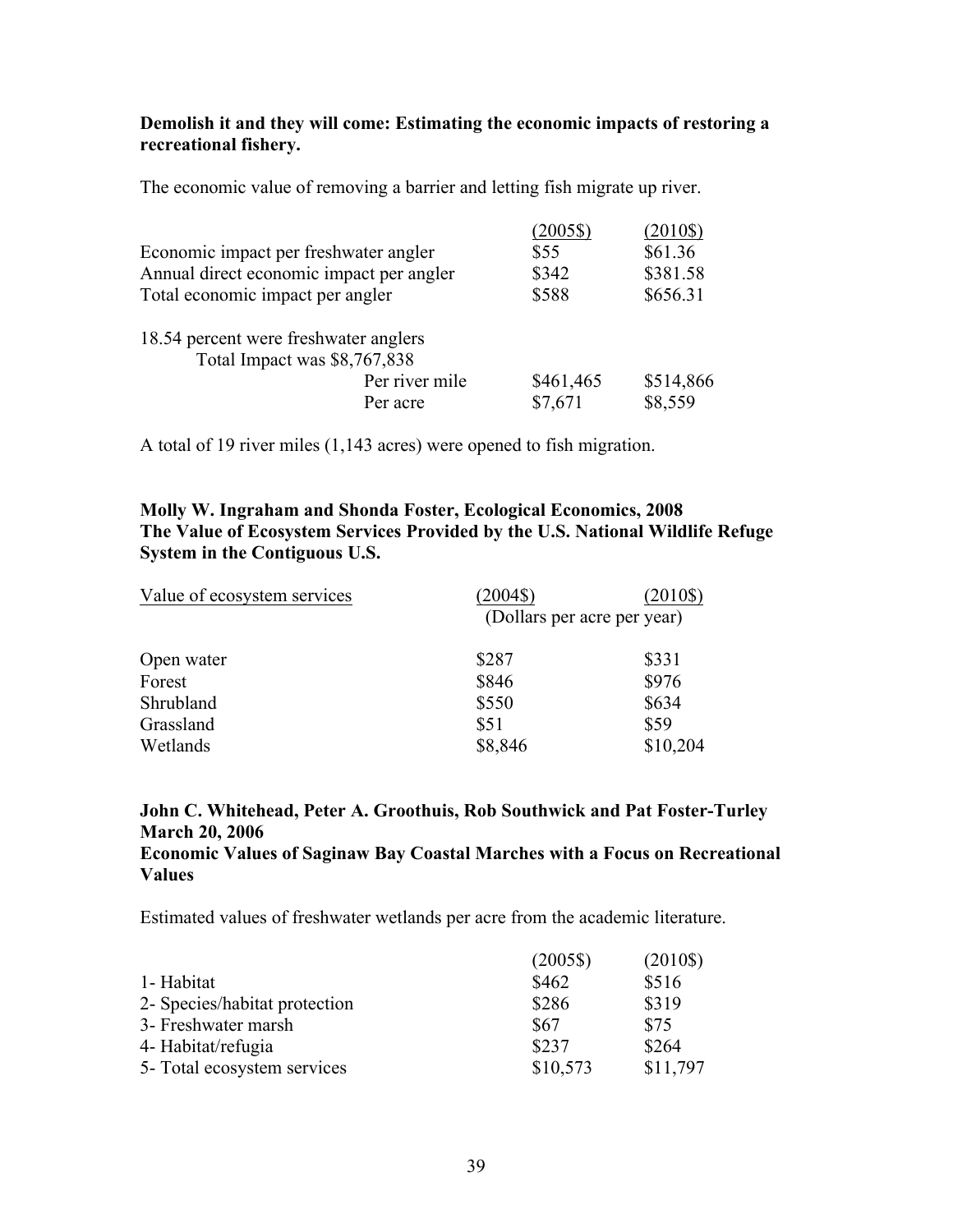- 1 Habitat values from Woodward,R.T. and Y.S. Wui, 2001. "The economic value of wetland services: A meta-analysis", Ecological Economics 37: 257-270
- 2 Species/Habitat protection from Kazmierczak, R.F., 2001a. "Economic Linkages Between Coastal Wetlands and Habitat Species Protection: A Review of Value Estimates Reported in the Published Literature" Agricultural Economics and Agribusiness Staff Paper 2001-01
- 2 Kazmierczak, R.F.,2001b "Economic Linkages Between Coastal Wetlands and Hunting and Fishing: A Review of Value Estimates Reported in the Published Literature," Agricultural Economics and Agribusiness Staff Paper 2001-03
- 3 Freshwater marsh from Schuyt, K. and L.Brander, 2004"The Economic Value of the World's Wetlands", World Wildife Fund, Gland, Switzerland
- 4 Habitat/refugia average values from Costanza et al.
- 5 Total ecosystem services from average values from Costanza et al.

# **Francois Boulanger and John Charbonneau, November 28, 1989 An Analysis of the Economic Contribution of the Great Lakes Sea Lamprey Program, Volume 2 to the Report of the Evaluation of the Great Lakes Fishery Commission by the Bi-National Evaluation Team**

|                              | $(1988\$      | $(2010\$      |
|------------------------------|---------------|---------------|
| <b>Total Economic Impact</b> | \$302,000,000 | \$556,262,046 |
| Jobs supported               | 13.200        | 13.200        |

The economic value of salmonids saved with sea lamprey control after accounting for the substitution effect. Jobs are from a Canadian input/output model with 36 direct and indirect/induced jobs per million dollars. Impacts converted to Canadian dollars to determine jobs affected.

# **Tony Prato and Donald Hey: Journal of the American Water Resources Association, Feb. 2006 Economic Analysis of Wetland Restoration along the Illinois River**

The Hennepin and Hooper Lakes restoration project is valued at an annual net benefit of \$1,827 per ha of restored wetland.

|                      | $(2005\$ | $(2010\$ |
|----------------------|----------|----------|
| Wetlands per hectare | \$1,827  |          |
| Wetlands per acre    | \$4,567  | \$5,096  |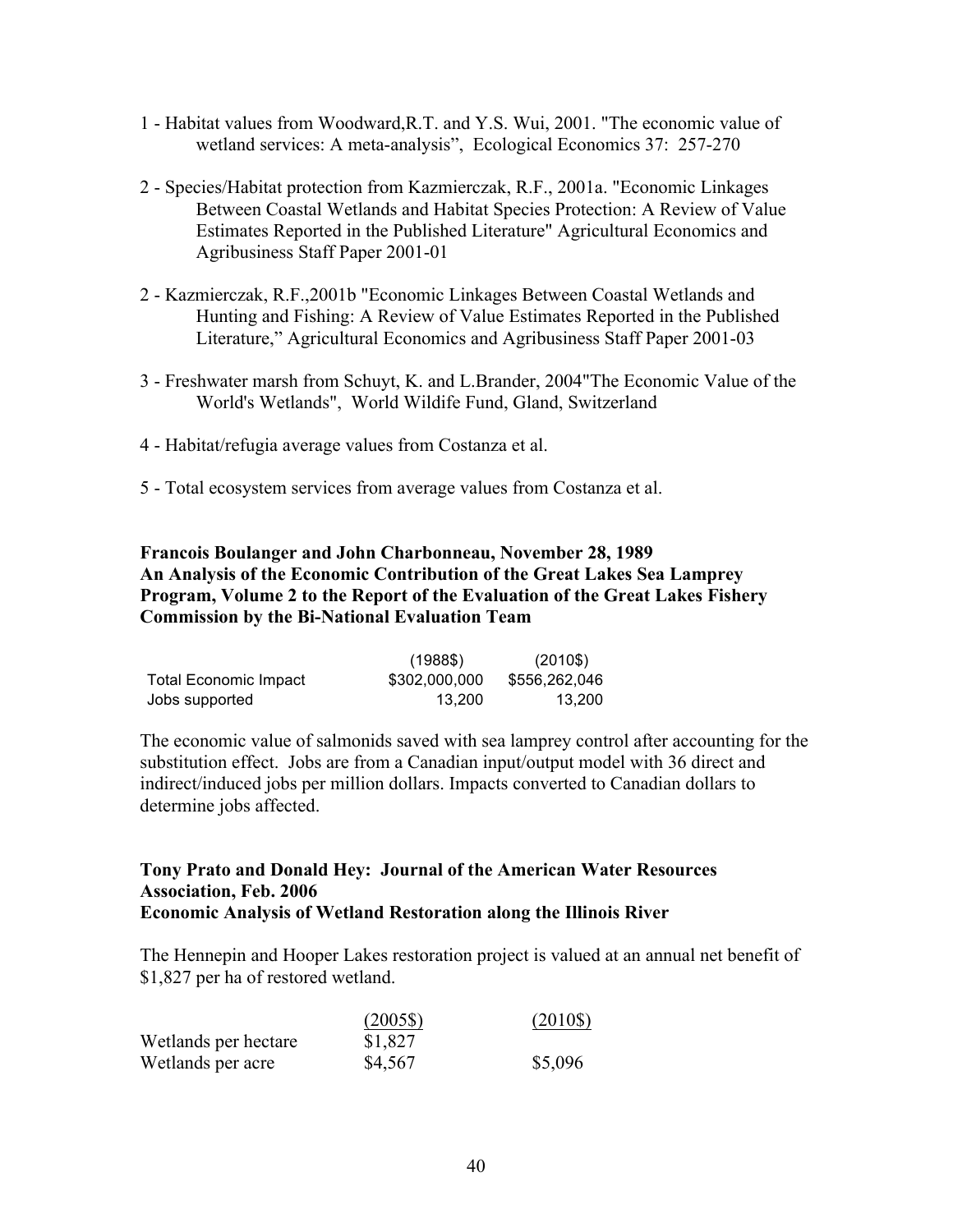# **James A. Fall, et al., Alaska Department of Fish and Game, Division of Subsistence Technical Paper no. 318, Juneau, Alaska. 2007. Alaska Subsistence and Salmon Fisheries 2005 Annual Report.**

More than 135,000 people in over 270 communities live in rural Alaska and are entitled to subsistence activities on Federal Land. Across Alaska the average subsistence harvest is 375 pounds of food per person. Replacing subsistence harvested food with storebought foods would cost approximately \$301 million (2010 \$).

# **Steve Colt, Institute of Social and Economic Research, University of Alaska. January 2001. The Economic Importance of Healthy Alaska Ecosystems.**

Direct economic impact of expenditures and jobs from Steve Colt's report adjusted to 2010 dollars. Expenditures for subsistence harvest and jobs created were derived from Goldsmith 1998.

| Total harvest                                   | 50,000,000 pounds |
|-------------------------------------------------|-------------------|
| Expenditures to support harvest in 2010 dollars | \$120,981,288     |
| At $$65,242.56$ dollars per job                 | $1,854$ jobs      |

# **J.M. Gates. Published by the Pew Environment Group, Washington, D.C. 2009.**

# **Investing in our Future: the Economic Case for Rebuilding Mid-Atlantic Fish Populations.**

Gates provides a new analysis of the potential economic benefits of rebuilding stocks of four Mid-Atlantic species: summer flounder, black sea bass, bluefish, and butterfish. In the recreation sector, rebuilding these four fish population would increase landings with an annual economic value of approximately \$536 million per year (in 2007 dollars). These are saltwater species and not directly comparable to freshwater species but it demonstrates the substantial economic values placed on healthy fish populations.